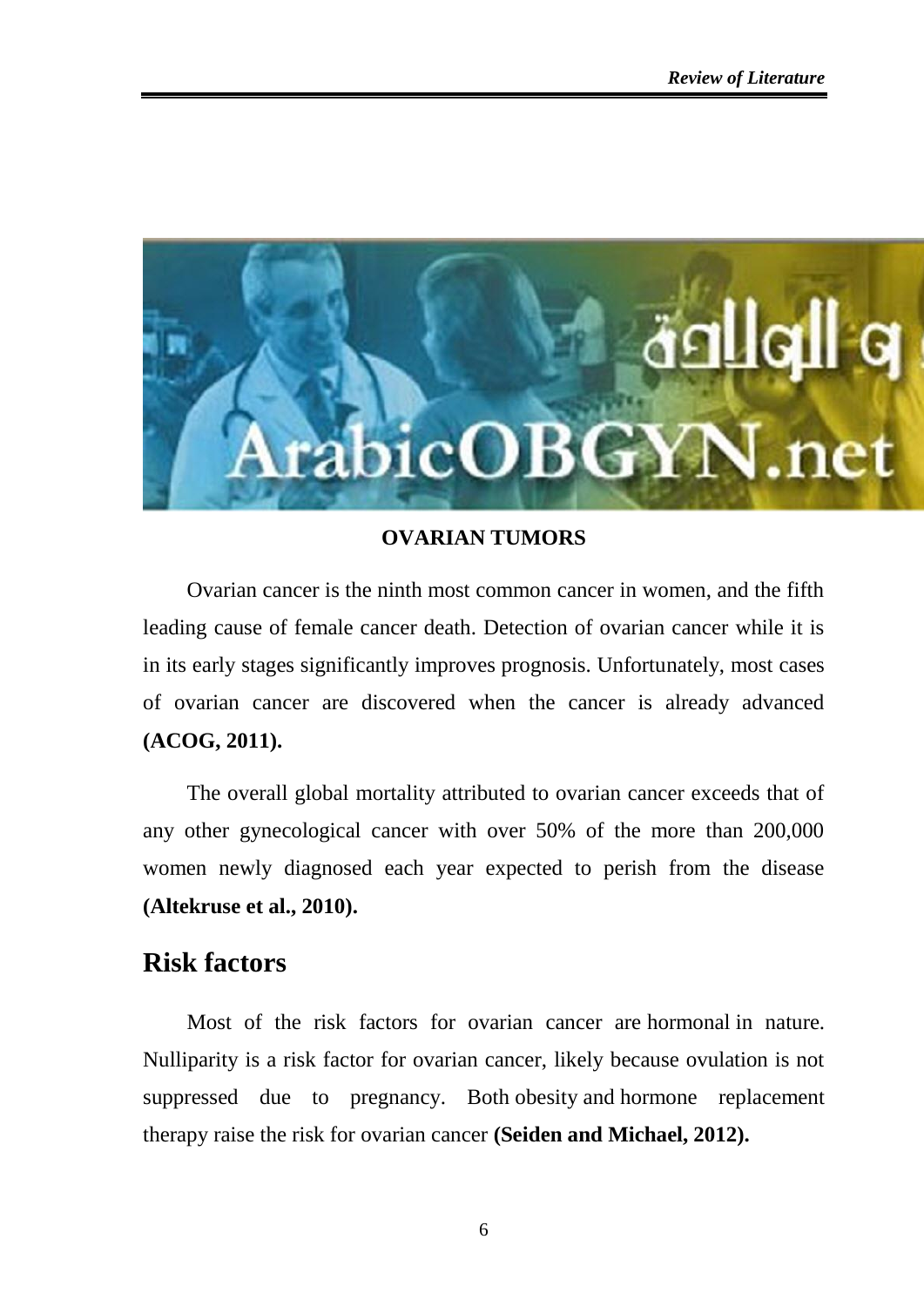### **1-Age**

Malignant neoplasm of the ovaries occur at all ages, including infancy and childhood **(VanNagell, 2003; Jacobs and Omram, 2001)**.However, the strongest patient-related risk factor for ovarian cancer is increasing age **(Change and Risch, 1997).** Malignant germ cell tumors are most commonly seen in females younger than 20years, whereas epithelial-cancer of the ovary is an age related disease. The mean age at diagnosis of epithelial ovarian cancer is 53years and that of border line tumors is 45 years. However, may be diagnosed 10 years earlier in women with family history of ovarian and breast cancer **(Whittemore, 1992; Jemal et al., 2008).**

### **2-Genetics**

The major genetic risk factor for ovarian cancer is a mutation in BRCA1 or BRCA2, DNA mismatch repair genes. This occurs in 10% of ovarian cancer cases. Only mutation in one allele is needed to be at high risk for ovarian cancer, because the risk is autosomal dominant. The gene can be inherited through either the maternal or paternal line. Though mutations in these genes are usually associated with increased risk of breast cancer, they also carry a 30-50% lifetime risk of ovarian cancer, a risk that peaks in a woman's 40s-50s. This risk is also cited as 40-60% for BRCA1 mutations **(Jayson et al., 2014).** Mutations in BRCA2 are less risky than those with BRCA1, with a lifetime risk of 20-40% **(Seiden and Michael, 2012).**

A strong family history of endometrial cancer, non polyposis colonic cancer, or other gastrointestinal cancers may indicate the presence of a syndrome known as hereditary non polyposis colorectal cancer (HNPCC, also known as Lynch syndrome), which confers a higher risk for developing ovarian cancer, among many other types of cancer. Lynch syndrome is caused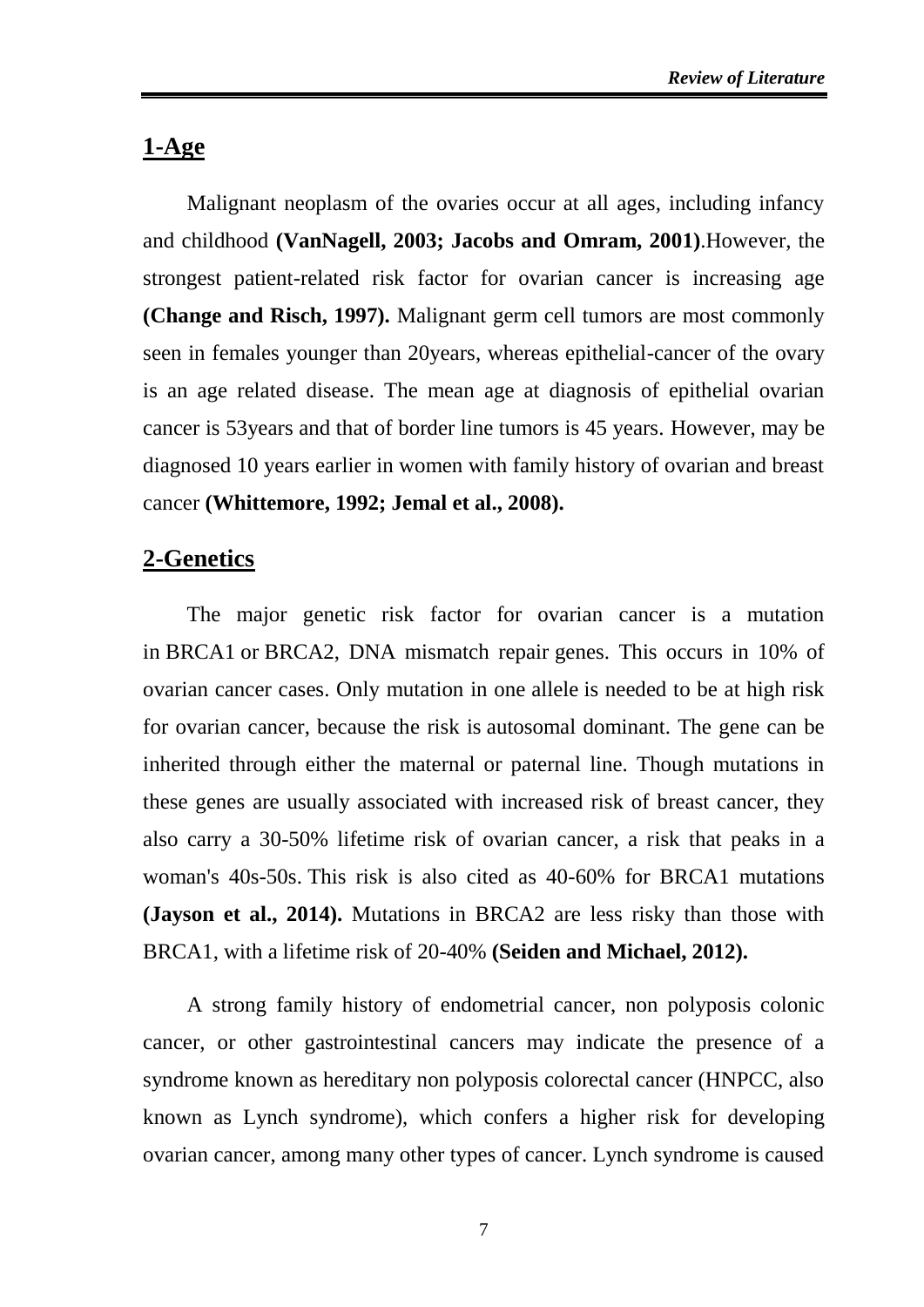by mutations in mismatch repair genes, including MSH2, MLH1, MLH6, PMS1, and PMS2 **(Seiden and Michael, 2012).**

#### **Three distinct hereditary patterns have been identified**

- a. The site specific familial ovarian cancer syndrome, in which only ovarian cancer is seen, accounts for 10-15% of hereditary ovarian cancers.
- b. The hereditary breast/ovarian cancer syndrome is associated with 65-75% of hereditary ovarian cancer. Women with this syndrome have an increased incidence of breast and ovarian carcinomas alone or in combination.
- c. Hereditary non polyposis colo- rectal cancer syndrome (HNPCC). The affected individuals may have colonic, endometrial, breast, ovarian, or other cancers. Members of HNPCC account for an additional 10-15% of hereditary ovarian cancer.

All the three syndromes have a pattern of early onset cancer and vertical transmission and hence 50% risk can be predicted in the off springs and siblings of affected individuals **(Jacobs, 1994; Carlson et al., 1994**).

### **3- Ethnicity**

The incidence of ovarian cancer is higher among white women than African-American women in the USA. Overall rates of ovarian cancer are higher in North America than in Japan. These differences may be related to genetics, diet, or environmental exposure, or a combination of these potential influences **(Gohagan et al., 1995).**

### **4-Reproductive factors**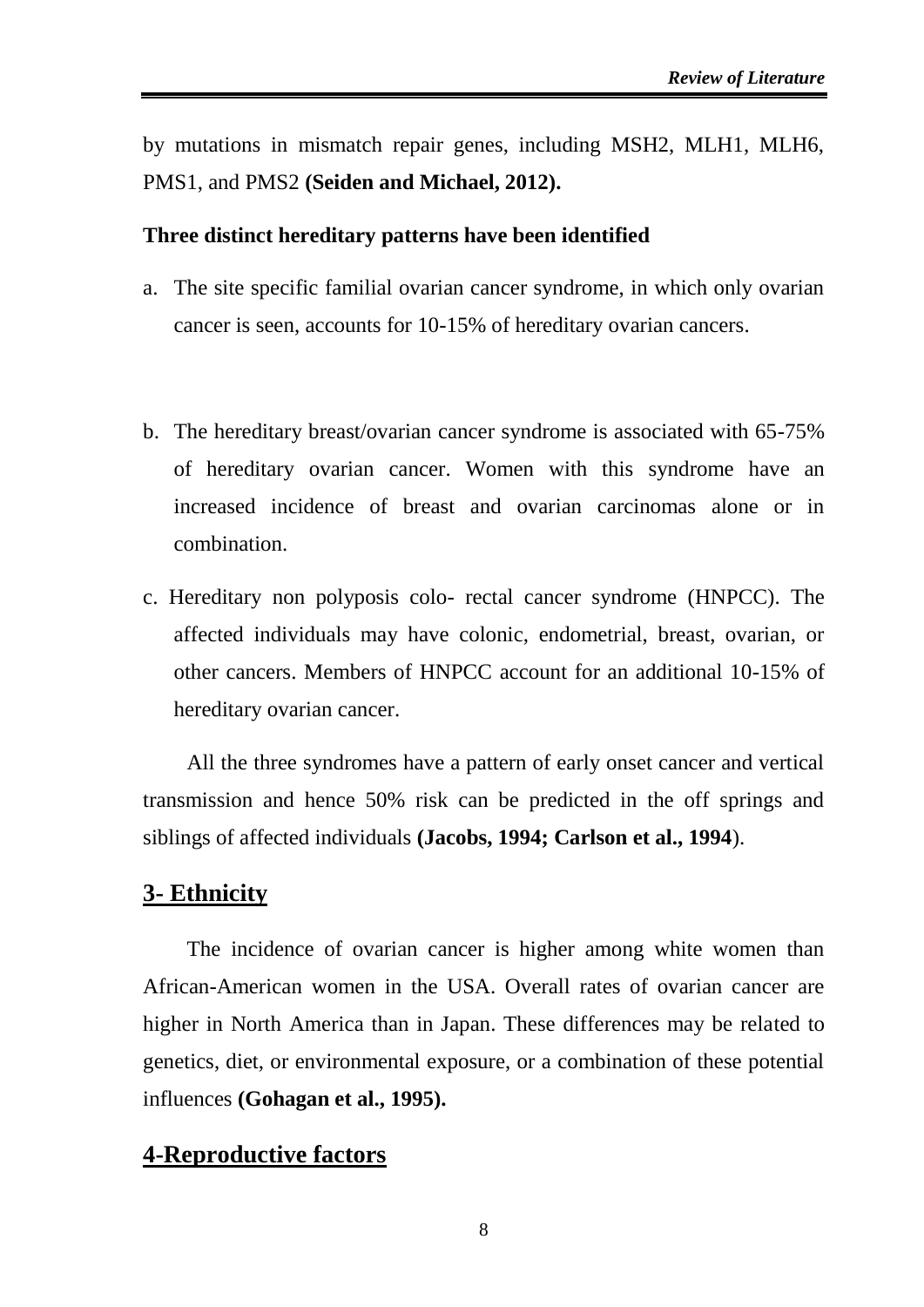Women who are nulliparous, who have their child birth after age 35 or who have late menopause and early menarche have an increased risk of epithelial ovarian cancer. Nulligravidae are 2.45 times more likely to develop ovarian tumors than those women who have been pregnant three or more times **(Pardie et al., 2004).**

One possible explanation could be that the endocrinological status of pregnancy protects against ovarian cancer and the underlying hormonal imbalance in infertile women put them at higher risk for ovarian cancer **(Beral et al., 1999).**

A second view suggests that the repeated ovulatory activity is a factor in malignant transformation of the ovarian surface epithelium, since ovulation cause minor trauma to this epithelium, which can act as a promoting factor in the carcinogenic process, this referred as theory of "incessant ovulation" **(Risch et al.,2006).**

Decreased risk of epithelial ovarian cancer is associated with breast feeding due to inhibition of ovulation **(Beral et al., 1999).**

### **5- Hormones**

Hormonal conditions such as polycystic ovary syndrome and endometriosis are associated with ovarian cancer, but the link is not completely confirmed **(Jayson et al., 2014).**

### **a. Oral contraceptives**

The use of oral contraceptives has been associated with a decreased risk of epithelial ovarian cancer, particularly among long term users **(Goff et al., 2007).**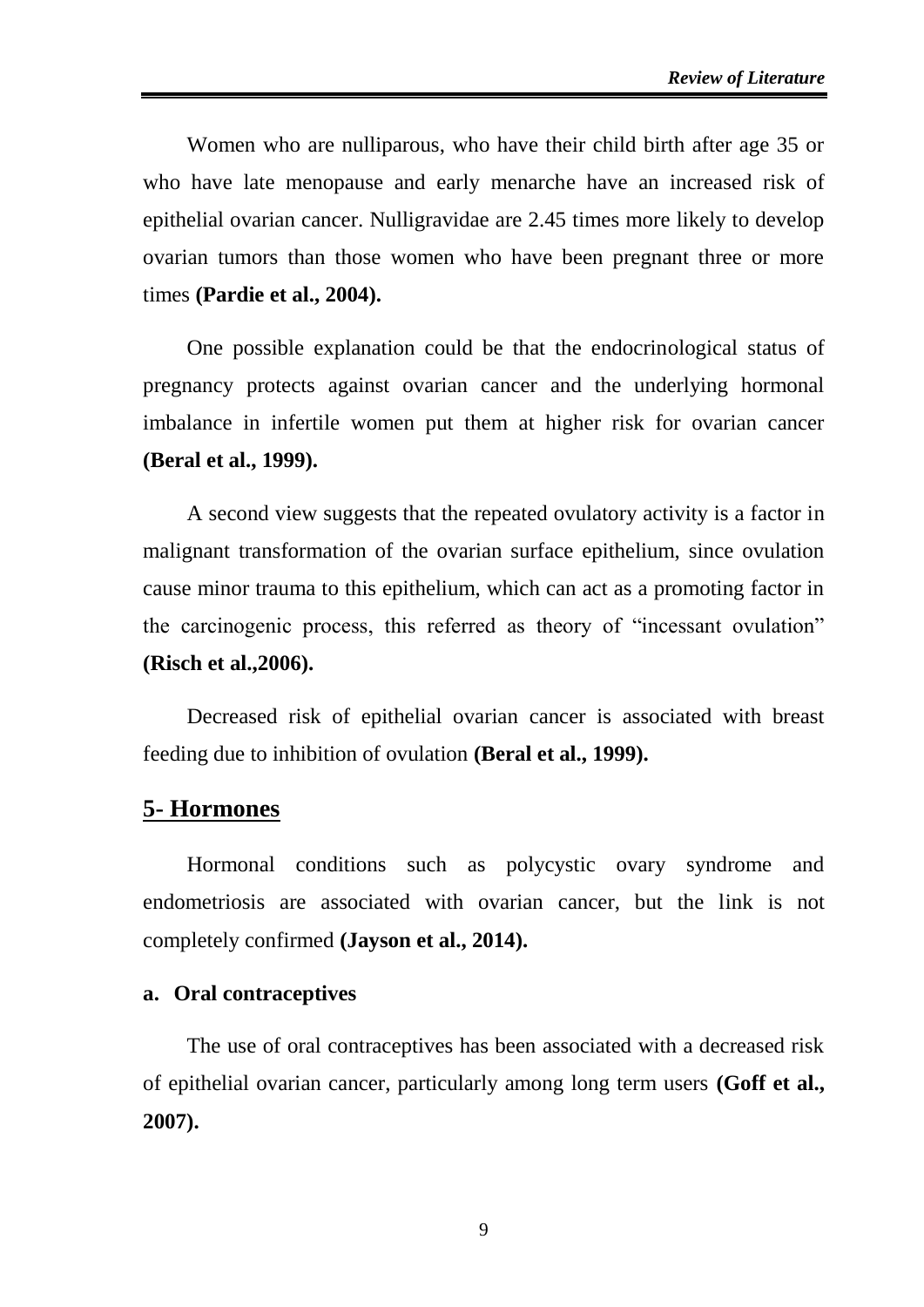In multiple case-control studies, the protective effect persists for some years following discontinuation of the pill use. The relative risk of ovarian cancer is approximately 0.5 among women with 5 or more years use, compared with women who never used pills **(Seiden, 2000).**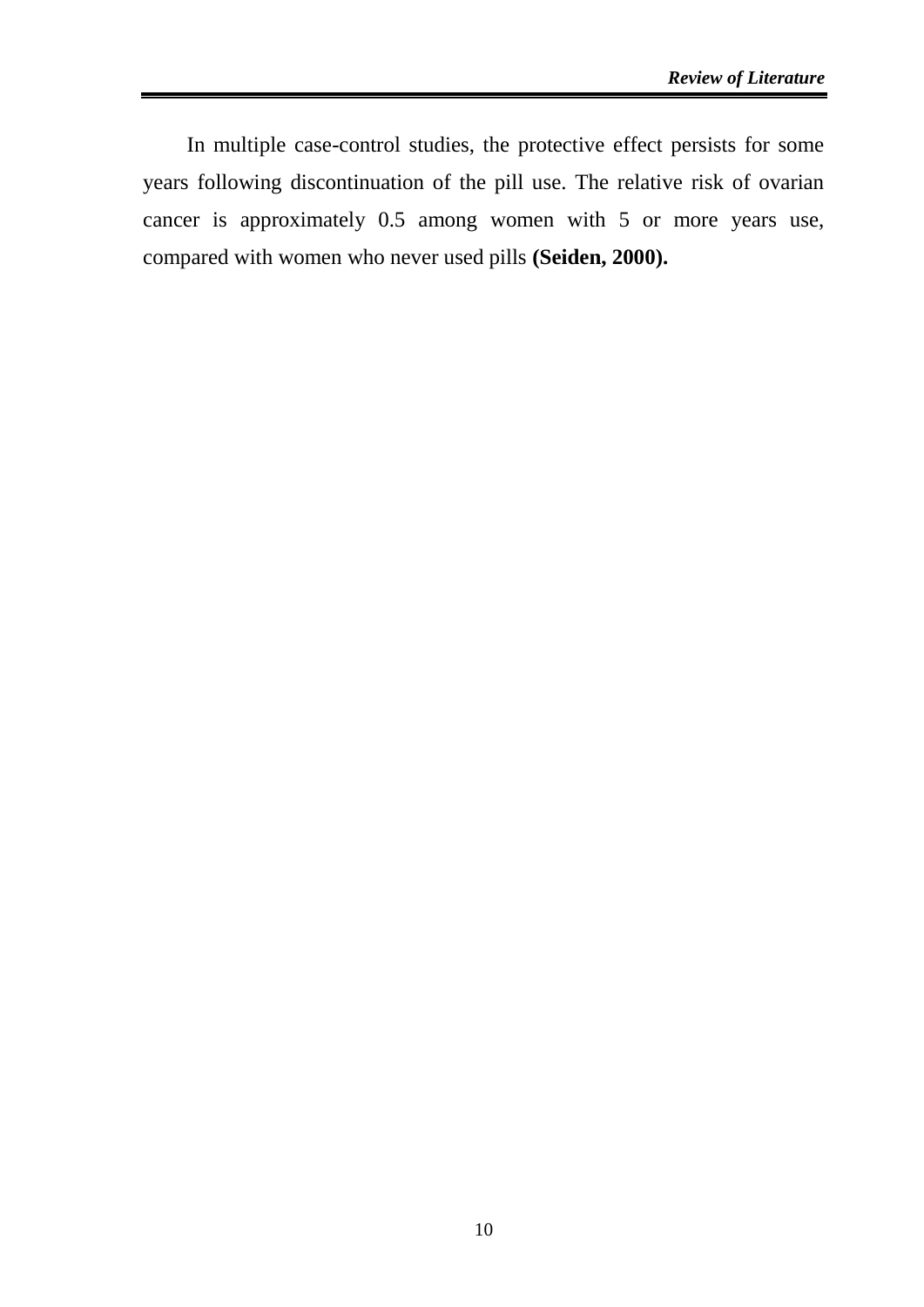#### **b. Fertility drugs**

Two different studies suggested that the prolonged use of fertility drugs as clomiphene citrate may increase the risk of borderline and invasive ovarian neoplasm however this information has limited application in programs of selected screening studies **(Pardie et al., 2004; Risch et al., 2006; Jayson et al., 2014).**

#### **c. Hormonal replacement therapy**

No increased risk of ovarian cancer has been observed among postmenopausal women who use hormonal replacement therapy **(Pardie et al., 2004).**

### **6- Chemical carcinogens**

It has been suggested that ovarian cancer may be initiated by chemical carcinogens via the vagina, uterus and fallopian tubes. There is a clinical evidence of the migration of chemical substances from the vagina to the peritoneal cavity and ovaries. A significantly higher incidence of epithelial cancer is demonstrated in patients who regularly use talc either as dusting powder on the perineum or on sanitary napkins. Talc powder placed on the perineum may gain access to the ovary by ascending through the genital tract, acting as co-carcinogen **(Change and Risch, 1997; Cramer et al., 1999).** 

A number of studies have reported an increased mortality from ovarian cancer among women who experienced occupational exposure to amphibole forms of [asbestos.](http://www.asbestos.com/asbestos/) Associations were also found between alcohol consumption and cancers of the ovary **(Wong et al., 1999).**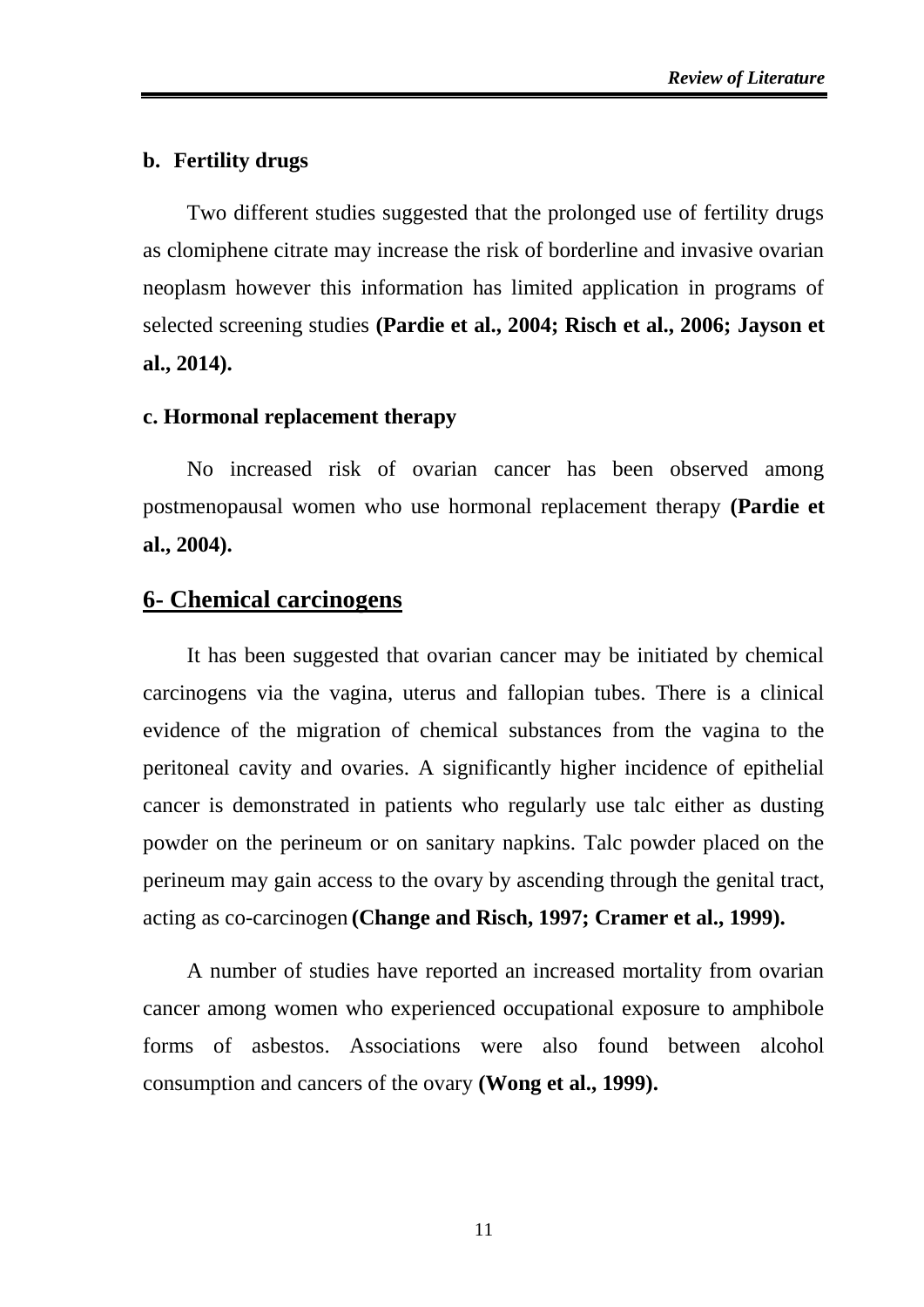# **7- Dietary factors**

The major dietary differences between industrialized and nonindustrialized nations primarily involve the intake of meat and animal fats and explain the increased age-adjusted annual ovarian cancer among industrialized countries. A significant dose response relationship between the intake of fat from animal sources and risk of developing ovarian cancer has been reported. Also increased the risk with saturated fat and decrease with vegetables fiber consumption has been reported. Studies of dietary factors have been inconclusive **(Goff et al., 2007).**

# **8- Viruses**

No epidemiologic or experimental evidence exists to incriminate viruses in the development human ovarian cancer. Mumps virus because of its gonadotropic properties is an obvious candidate among known viruses for oncogenic activity in the ovary. Ovarian cancer patients tend to have lower persistent mumps complement-fixing antibody titers and it has been indicated that immunologic incompetence enables development of ovarian cancer, possibly through a direct etiologic role of mumps virus. At present however, the evidence for mumps as an etiologic agent in ovarian cancer remains speculative **(West, 2005).**

# **Protective factors**

Suppression of ovulation, which damages the ovarian epithelium, and its associated inflammation, is generally protective. Multiparty, taking oral contraceptives, and breast-feeding, all of which are protective factors. Tubal ligation is protective because carcinogens are unable to reach the ovary and fimbriae via the vagina, uterus, and fallopian tubes **(Seiden and Michael,**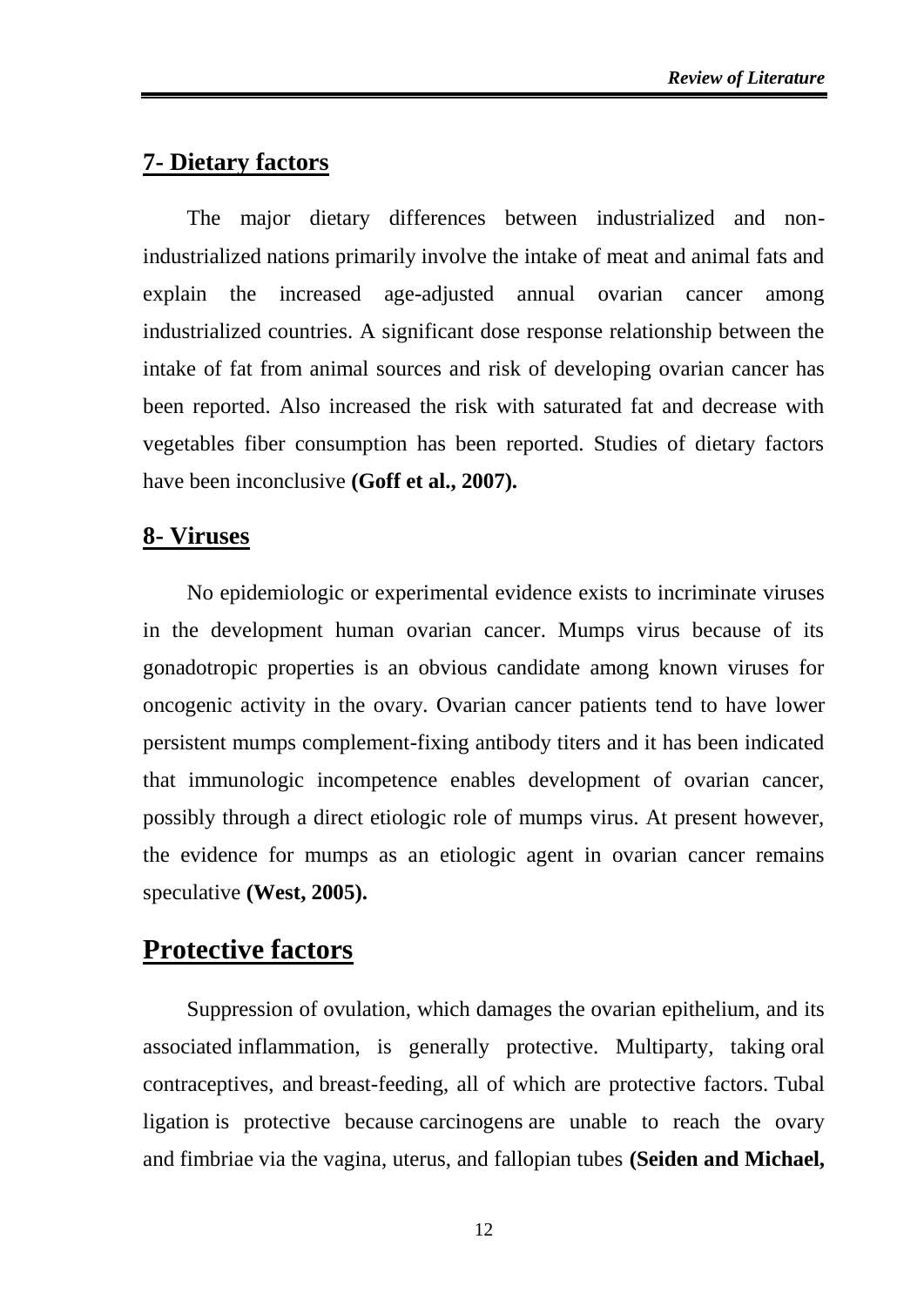**2012).** Hysterectomy with (bilateral salpingo-oophorectomy) dramatically reduces the risk of not only ovarian cancer but breast cancer also **(Jayson et al., 2014).**

# **Pathology**

Ovarian cancers are classified according to the microscopic appearance of their structures (histology or histopathology). Histology dictates many aspects of clinical treatment, management, and prognosis **(Hoffman et al., 2012; Kosary and Carol, 2007).**

Ovarian carcinomas are heterogeneous and are primarily classified by cell type into serous, mucinous, endometrioid, clear cell, and Brenner (transitional) tumors corresponding to different types of epithelia in the organs of the female reproductive tract **(Seidman et al., 2002).**

The tumors in each of the categories are further subdivided into three groups: benign, malignant and intermediate (borderline tumor or lowmalignant-potential) based on their clinical behavior **(Scully, 1999).**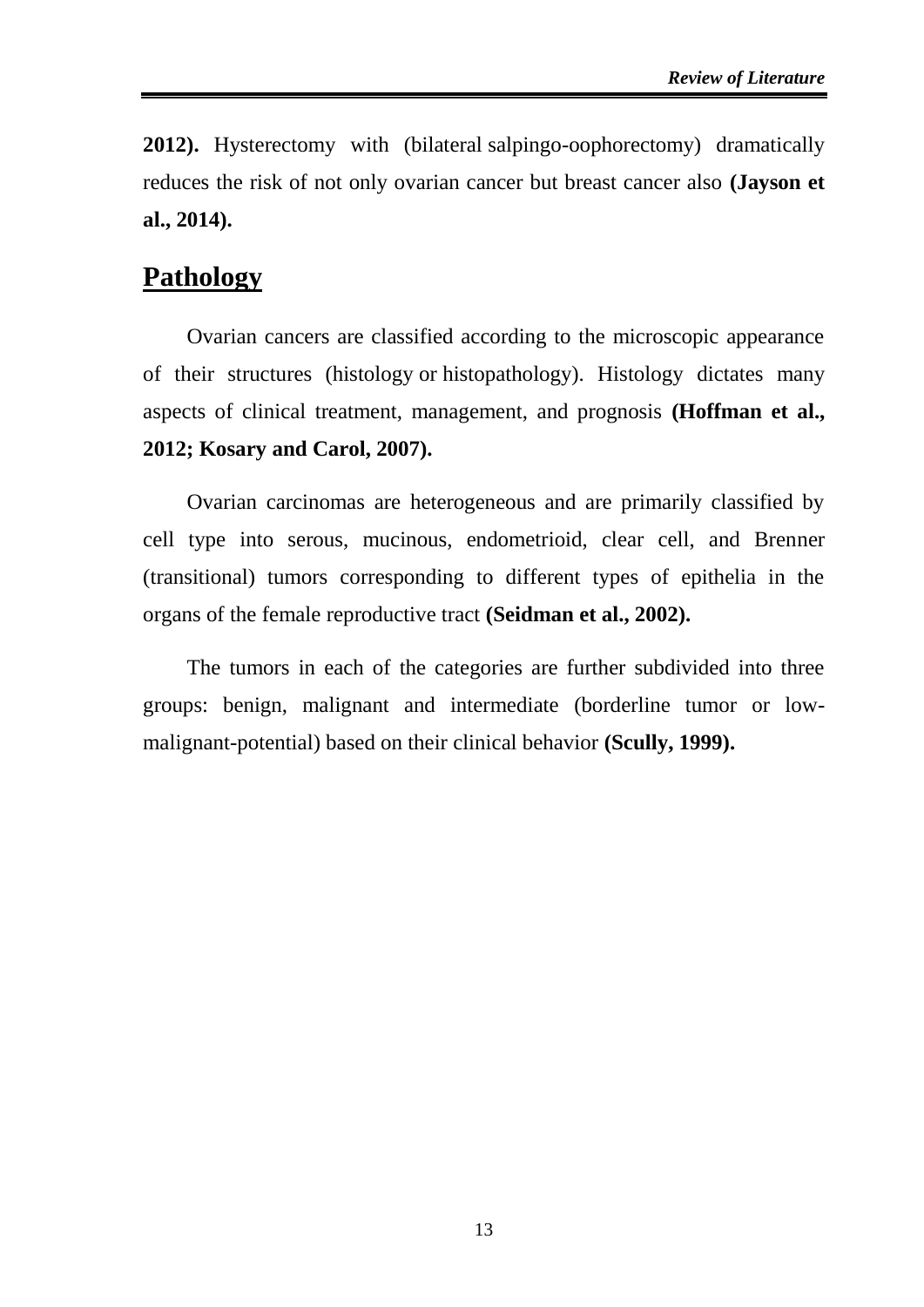# **Table (1): WHO histological classification of ovarian tumors (Scully, 1999).**

| 1) epithelial ovarian tumors                                      |
|-------------------------------------------------------------------|
| I. Serous tumors                                                  |
| A. Benign (cystadenoma)                                           |
| B. Borderline tumors (serous borderline tumor)                    |
| C. Malignant (serous adenocarcinoma)                              |
| II. Mucinous tumours, endocervical-like and intestinal type:      |
| A. Benign (cystadenoma)                                           |
| B. Borderline tumors (mucinous borderline tumor)                  |
| C. Malignant (mucinous adenocarcinoma)                            |
| <b>III.</b> Endometrioid tumours                                  |
| A. Benign (cystadenoma)                                           |
| B. Borderline tumors (endometrioid borderline tumor)              |
| C. Malignant (endometrioid adenocarcinoma)                        |
| <b>IV.</b> Clear-cell tumours                                     |
| A. Benign                                                         |
| B. Borderline                                                     |
| C. Malignant (clear cell adenocarcinoma)                          |
| V. Transitional cell tumors                                       |
| A. Brenner tumor                                                  |
| B. Brenner tumor of borderline malignancy                         |
| C. Malignant Brenner tumor                                        |
| D. Transitional cell carcinoma (non-Brenner type)                 |
| VI. Squamous cell carcinomas                                      |
| <b>VII.</b> Undifferentiated carcinoma                            |
| 2) Sex cord-stromal tumor                                         |
| Granulosa tumors (adult and juvenile)<br>I.                       |
| П.<br>Tumors in the thecoma-fibroma group                         |
| A. Fibromas                                                       |
| B. Fibrothecomas                                                  |
| C. Thecomas                                                       |
| D. Sclerosing stromal tumor                                       |
| <b>III.</b> Virilizing Sertoli-Leydig cell tumor                  |
| Sertoli cell tumors<br>A.<br><b>B.</b> Sertoli-leydig cell tumors |
| IV. Sex cord tumor with annular tubules<br>V.                     |
| <b>Gynandroblastoma</b><br>VI. Steroid (lipid) cell tumors        |
| A. stromal luteoma                                                |
| <b>B.</b> leydig cell tumor                                       |
| C. steroid cell tumor, not otherwise specified                    |
| 3)Germ cell tumor                                                 |
| Teratoma:<br>L                                                    |
| <b>B.</b> Mature<br>A.<br>Immature                                |
| Н.<br>Monodermal (e.g., struma ovarii, carcinoid)                 |
| <b>III.</b> Dysgerminoma                                          |
| IV. Yolk sac tumor (endodermal sinus tumor)                       |
| V.<br>Embryonal carcinoma                                         |
| VI. Polyembryoma                                                  |
| <b>VII.</b> Nongestational choriocarcinoma                        |
| Mixed germ cell tumors<br>VIII.                                   |
| 4) Malignant, not otherwise specified                             |
| • Metastatic cancer from non ovarian primary:                     |
| A. Colonic, appendiceal                                           |
| B. Gastric                                                        |
| C. Breast                                                         |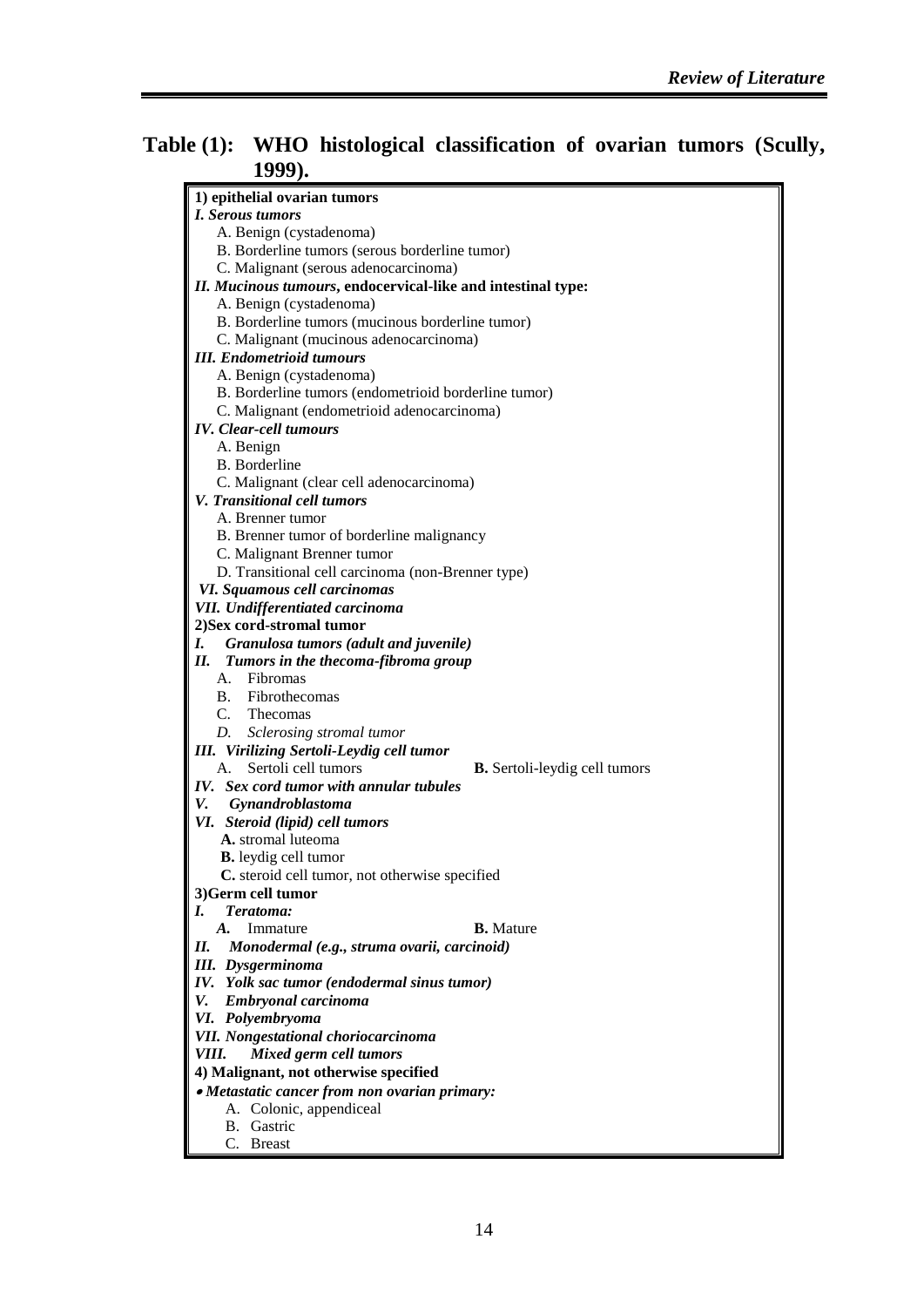# **Epithelial carcinoma**

Surface epithelial-stromal tumor, also known as ovarian epithelial carcinoma, is the most common type of ovarian cancer. It includes serous tumor, endometrioid tumor, and mucinous cystadenocarcinoma. Less common tumors are malignant Brenner tumor.

# **1. Low-grade serous carcinoma(type 1)**

Low-grade serous carcinoma is less aggressive than high-grade serous carcinomas, though it does not typically respond well to chemotherapy or hormonal treatment **(Jayson et al., 2014).**

### **2. High-grade serous carcinoma(type 2)**

Most people with epithelial ovarian carcinoma have a high-grade serous carcinoma **(Jayson et al., 2014).**

## **3. Mucinous carcinomas (MCs)**

Mucinous tumors account for 10%–15% of all primary ovarian tumors; however 80% are benign and most of the remainder is borderline tumors. If metastases to the ovary, particularly from the gastrointestinal tract, are carefully excluded, only 3%–4% of ovarian carcinomas are of mucinous type. The cells of MCs may resemble those of the gastric pylorus, intestine, or endocervix **(Prat, 2004; Lee et al., 2003).**

Nevertheless, the vast majority of these tumors show gastrointestinal differentiation. The origin of these tumors is unknown. Large size (>13 cm) and unilaterality are features suggestive of a primary MC, while metastases are typically smaller and bilateral. Primary MCs of the ovary are usually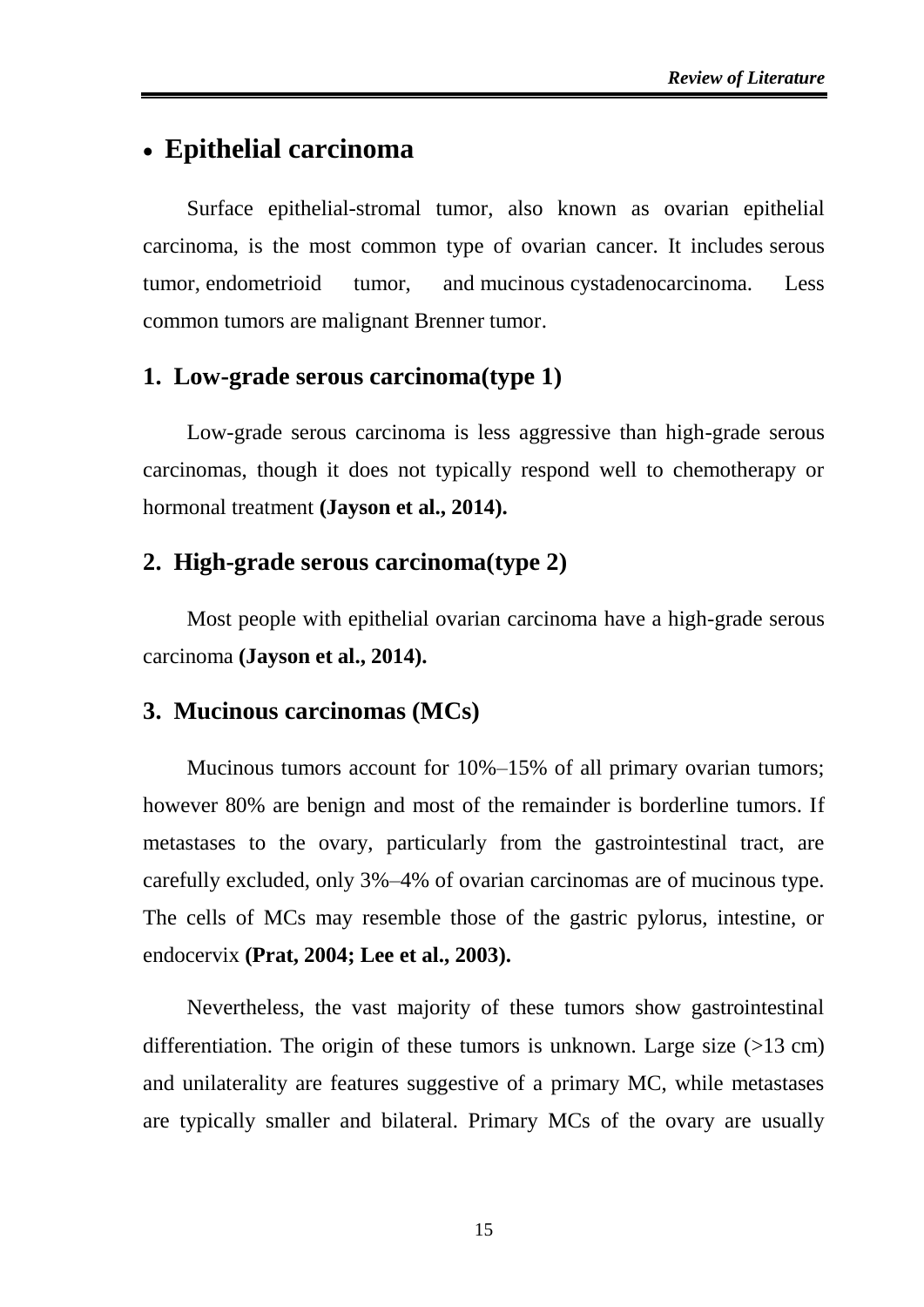confined to the ovary, without ovarian surface involvement or pseudomyxoma peritonei **(Lee et al., 2003).**

### **4. Endometrioid carcinomas (ECs)**

Endometrioid tumors of the ovary closely mimic their uterine counterparts. ECs account for 10% of all ovarian carcinomas, occur most frequently in women of perimenopausal age, and most are found at an early stage **(Prat, 2004).**.

The ovarian tumors are bilateral in 28% of cases and are associated in 15%–20% of cases with carcinoma of the endometrium **(Lee et al., 2003; Irving et al., 2005).**

Most ECs are low-grade adenocarcinomas and seem to arise from endometriotic cysts. Up to 42% of cases have evidence of ipsilateral ovarian or pelvic endometriosis **(Prat, 2004; Lee et al., 2003).** Squamous differentiation occurs in 50% of cases **(Prat, 2004).**..

### **5. Clear-cell carcinoma**

Typically, they are cystic neoplasm with polypoid masses that protrude into the cyst. On microscopic pathological examination, they are composed of cells with clear cytoplasm (that contains glycogen) and hob nail cells (from which the glycogen has been secreted). The pattern may be glandular, papillary or solid.

Benign and borderline variants of this neoplasm are rare, and most cases are malignant. These tumors may have a worse prognosis than serous tumors **(Chan et al., 2008).**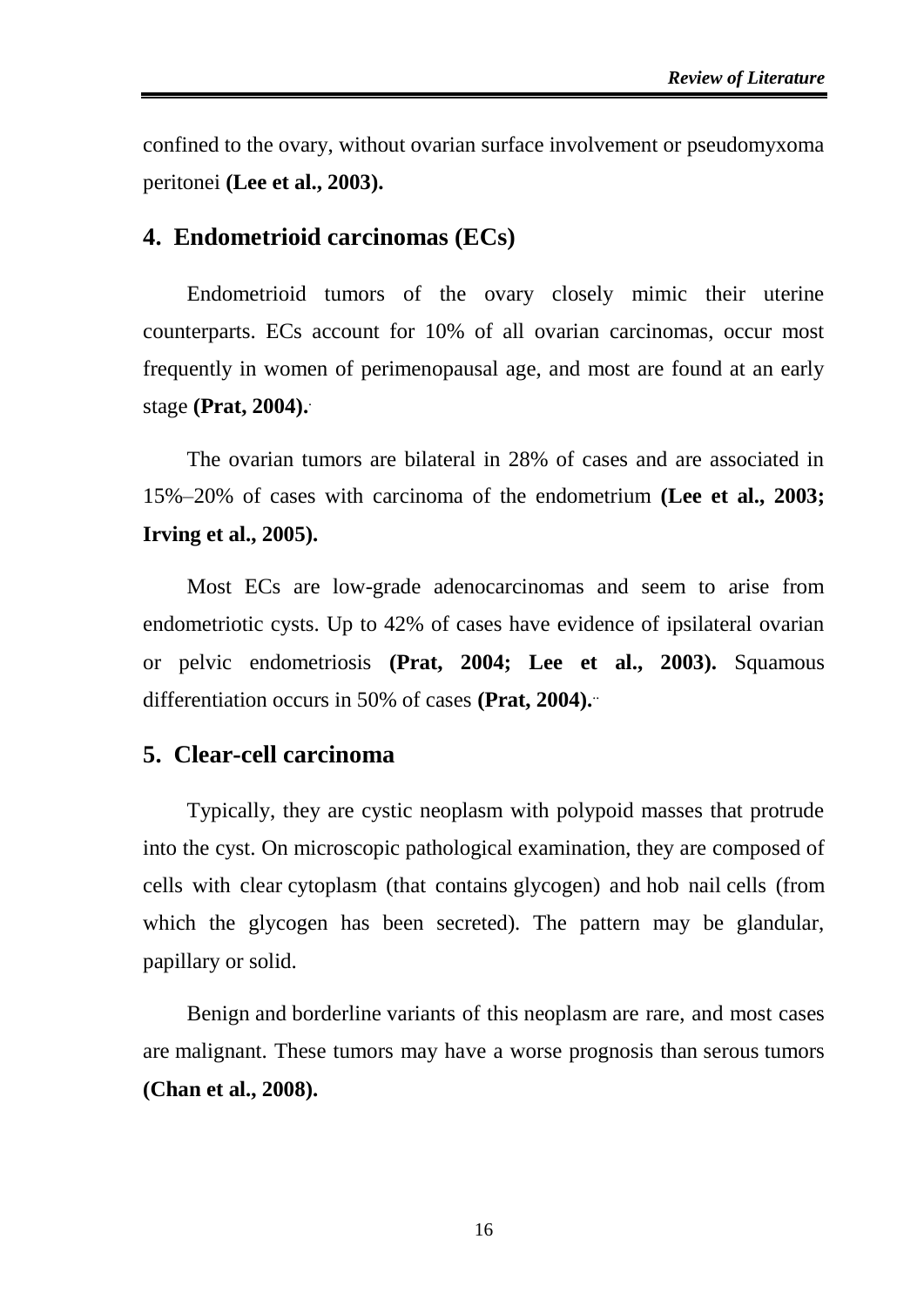Clear-cell ovarian carcinomas do not typically respond well to chemotherapy and may be related to endometriosis **(Jayson et al., 2014).**

## **6. Transitional cell (Brenner) tumors**

Transitional cell tumors are epithelial ovarian tumors formed by cells that resemble those of the internal lining of the urinary bladder (the transitional epithelium or urothelium). These tumors presumably are derived from surface ovarian epithelium that undergoes urothelium like transformation (e.g., urothelial metaplasia, Walthard nests). They may occur in association with similar tumors in the urinary bladder. Transitional cell tumors rarely occur and are often reported within the category of other specified epithelial-stromal tumors. Most benign transitional cell ovarian tumors are very small, asymptomatic, incidentally discovered, and clinically irrelevant. They are solid and nodular, and most are unilateral. Benign transitional cell ovarian tumors often arise in association with endocervicaltype mucinous and serous tumors, and they most frequently occur between the fifth and sixth decades of life **(Scully, 1999; Scully et al., 1998; Kurman , 1994).**

### **Sex cord stromal tumor**

Sex cord-stromal tumor, including estrogen-producing granulosa cell tumor, the benign thecoma and virilizing Sertoli-Leydig cell tumor or arrhenoblastoma, accounts for 8% of ovarian cancers **(Seiden and Michael, 2012).**

### **Germ cell tumor**

Germ cell tumor accounts for approximately 30% of ovarian tumors but only 5% of ovarian cancers; because most germ cell tumors are teratomas and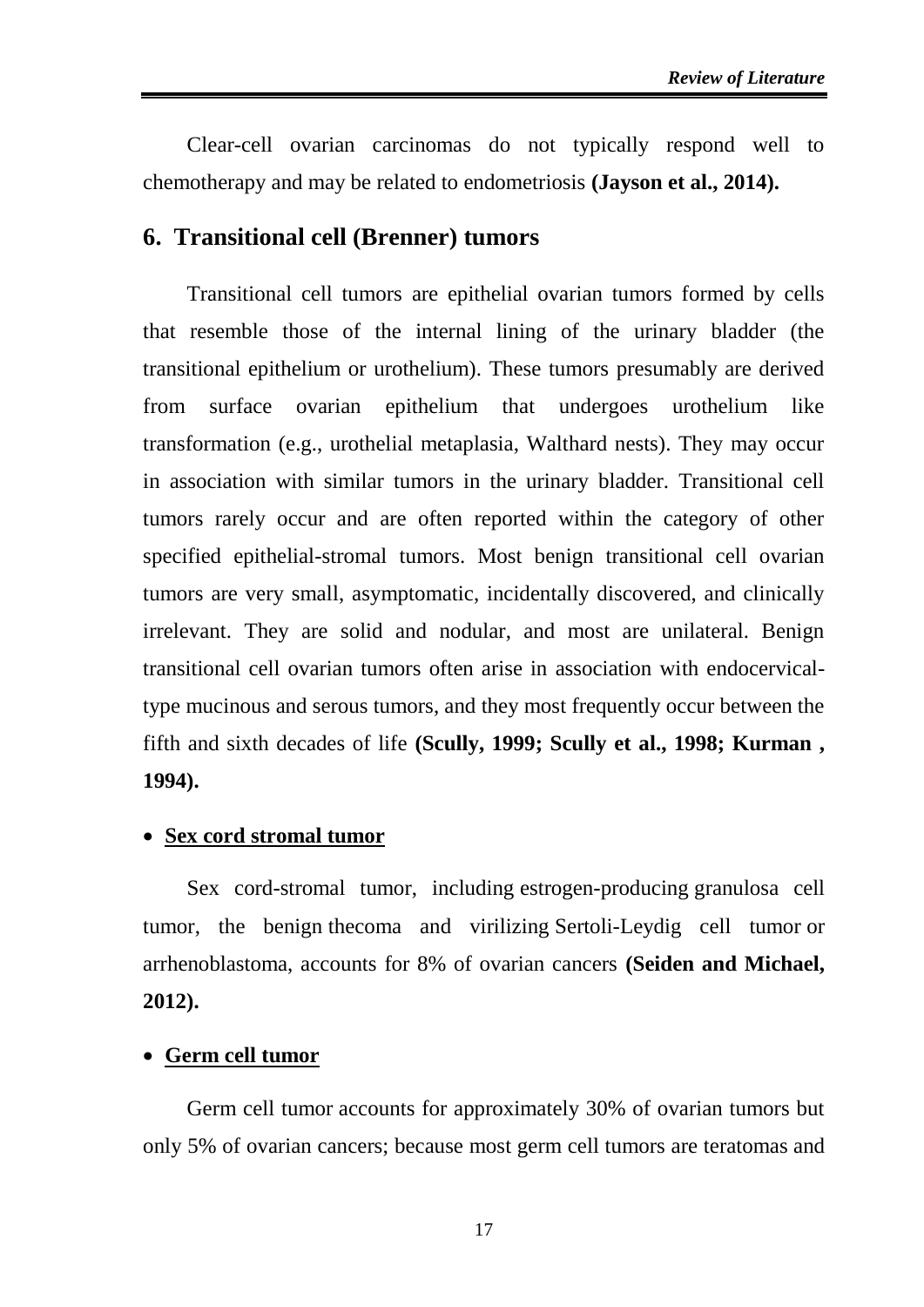most teratomas are benign. Germ cell tumors tend to occur in young women (20's-30) and girls. Whilst overall the prognosis of germ cell tumors tends to be favorable, it can vary substantially with specific histology: for instance, the prognosis of the most common germ cell tumor (dysgerminomas) tends to be good, whilst the second most common (endodermal sinus tumor) tends to have a poor prognosis. In addition, the cancer markers used vary with tumor type: choriocarcinomas are monitored with beta-HCG; dysgerminomas with LDH; and endodermal sinus tumors with alpha-fetoprotein **(Seiden and Michael, 2012).**



**Figure (1):** Ultrasound picture of dermoid cyst showing the "tip of the iceberg" sign **(Beller, 1998).**

# **Other Carcinomas**

They are mixed tumors containing elements of more than one of the above classes of tumor histology.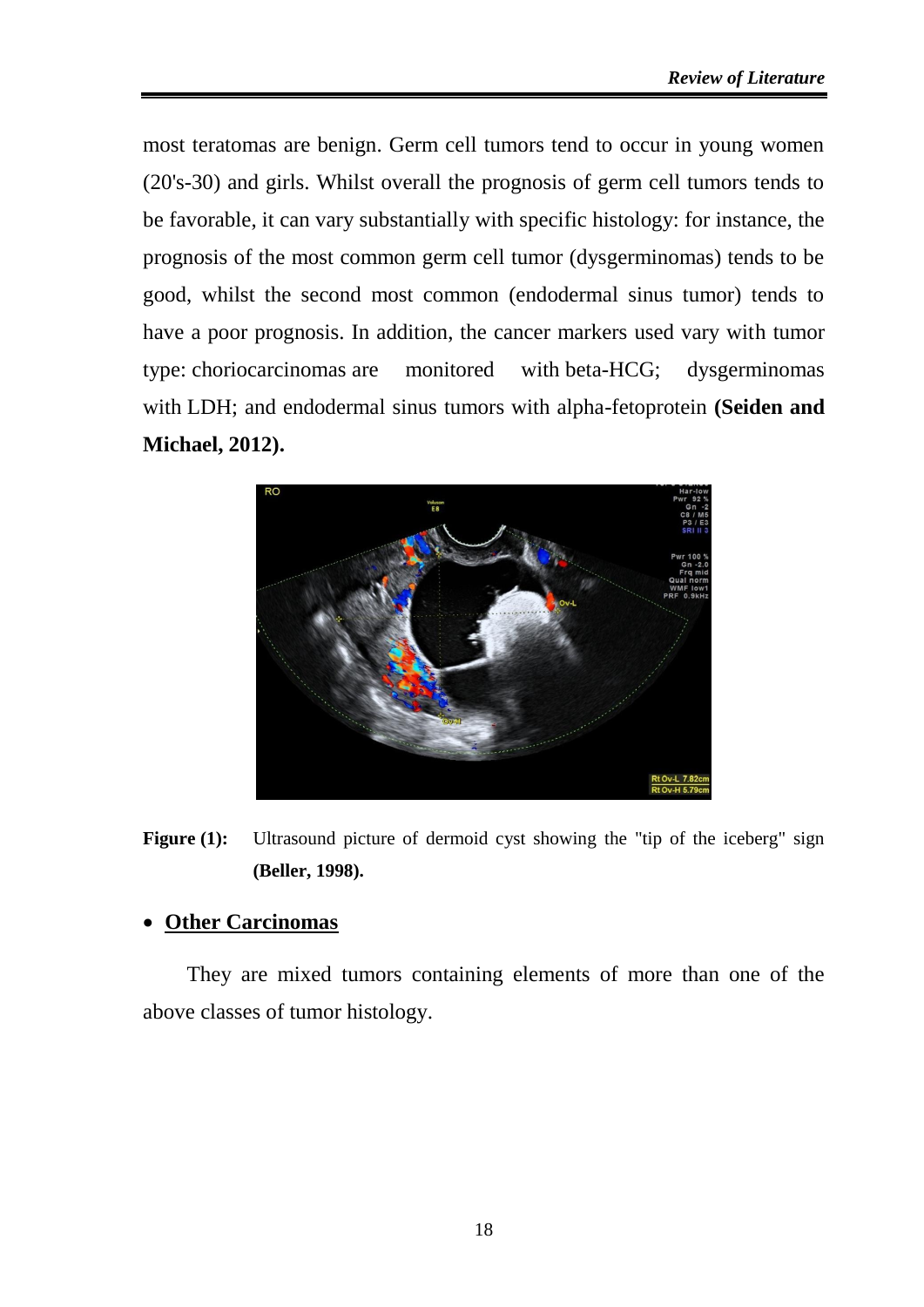#### **Secondary ovarian cancer**

7% of ovarian cancers are due to metastases while the rest are primary cancers. Common primary sites are breast cancer, colon cancer, appendiceal cancer, and stomach cancer **(Seiden and Michael, 2012).**

Krukenberg tumor is one of the secondary ovarian carcinoma that metastasizes from gastro-intestinal tract malignancy, or- to a lesser extentfrom other primary as breast cancer. Surface epithelial-stromal tumor can originate in the peritoneum, in which case the ovarian cancer is secondary to primary peritoneal cancer, but treatment is basically the same as for primary surface epithelial-stromal tumor involving the peritoneum **(Seiden and Michael, 2012).**

#### **Staging:**

The stage of a cancer is a term used to describe its size and whether it's spread beyond its original area of the body. It's often not possible to tell exactly what the stage of an ovarian cancer is until an operation has been done to remove it.

Suspected or confirmed ovarian cancer is staged surgically. Based upon the findings during exploratory surgery, the tumor is formally "staged" according to the size, extent, and location of the cancer. Accurate staging during surgery is very important in determining a woman's long-term outcome (prognosis) and choosing the appropriate treatment regimen after surgery **(Jayson, 2014).**

Microscopic examination is critical for predicting tumor behavior and deciding the best therapeutic approach. Such examination includes the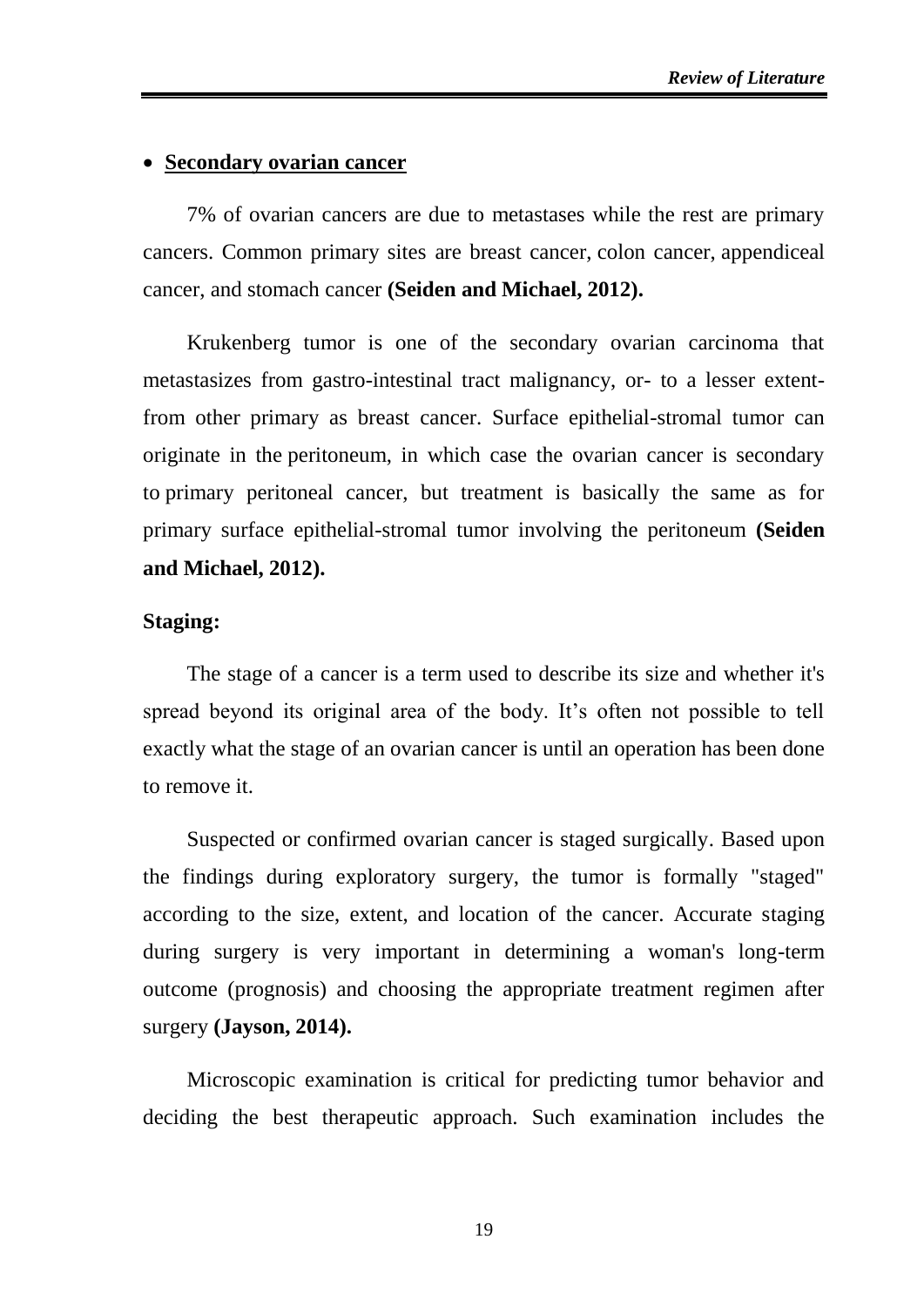assessment of specific histological type and extent of disease and the grading of tumor differentiation **(Fleming et al., 1997).**

**Table (2): The FIGO stages (2014) are as follows (Jayson, 2014; Society for Gynecologic Oncology, 2014).**

| <b>Description</b>                                                                                                                                                   |           |                   |                 | <b>Stage</b>                     |
|----------------------------------------------------------------------------------------------------------------------------------------------------------------------|-----------|-------------------|-----------------|----------------------------------|
| Cancer is completely limited to the ovary                                                                                                                            |           |                   |                 | $\mathbf I$                      |
| involves one ovary, capsule intact, no tumor on ovarian<br>surface, negative washings                                                                                |           |                   | IA              |                                  |
| involves both ovaries; capsule intact; no tumor on ovarian<br>surface; negative washings                                                                             |           |                   | IB              |                                  |
| Tumor involves one or both ovaries                                                                                                                                   |           |                   | IC              |                                  |
| surgical spill                                                                                                                                                       |           |                   | IC1             |                                  |
| capsule has ruptured or tumor on ovarian surface                                                                                                                     |           |                   | IC2             |                                  |
| positive ascites or washings                                                                                                                                         |           |                   | IC <sub>3</sub> |                                  |
| Pelvic extension of the tumor (must be confined to the<br>pelvis) or primary peritoneal tumor, involves one or both<br>ovaries                                       |           |                   |                 | $\mathbf{I}$                     |
| Tumor found on uterus or fallopian tubes                                                                                                                             |           |                   | <b>IIA</b>      |                                  |
| Tumor elsewhere in the pelvis                                                                                                                                        |           |                   | <b>IIB</b>      |                                  |
| cancer found outside the pelvis or in the retroperitoneal<br>lymph nodes, involves one or both ovaries                                                               |           |                   |                 | $\mathop{\mathrm{III}}\nolimits$ |
| metastasis in retroperitoneal lymph nodes or microscopic<br>extra pelvic metastasis                                                                                  |           |                   | <b>IIIA</b>     |                                  |
| metastasis in retroperitoneal lymph nodes                                                                                                                            |           | IIIA1             |                 |                                  |
| the metastasis is less than 10 mm in diameter                                                                                                                        | IIIA1(i)  |                   |                 |                                  |
| the metastasis is greater than 10 mm in diameter                                                                                                                     | IIIA1(ii) |                   |                 |                                  |
| microscopic metastasis in the peritoneum, regardless of<br>retroperitoneal lymph node status                                                                         |           | IIIA <sub>2</sub> |                 |                                  |
| metastasis in the peritoneum less than or equal to 2 cm in<br>diameter, regardless of retroperitoneal lymph node status;<br>or metastasis to liver or spleen capsule |           |                   | <b>IIIB</b>     |                                  |
| metastasis in the peritoneum greater than 2 cm in<br>diameter, regardless of retroperitoneal lymph node status;<br>or metastasis to liver or spleen capsule          |           |                   | <b>IIIC</b>     |                                  |
| distant metastasis (i.e. outside of the peritoneum)                                                                                                                  |           |                   |                 | IV                               |
| pleural effusion containing cancer cells                                                                                                                             |           |                   | <b>IVA</b>      |                                  |
| metastasis to distant organs (including the parenchyma of<br>the spleen or liver), or metastasis to the inguinal and<br>extra-abdominal lymph nodes                  |           |                   | <b>IVB</b>      |                                  |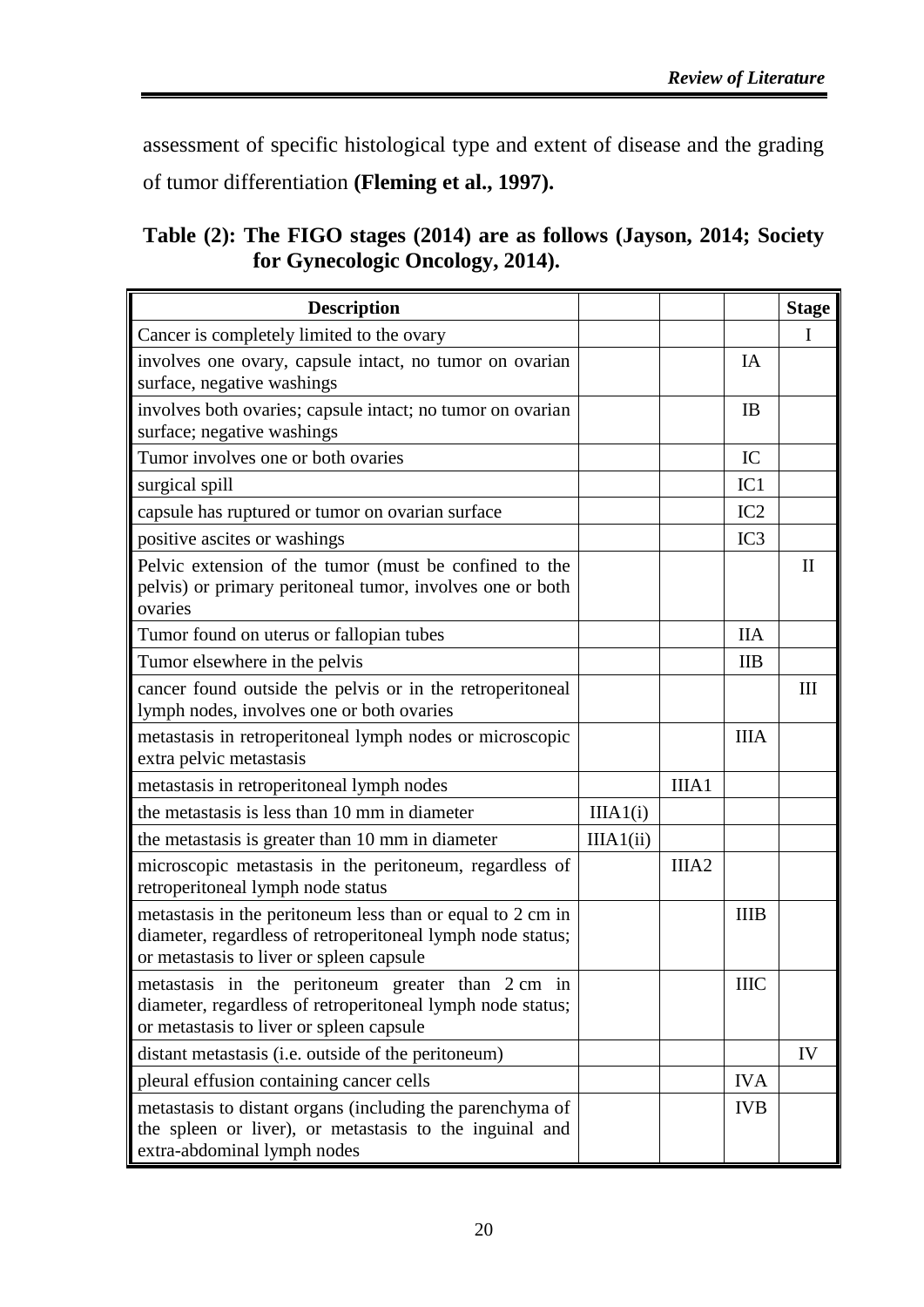### **Origin of adnexal masses**

- The Ovaries
- GIT structures:
	- o Crohn's disease
	- o Diverticulitis
	- o GIT neoplasm
- Pelvic kidney
- **PID** with tubo-ovarian abscess
- Ectopic pregnancy
- Fallopian tubes; as pyosalpinx and hydrosalpinx.
- Other pelvic structures **(Canis et al., 2000).**

### **Clinical features helpful in evaluation of adnexal masses:**

Adnexal masses are common clinical findings involving the reproductive organs or non-gynecologic structures. Although most adnexal masses are acquired lesions, a few arise as congenital anomalies.

They may be identified in asymptomatic women during routine pelvic examination or may cause symptoms. Typical complaints include pain, pressure sensations, dysmenorrhea, or abnormal uterine bleeding **(Goff et al., 2004).**

Epidemiologic factors associated with ovarian cancer include nulliparity, a personal history of breast cancer, the number of affected first degree relative(s) with ovarian or breast cancer, a family history of a BRCA mutation, or membership within a recognized inherited malignancy syndrome. Approximately 5% of all epithelial ovarian carcinomas are attributable to the inheritance of highly penetrant mutations in the breast/ovarian cancer susceptibility genes BRCA-1 and -2 **(Seiden and Michael, 2012).**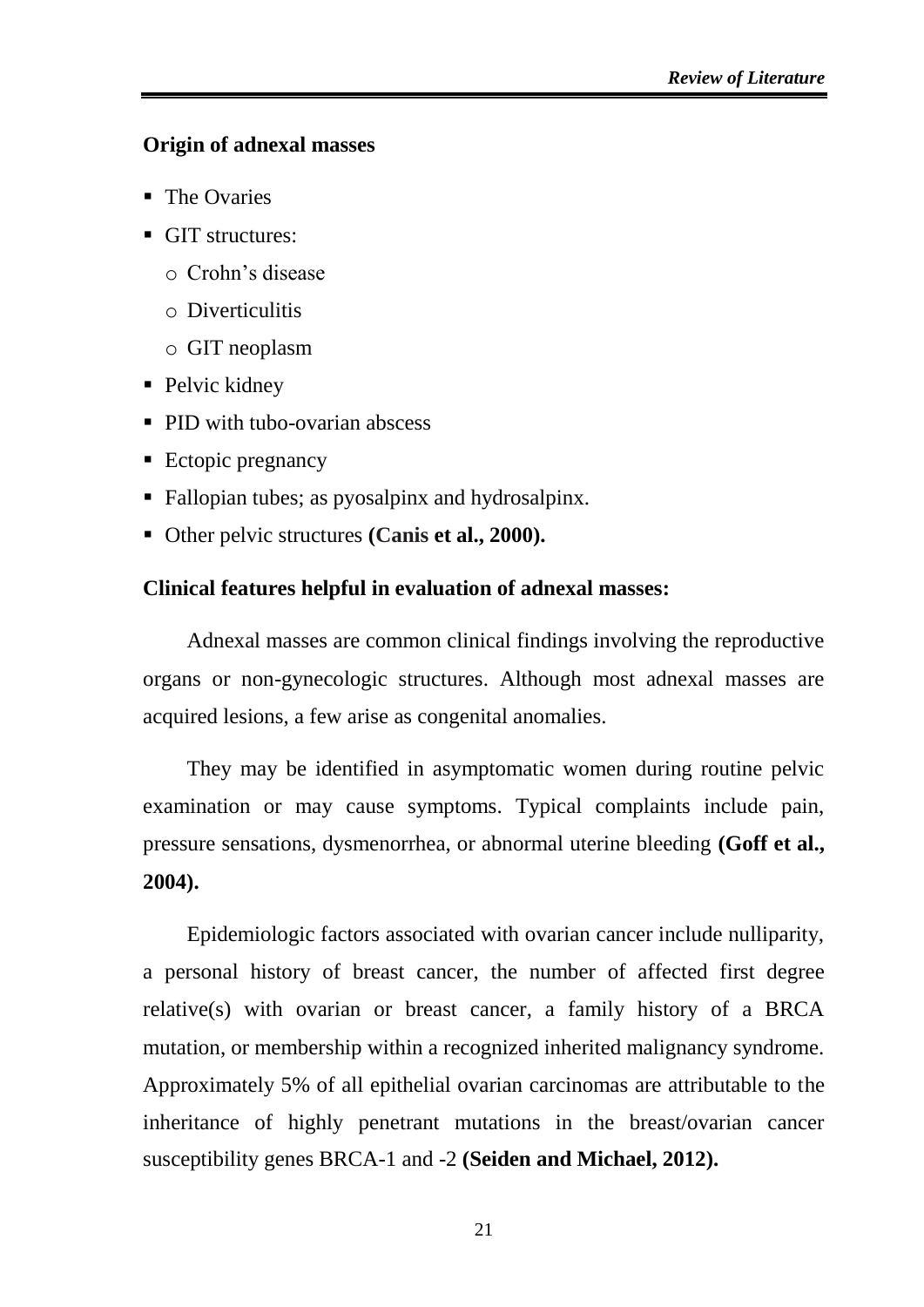### **Signs and symptoms**

Signs and symptoms of ovarian cancer are frequently absent in early stages and when they exist they may be subtle. In most cases, the symptoms persist for several months before being recognized and diagnosed, or they may be misdiagnosed as a condition like irritable bowel syndrome **(Jayson, 2014).**

Most typical symptoms include bloating, abdominal or pelvic pain or discomfort, difficulty eating, indigestion, heartburn, nausea, early satiety, and possibly urinary symptoms. If these symptoms start to occur more than 12 times per month after no history of such symptoms, the diagnosis should be considered **(Seiden and Michael, 2012; Goff, 2012).**

These symptoms are caused by a mass pressing on the other abdominopelvic organs or from metastases **(Seiden and Michael, 2012**).

### **Clinical examination**

Ovarian cancer is considered one of the hardest to diagnose diseases in gynecological pathology, often being referred as the silent killer. This "name" was attributed because of the lack of precursor lesions and a specific set of symptoms, the disease being diagnosed in most cases during a routine examination and even then in a late stage. The medical history is very important, and should be carefully not excluded. Family history is in most cases very meaningful of ovarian or breast cancer.

Diagnosis of ovarian cancer starts with physical examination (including abdominal& pelvic examination).Physical examination may reveal increased abdominal girth and/or ascites. Pelvic or pelvi-abdominal mass may be also felt **(Seiden and Michael, 2012**).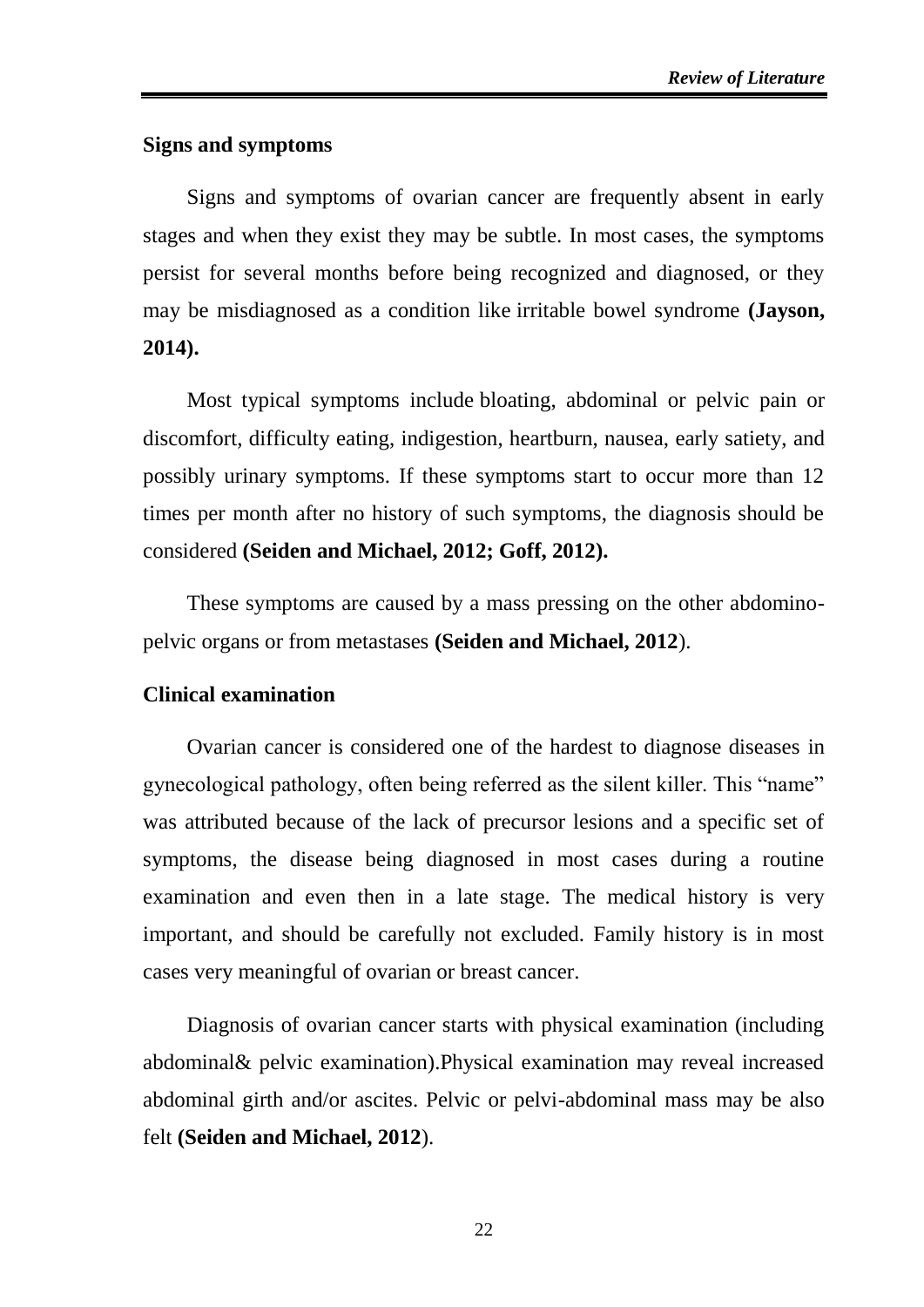Clinical criteria stated by **Cohen et al., 2001** for diagnosis of ovarian masses include:

- Premenopausal women  $\leq 50$  years):
	- o Family history of breast or ovarian cancer (in a first-degree relative).
	- o Evidence of abdominal or distant metastases (by examination or imaging study).
	- o Ascites
	- $\Omega$  CA125 > 200 U/ml.
- Postmenopausal women (>50 years):
	- o Family history of breast or ovarian cancer (in a first degree relative).
	- o Evidence of abdominal or distance metastasis (by examination or imaging study).
	- o Nodular or fixed pelvic mass.
	- o Ascites
	- $\circ$  CA125 > 25 U/ml.

#### **Laboratory investigations**

When an ovarian malignancy is included in the list of diagnostic possibilities, a limited number of laboratory tests are indicated. A complete blood count (CBC) and serum electrolyte test should be obtained in all patients **(Miller and Ueland, 2012).**

A CA-125 test is useful in differential diagnosis and in follow up of the disease, but it by itself has not been shown to be an effective method to screen for early-stage ovarian cancer due to its unacceptable low sensitivity and specificity.

Measurement of serum CA 125 is routinely used to aid diagnosis. However, its utility to detect early disease is questionable as it is elevated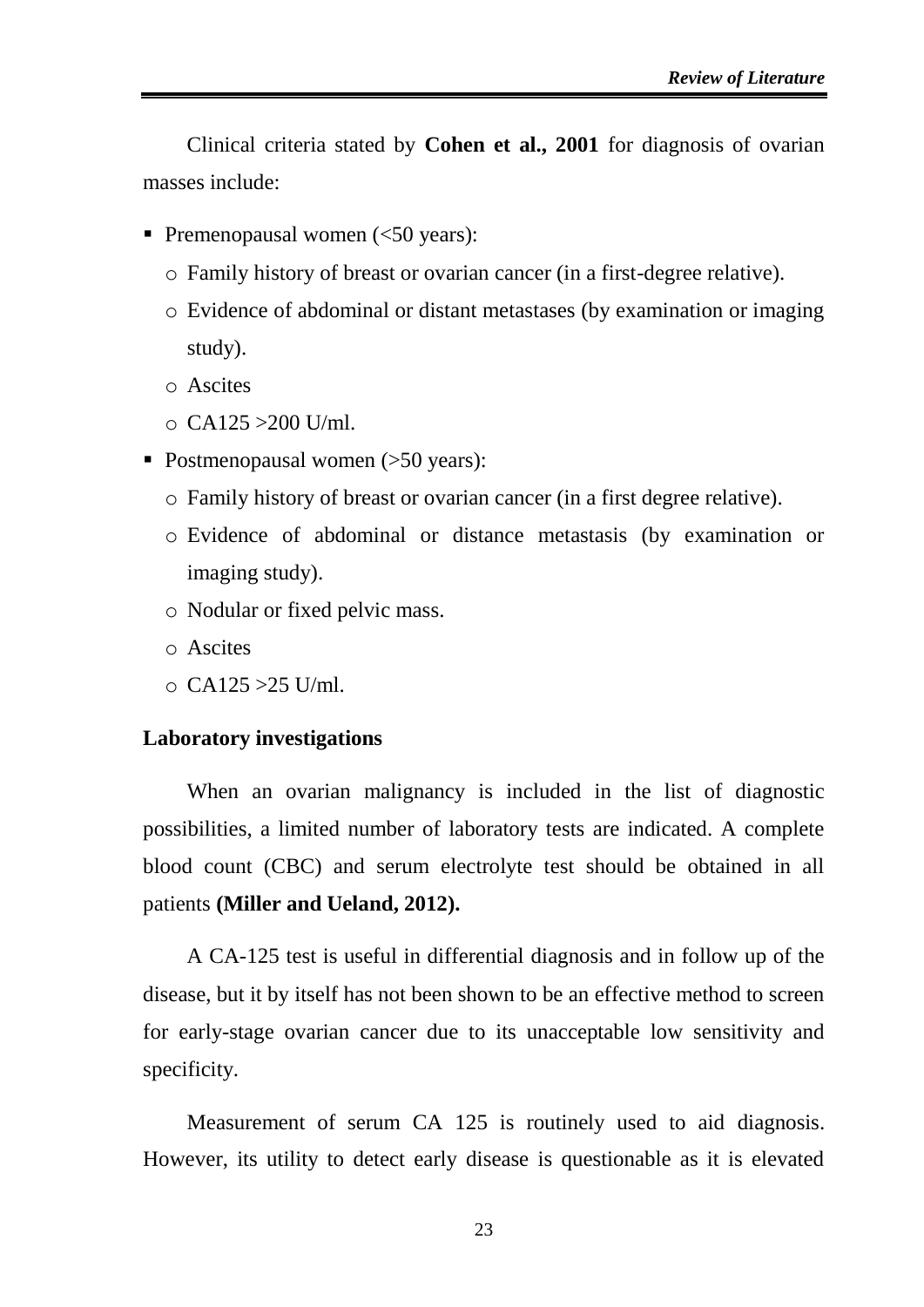only in about 50% of patients with the International Federation of Gynecology and Obstetrics (FIGO) stage I disease. In advanced disease, CA 125 is elevated in about 85% of patients. It is not specific for ovarian cancer and raised CA 125 levels may be found in non-gynecological malignancies (e.g. breast, lung, colon and pancreatic cancer) and benign disease (e.g. endometriosis, pelvic inflammatory disease and ovarian cysts) **(Miller and Ueland, 2012).**

Serum carcinoembryonic antigen (CEA) and CA 19–9 levels are sometimes measured in situations where it is unclear whether an ovarian mass is of gastrointestinal origin, or a primary mucinous ovarian tumor. Similarly, in these situations, colonoscopy and/or gastro copy are sometimes considered, particularly when CA 125/CEA ratio is ≤25 **(Lerner et al., 1994).**

Ovarian cancer at its early stages (I/II) is difficult to diagnose until it spreads and advances to later stages (III/IV). This is because most symptoms are non-specific and thus of little use in diagnosis **(Rossing et al., 2010).**

The serum  $\beta$  HCG level should be measured in any female in whom pregnancy is a possibility. In addition, serum alpha-fetoprotein (AFP) and lactate dehydrogenase (LDH) should be measured in young girls and adolescents with suspected ovarian tumors because the younger the patient, the greater the likelihood of a malignant germ cell tumor **(Seiden and Michael, 2012; Nossov et al., 2008)**.

Several preliminary studies examining multiple novel biomarkers in addition to CA125 have led to initial enthusiasm. These include the OvaSure serum test, which includes examination of leptin, prolactin, osteopontin, insulin-like growth factor-II, macrophage inhibitory factor, and CA125, as well as the OvaCheck test, which involves proteomic profile analysis of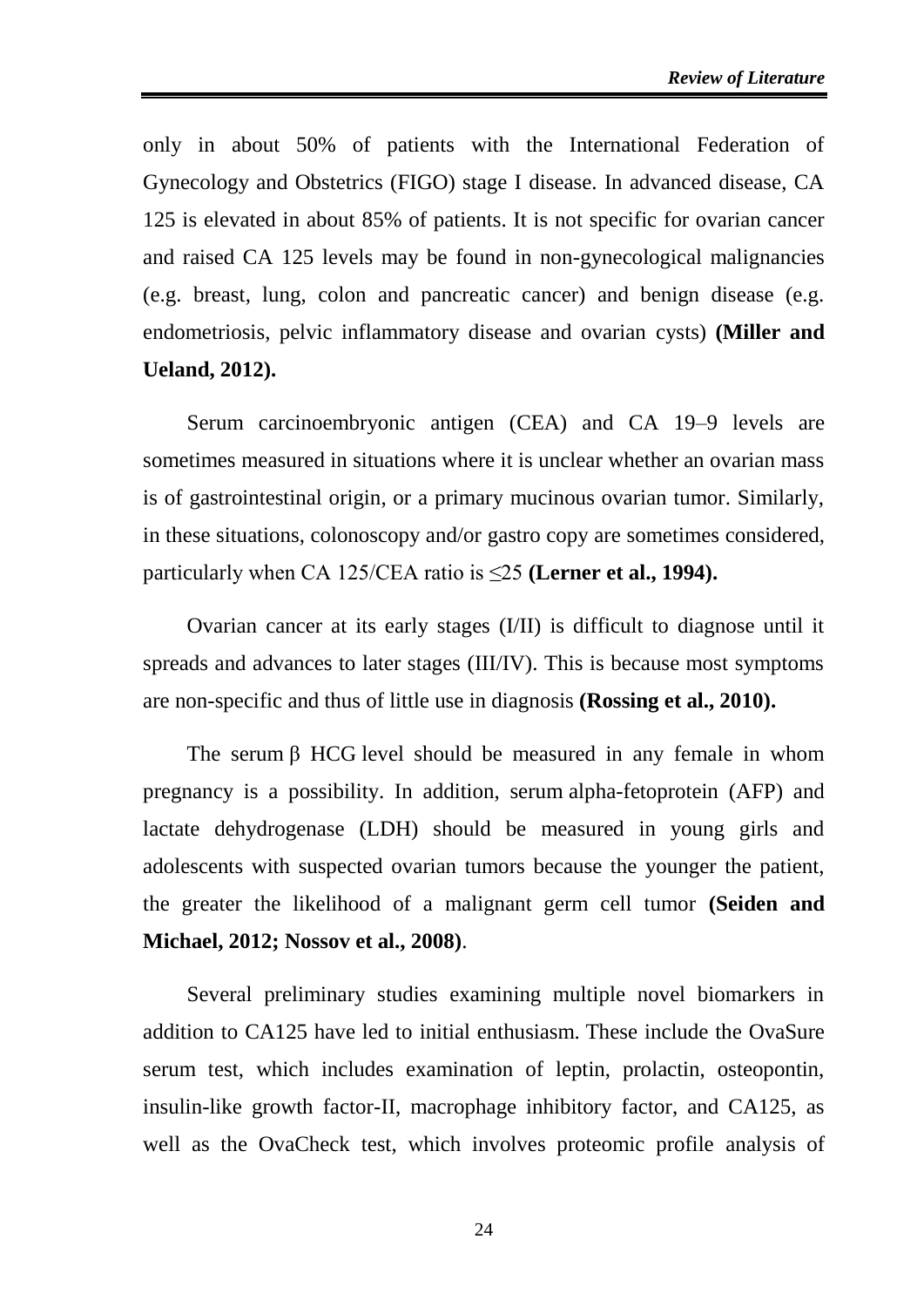serum proteins. Unfortunately, the lack of validation studies has precluded their effectiveness as screening tests for ovarian cancer in otherwise asymptomatic women **(Visintin et al., 2008; Mor et al., 2005; Petricoin et al., 2002).**

In addition, recent studies using proteomics-based methods have shown that Haptoglobin levels were elevated in the sera of patients with ovarian cancer. The evaluation of Haptoglobin on survival rates and the outcome of patients with ovarian cancer have not been examined as yet. Haptoglobin levels could provide a useful measure in the prognostic evaluation of ovarian cancer **[\(Society of Gynecologic Oncology,](https://en.wikipedia.org/wiki/Society_of_Gynecologic_Oncology) 2014; Smith et al., 2012).**

# **The Roles of Imaging in Ovarian Cancer**

Imaging is an integral part of ovarian cancer detection, diagnosis, management, and treatment follow-up.

Briefly, ultrasound, computed tomography (CT) and magnetic resonance imaging (MRI) are established imaging modalities in the evaluation of ovarian cancer, and positron emission tomography (PET) is an emerging modality.

# **1-Ultrasonography and Doppler studies**:

Transvaginal ultrasound has consistently been the most promising imaging modality for routine screening for ovarian cancer among the imaging modalities that have been tested **(Rieber et al., 2001).**

Ultrasonography is the most common imaging test to evaluate adnexal masses **(Cotran et al., 2010).**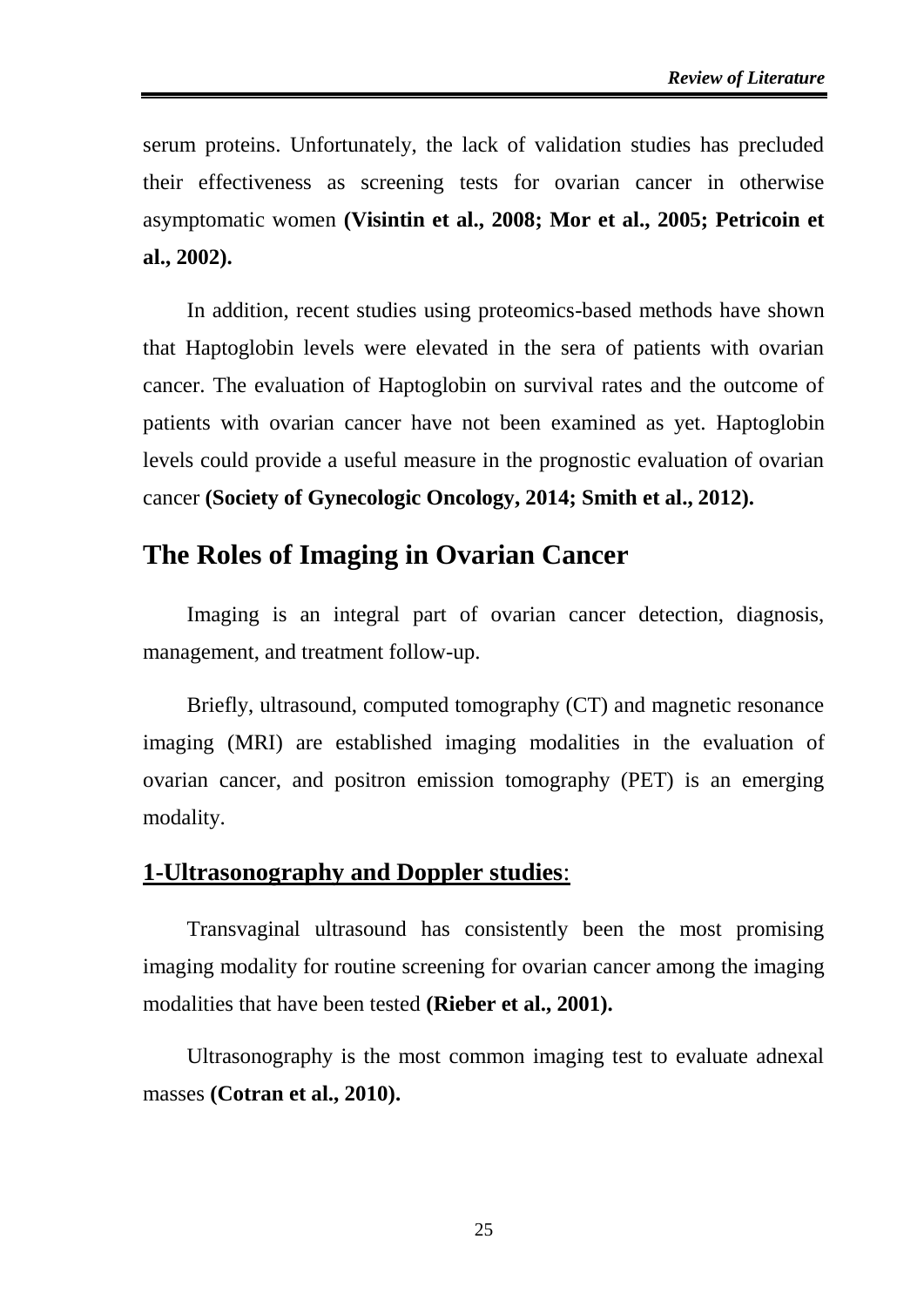Trans-abdominal examinations require a full urinary bladder as an acoustic window for optimal visualization of the adnexae. In contradistinction, a transvaginal examination does not have this requirement but may not be as useful for the assessment of large adnexal masses **(Baak et al., 2005; Cotran et al., 2010).**

The addition of color flow Doppler study which evaluates the vascular patterns of adnexal masses, might improve the sensitivity and specificity of the ultrasonic diagnosis of benign and malignant lesions **(Kurjak et al., 2010; Ahmed et al., 2005).**

The appearance of any ovarian mass by ultrasound can be described in terms of the following:

- 1. Size or volume of lesion.
- 2. Locules and septa.
- 3. Papillary projection.
- 4. Cyst wall thickness and septal thickness.
- 5. Echogenicity of the lesion.
- 6. Echo-dense foci and acoustic shadowing.
- 7. Finally the presence or absence of ascites.

The presence of hydronephrosis, intra hepatic lesions, or other intra abdominal masses is clearly relevant.

The goals are to differentiate benign and malignant disease and to discriminate between epithelial ovarian carcinoma and other primary or secondary ovarian malignant tumors **(Silverberg, 2005; Baak et al., 2005).**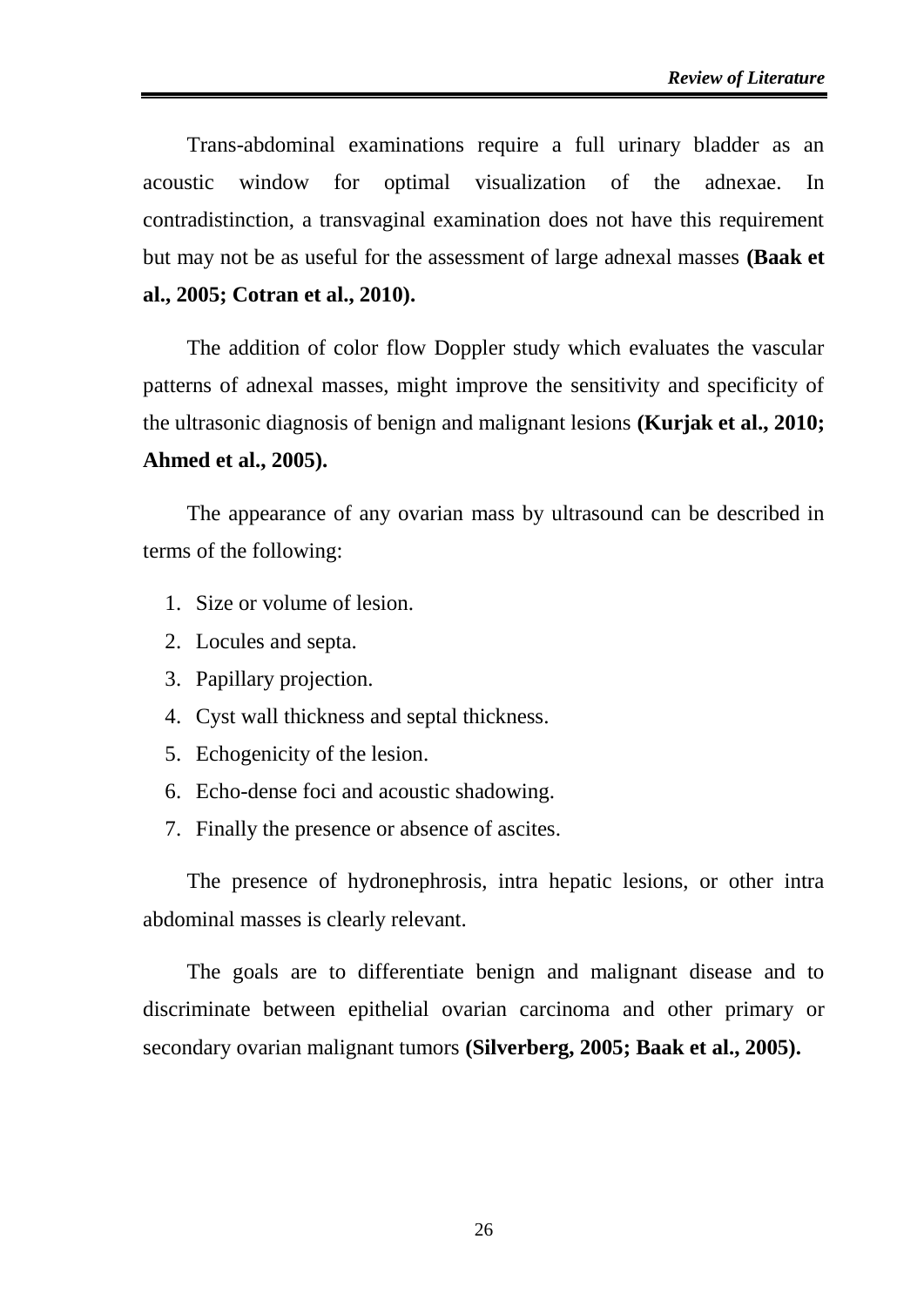The features suggestive of ovarian malignancy on ultrasound include septations greater than 3 mm, mural nodularity, and papillary projections, ascites or bilateral adnexal masses.

Unilocular or multilocular ovarian cystic lesions without solid parts are more likely to be benign **(Valentin, 1997; Mironov et al., 2007).**

In other words, the most significant feature predictive of ovarian malignancy is the presence of solid components within the mass **(Brown et al., 1998).**

Ultrasound and Doppler waves remain the main diagnostic tools for diagnosis of various adnexal masses. Several scoring systems and mathematical models using ultrasound variables have been developed for the preoperative prediction of probability of malignancy **(Aslam et al., 2000).**

## **2- Computed Tomography (CT) of abdomen and pelvis:**

CT scanning is preferred to assess the extent of the tumor in the abdominopelvic cavity, The advent of multislice CT, which allows faster acquisition times and higher spatial resolution, has led to a great increase in the number of CT examinations performed.

Although CT has been shown to be the modality of choice in staging and preoperative planning for ovarian cancer, it is generally not considered helpful for primary characterization of adnexal masses **(Tempany et al., 2000; Byrom et al., 2002).**

CT is one of the most important tools used in evaluation of the pathology of the lower abdomen and the pelvis. Optimal bowel opacification is essential for the detection and staging of gynecologic diseases on CT. Also optimal vascular enhancement can be achieved by administering 120 to 150 mL of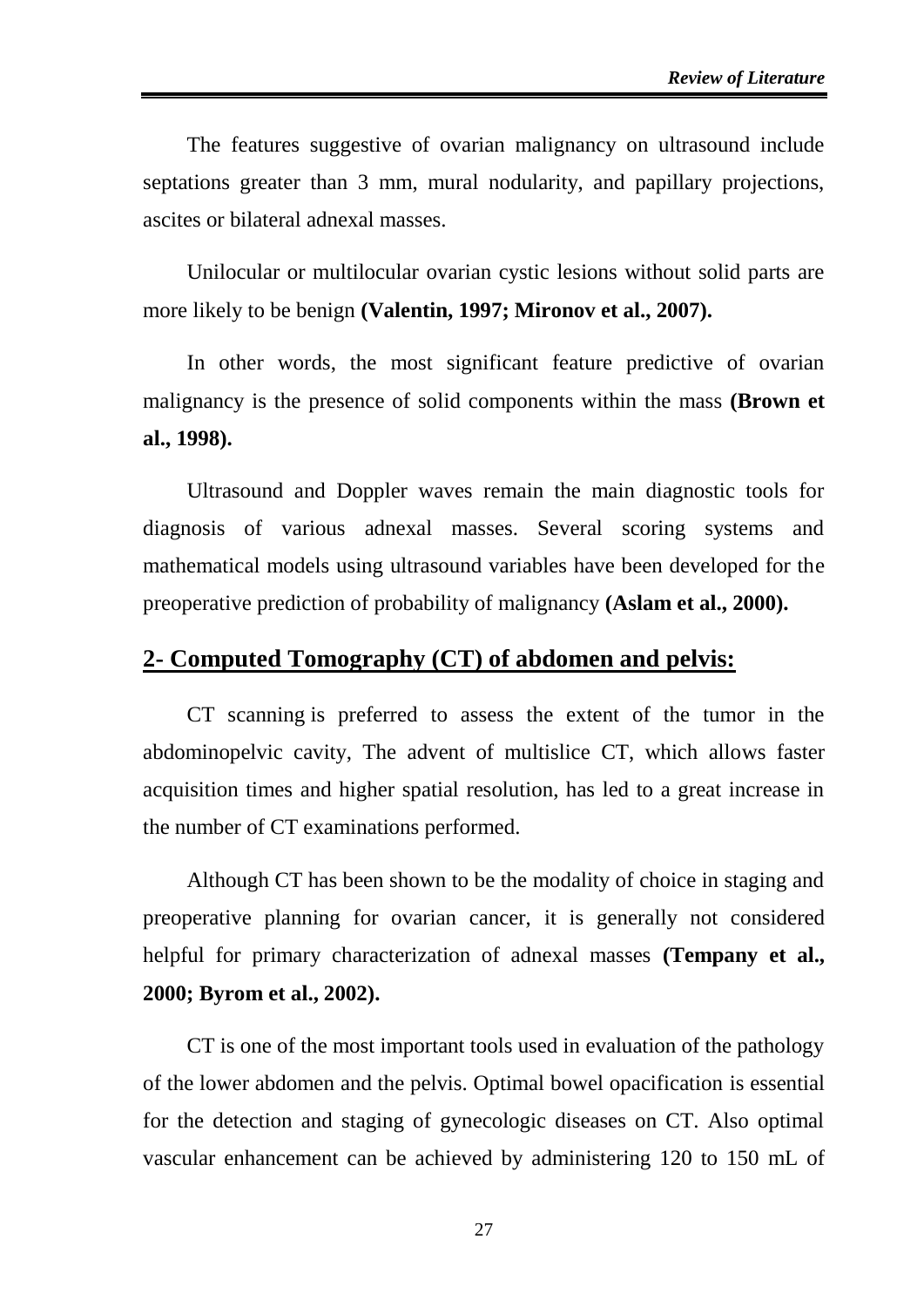iodinated contrast material via the peripheral vein **(Urban and Fishman, 1995).**

Ovarian cancer is usually in an advanced stage at diagnosis due to the presence of peritoneal carcinomatosis, which develops as a result of peritoneal fluid circulation. Tumor implants of varying size can occur anywhere from the diaphragm to the pelvis. Computed tomography (CT) can be used to detect these metastatic lesions, which can be miliary or large and appear as soft-tissue or low-attenuation masses. Recent advances in CT technology have increased the flexibility of image acquisition, thereby allowing the use of thin sections and multiplanar reformatting (**Pannu et al., 2003).**

With multidetector CT, thin-section images of the abdomen and pelvis can be obtained to assess for sub centimeter implants and to create threedimensional images with reduced artifact. Multiplanar reformatting can be used to confirm the presence of implants. Structures such as the diaphragm, paracolic gutters, bowel, and cul-de-sac can be evaluated in multiple planes for surface nodularity and small implants (**Pannu et al., 2003).**

# **3- Positron Emission Tomography, PET-CT:**

It is a new imaging modality, helpful in the diagnosis of recurrent ovarian cancer which can be difficult on cross-sectional imaging; variable sensitivities and specificities have been reported for positron emission tomography (PET). Positron is injected intravenous to have a high affinity to rapidly dividing cells then detected radiological. Combined functional and anatomic imaging with PET plus computed tomography (CT) potentially allows for improved detection of tumor masses. A trial involving a larger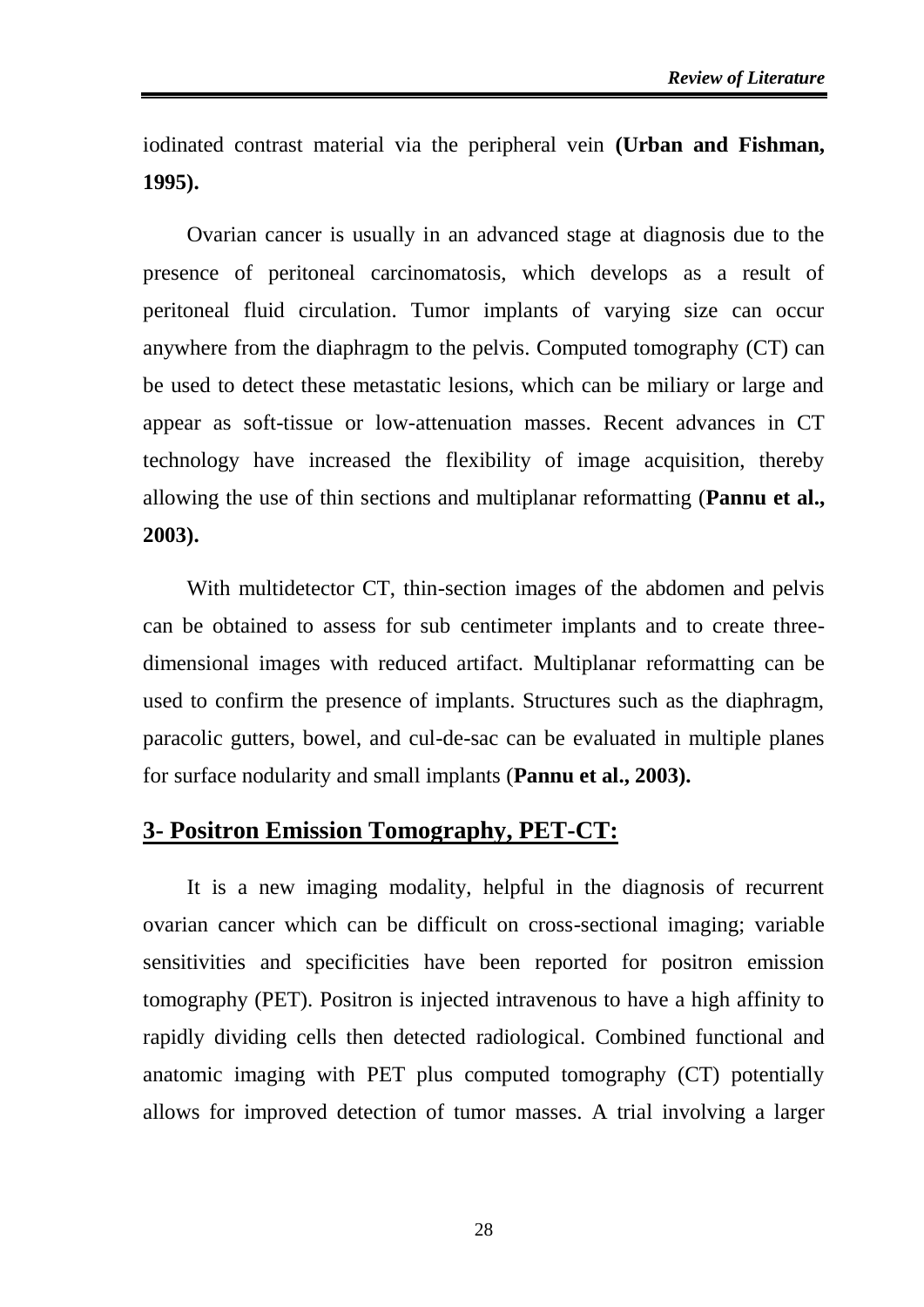number of patients with a spectrum of disease volumes is necessary to determine the impact of PET-CT in clinical practice **(Kim et al., 2009).**

### **4- Magnetic resonance imaging (MRI) of abdomen and pelvis:**

When an adnexal mass is detected on CT, it is common practice not to characterize the mass based on its appearance on CT, but to refer patients to ultrasound or MRI for further characterization of the mass and management guidance.

MRI is considered a problem-solving technique in the assessment of adnexal masses **(Rieber et al., 2001).**

Owing to multiplanar capability and excellent tissue contrast, MRI imaging is one of the preferred imaging modalities of the female pelvis in many instances, particularly for the staging of malignant gynecologic diseases **(Walsh, 1992).**

MRI is non invasive, and imaging of pelvis is practically advantageous due to the natural contrast of the pelvic fat, bowel gas, and urine in urinary bladder. A major advantage of MRI is its multiplanner capability**.** Multiplanner of the pelvis is especially useful in evaluation of the base and dome of bladder, uterus, and rectum despite their close proximity. MRI causes no known harmful effects on the fetus, embryo, on reproductive organs, and is apparently safe in pregnancy **(Outwater and Schiebler, 1994).**

MRI differentiates vessels from solid structures without the use of intravenous contrast since moving blood in general produces no signal (signal void) **(Hricak et al., 2000).**

Although that, MRI is expensive, and has limited availability compared to ultrasonograghy. Also it dose not visualize adhesions, and can not always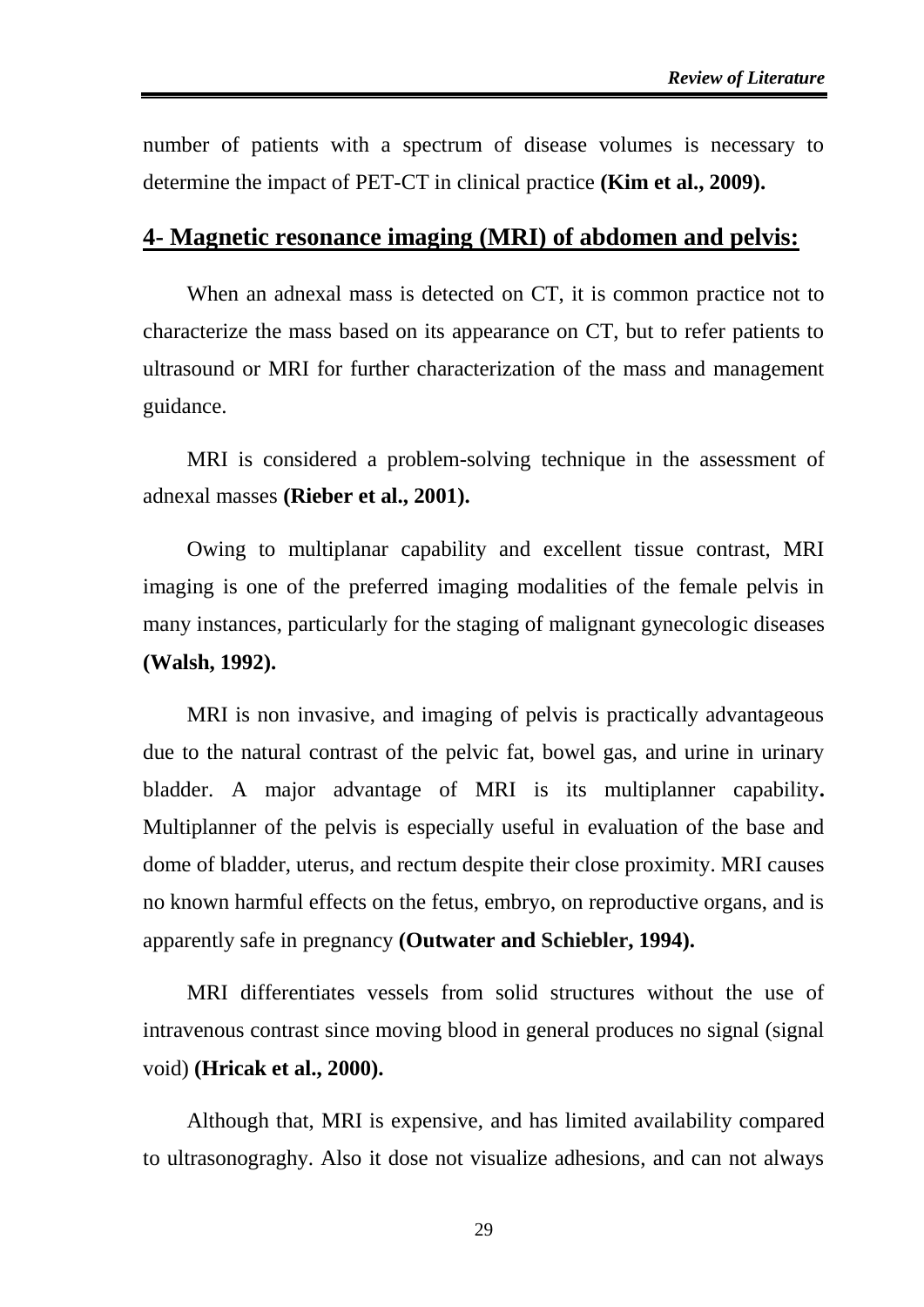distinguish between malignant and inflammatory changes, which decrease specificity. In addition, a long scanning time is usually required **(Hricak et al., 2000).**

Gadolinium-enhanced MRI further improves characterization of the internal architecture of ovarian lesions and has been shown to be more accurate than ultrasound in the assessment of adnexal masses.

Gadolinium-enhanced MRI has been shown to have sensitivity, specificity, and accuracy up to 100%, 98%, and 99%, respectively, in the identification of solid components within an adnexal mass, and just as on ultrasound the presence of enhancing solid tissue on MRI is highly sensitive and specific in predicting malignancy **(Kurtz et al., 1999).**

# **Cytological and pathological investigations:**

# **U/S guided aspiration:**

Fluid collections in the pelvic cavity can be aspirated by using a fine needle if the collected fluid is uncomplicated and small in amount. To perform transvaginal aspiration, the vaginal vault and cervix are prepared with povidone-iodine. An endovaginal US transducer, with a sterile rubber sheath and a needle guide; is applied firmly against the vaginal fornix. A sharp thrust of the needle can help traverse the elastic vaginal tissue.

When multiple fluid collections are identified, each locule should be aspirated. It is recommended that aspirates from all collections should be obtained through separate sterile procedures to ensure optimal antimicrobial coverage and avoid cross-contamination **(Heneghan et al., 1999).**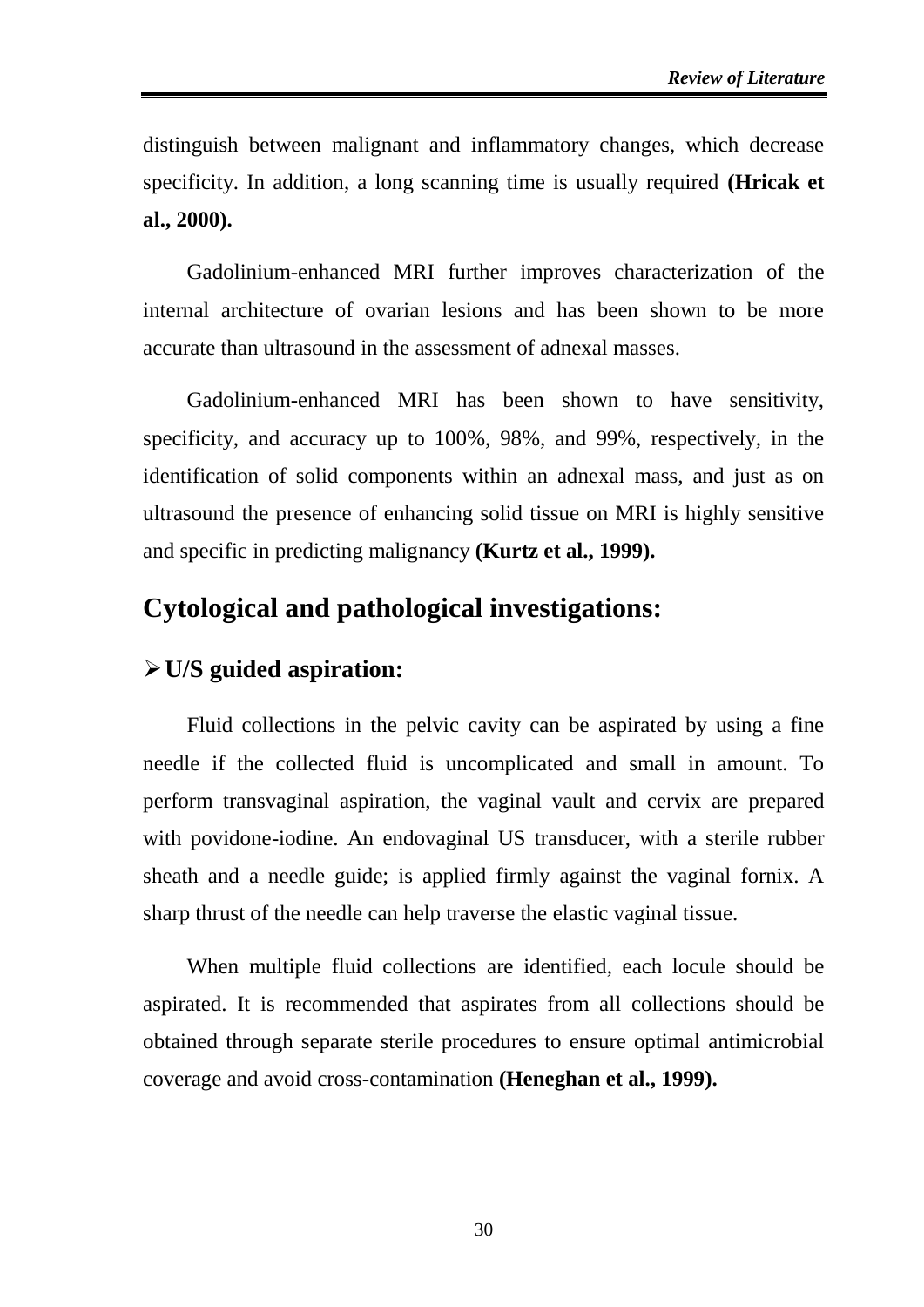The problems of US-guided aspiration of ovarian cysts are high recurrence rate, potential risk for seeding malignant cells along the needle track, and the risk of sampling error that could delay diagnosis of an occult malignancy. Therefore, only ovarian cysts with clearly benign US appearance should be managed with this technique **(caspi et al., 1996).**

# **Percutaneous Catheter Drainage:**

PCD is a well-accepted technique for draining abdominal and pelvic fluid collections such as abscesses, hematomas, lymphoceles, and peritoneal pseudocysts. Infected tumors also can be drained percutaneously to relieve debilitating symptoms. Basic techniques of puncture, guide wire insertion, tract dilation, and catheter placement are identical to those used in other parts of the body. Puncture for transvaginal or transrectal PCD is done under the guidance of endoluminal US **(Laopaiboon et al., 2010).**

## **U/S guided biopsy:**

Biopsy of the masses in the female pelvis can be performed by using various types of the needles and biopsy guns. Biopsy guns are preferred for solid pelvic masses, whereas fine needle aspiration biopsy is commonly used for cystic masses. Injury to the bladder, intestine, or vessels can be avoided by US monitoring during the biopsy **(O'Neill et al., 2001).**

# **Exploratory laparotomy:**

Pelvic mass represents a number of different benign and malignant conditions. The traditional strategy for establishing a final diagnosis was to perform an exploratory laparotomy. Many unfortunate women with advanced ovarian cancer undergo suboptimal primary surgery at local hospitals. The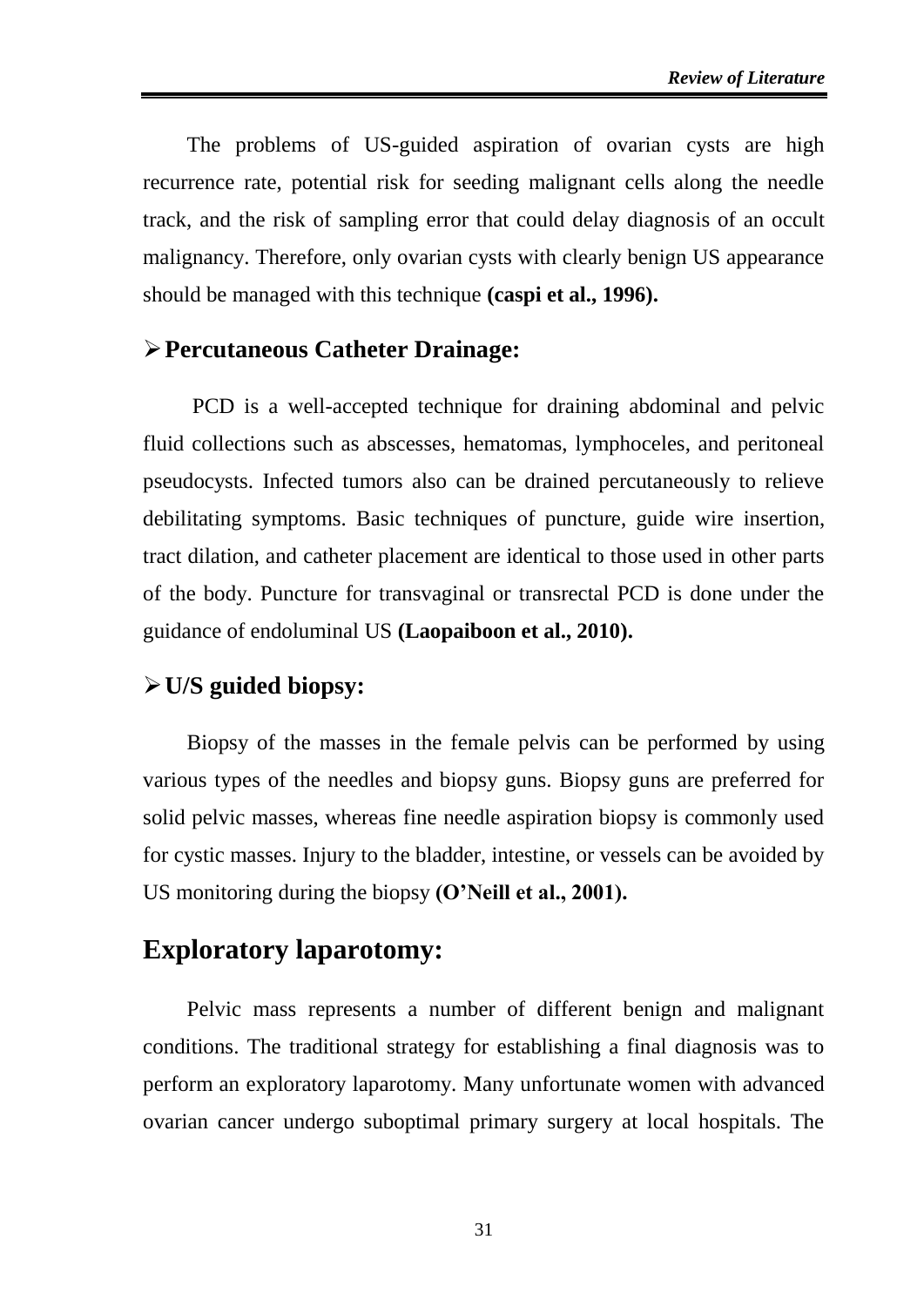suboptimal intervention affects prognosis and increases patient morbidity and mortality **(Obeidat et al., 2004).**

# **Risk scoring**

A widely recognized method of estimating the risk of malignant ovarian cancer based on initial workup is the risk of malignancy index (RMI) **(NICE clinical Guideline, 2011)** generally, a RMI score of over 200 is considered to indicate high risk for ovarian cancer **(Jayson, 2014).**

### **The RMI is calculated as follows:**

 $RMI =$  ultrasound score x menopausal score x CA-125 level in U/ml **(Jayson, 2014).**

There are two methods to determine the ultrasound score and menopausal score, with the resultant RMI being called RMI 1 and RMI 2, respectively, depending on what method is used as shown in table (3) **(Nossov et al., 2008; Sasaroli et al., 2009).**

**Table (3): The risk of malignancy index (RMI): RMI 1 and RMI 2, respectively, depending on what method used.**

| <b>RMI2</b>                  | <b>RMI</b> 1                       | <b>Feature</b>              |  |  |  |
|------------------------------|------------------------------------|-----------------------------|--|--|--|
|                              |                                    | Ultrasound abnormalities:   |  |  |  |
| $0 = none.$                  | $0 =$ no abnormality.              | including:                  |  |  |  |
| $\cdot$ 1 = one abnormality. | $\bullet$ 1 = one abnormality.     | Multilocular cyst.          |  |  |  |
| $4 = two or more$            | $3=$<br>two<br>more<br>$\alpha$    | Solid areas.                |  |  |  |
| abnormalities.               | abnormalities.                     | Ascites.                    |  |  |  |
|                              |                                    | Intra-abdominal metastases. |  |  |  |
| $1 =$ premenopausal.         | $1$ = premenopausal.<br>٠          | Menopausal score.           |  |  |  |
| $4 = postmenopausal.$        | $3 = postmenopausal.$<br>$\bullet$ |                             |  |  |  |
| Quantity in U/ml             | Quantity in U/ml                   | $CA-125$                    |  |  |  |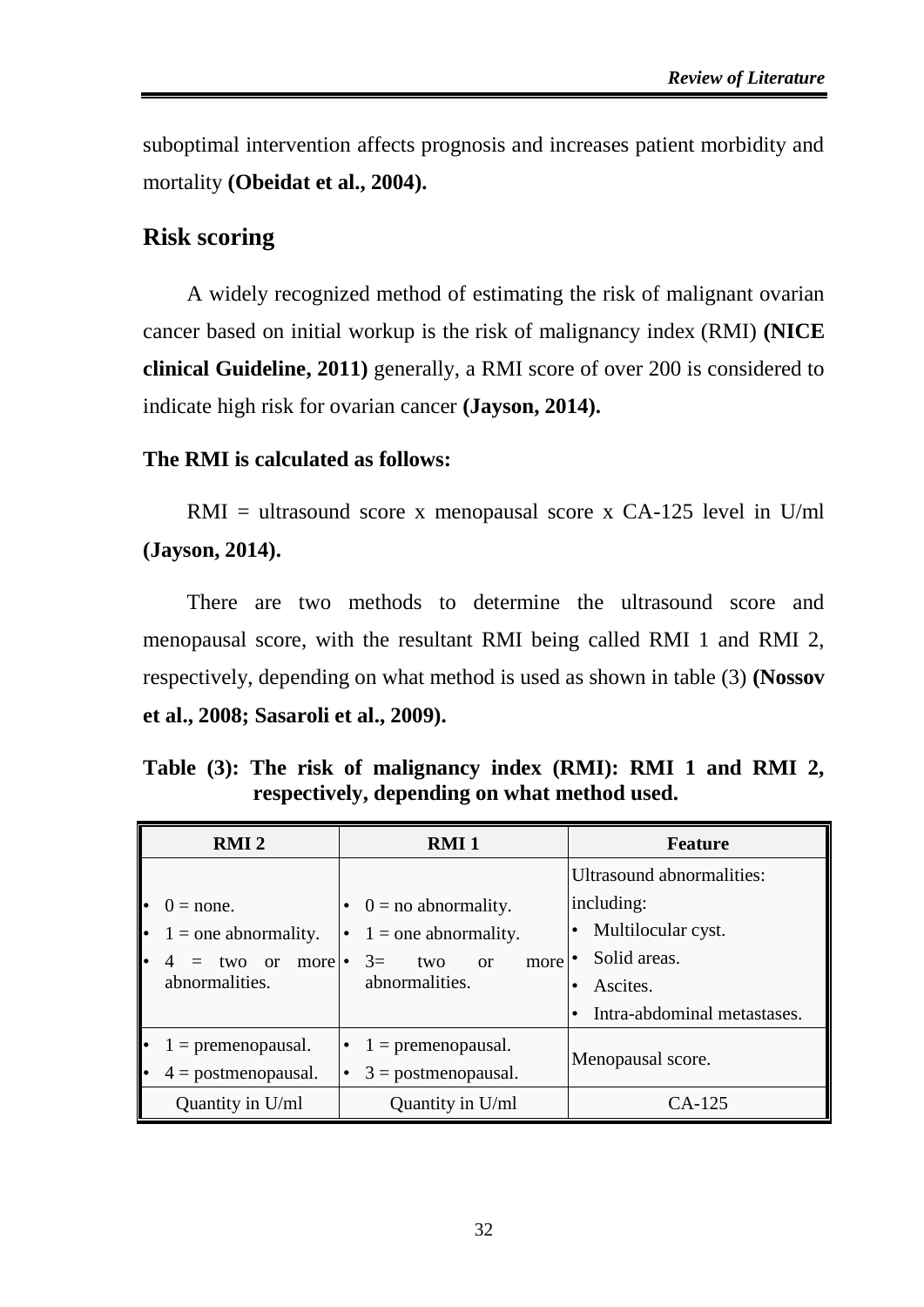# **IOTA Criteria: (The International Ovarian Tumor Analysis)**

The IOTA Group has published the largest study to date investigating the use of ultrasound in differentiating benign and malignant ovarian masses. Using data derived from the IOTA Group, simple ultrasound rules were developed to help classify masses as benign (B-rules) or malignant (M-rules). Using these rules the reported sensitivity was 95%, specificity 91%, positive likelihood ratio of 10.37 and negative likelihood ratio of 0.06. Women with an ovarian mass with any of the M-rules ultrasound findings should be referred to a gynecological oncological service **(Timmerman et al., 2005).**

## **The IOTA Simple Rules for Identifying a Benign or Malignant Tumor**

### **Rules for predicting a malignant tumor (M-rules)**

- M1 Irregular solid tumor
- M2 Presence of ascites
- M3 At least four papillary structures
- M4 Irregular multilocular solid tumor with largest diameter  $\geq 100$  mm
- M5 Very strong blood flow (color score 4)

### **Rules for predicting a benign tumor (B-rules)**

- B1 Unilocular
- B2 Presence of solid components with the largest diameter <7mm
- B3 Presence of acoustic shadows
- B4 Smooth multilocular tumor with largest diameter<100 mm
- B5 No blood flow (color score 1)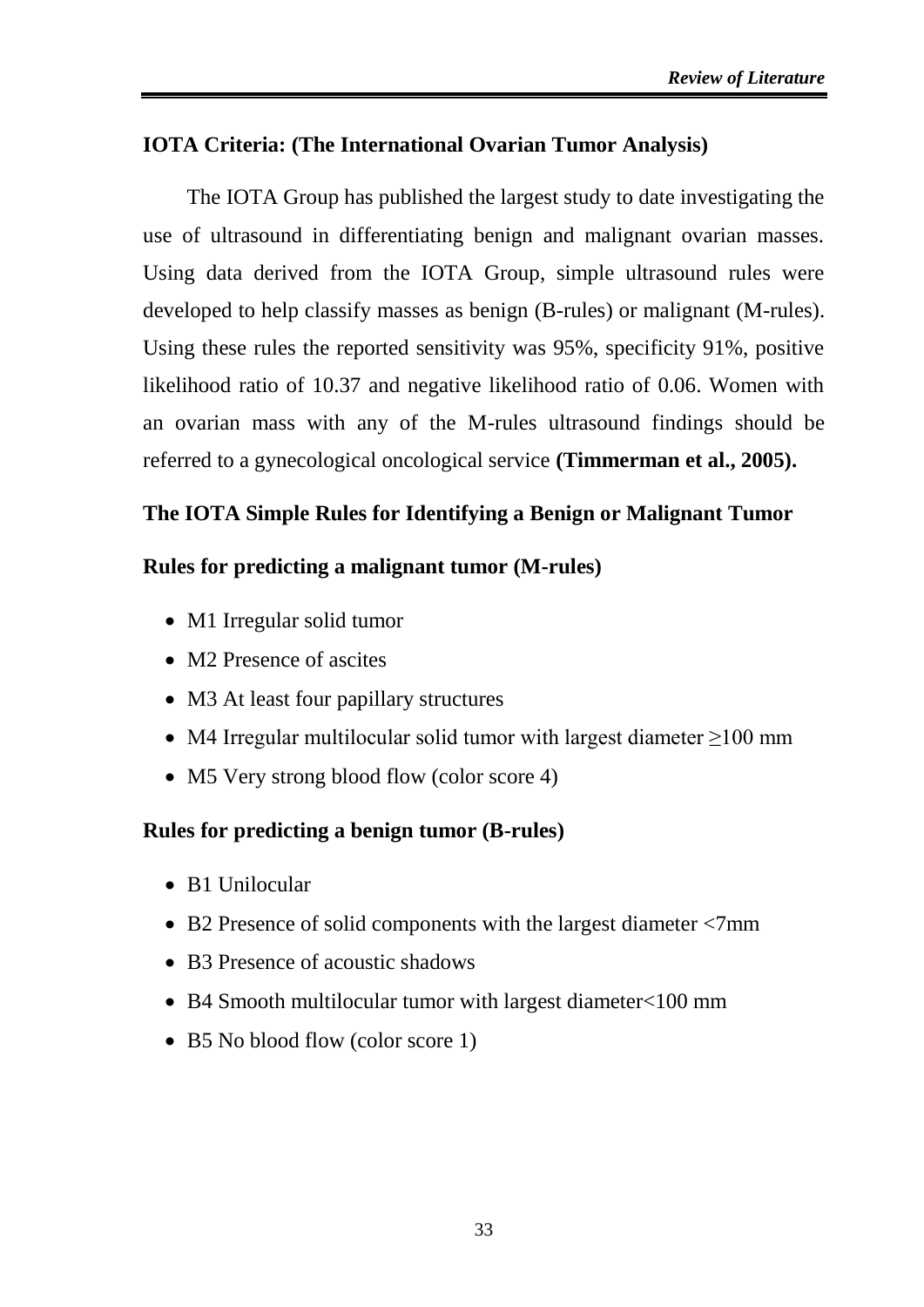#### **Screening**

Screening for any type of cancer must be accurate and reliable—it needs to accurately detect the disease and it must not give false positive results in people who do not have cancer.

The purpose of screening is to diagnose ovarian cancer at an early stage, when it is more likely to be treated successfully **(Seiden and Michael, 2012; Croswell et al., 2012).**

Ovarian cancer screening is of high clinical interest because the disease is not typically detectable at its early stages, when it is the most curable.

Women with mutations in the BRCA genes who wish to preserve their fertility may choose annual pelvic ultrasound screening to detect ovarian cancer, instead of having a prophylactic salpingo-oophorectomy and hysterectomy **(Hoffman et al., 2012).**

Screening is the application of a test to detect a potential cancer when no signs or symptoms of the cancer are present **(Clark, 2003).**

Ideally, the cancer is detected before it is clinically apparent, when treatment may be more effective, less expensive, or both.

If a screening test result is abnormal, a diagnostic test should be ordered and treatment pursued if cancer is discovered.

The value of a screening test is compromised if symptomatic individuals are included in the target population, since those with symptoms may already have advanced disease that warrants a diagnostic evaluation.

The gold standard for screening is the ability to decrease mortality from cancer.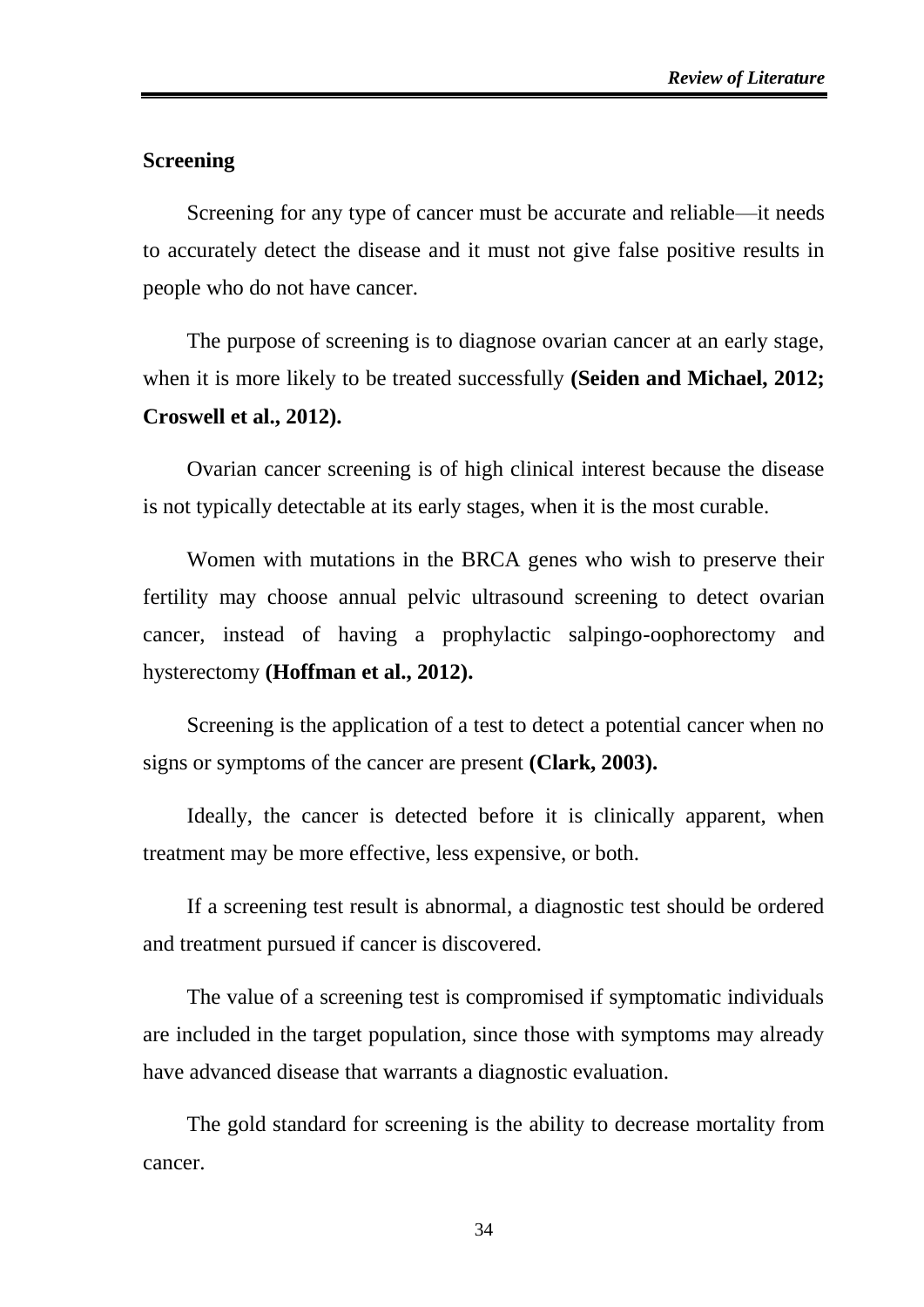Therefore, the goal of ovarian cancer screening is to reduce mortality by detecting the cancer in earlier stages, when survival rates are improved **(Clark, 2003; Chu and Rubin, 2006).**

The ideal outcome is for the cancer to be detected early enough to be cured.

For ovarian cancer, the first and last principles apply: the disease incurs a high mortality rate, and effective treatment for early stage disease exists.

However, the challenges of ovarian cancer screening lie in the remaining principles: knowledge of the natural history and biology is evolving, the disease incidence is low in the general population, and the preclinical phase can be estimated but is not definitively known **(Jacobs et al., 1992; Mok et al., 1992; Shridhar et al., 2001).**

Investigators have also shown that up to 1.9 years may exist between the development of ovarian cancer and its clinical detection **(Skates et al., 1999).**

# **General Population Screening**

# **Transvaginal Ultrasound**

Transvaginal ultrasound (TVUS) has been evaluated for use in ovarian cancer screening in the general population.

Because of the close proximity of the probe to the ovaries, TVUS offers excellent resolution of ovarian morphology. Volume, outline, papillations, and complexity of ovarian masses can be used to raise suspicion of cancer.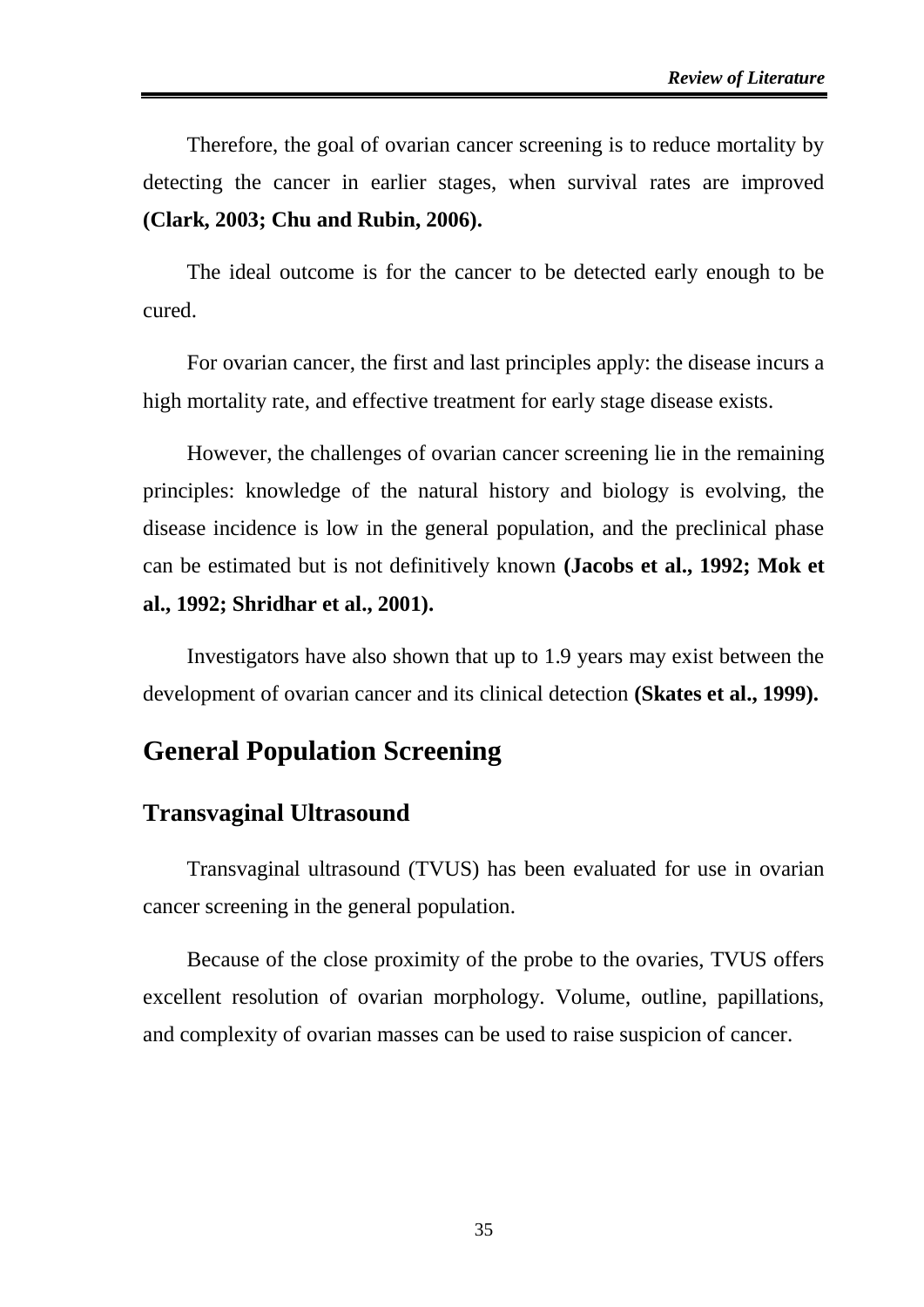Benign ovarian lesions are common, however, resulting in falsepositives that may necessitate invasive surgery for asymptomatic women **(VanNagell et al., 2000).**

### **CA-125**

CA-125 is the most extensively studied tumor marker for ovarian cancer.

Several issues limit the usefulness of CA-125 as a screening tool for ovarian cancer.

First, although over 90% of advanced-stage patients display CA-125 elevations, only 50% to 60% of patients with stage I disease display elevations.

Second, tumors with mucinous histologies are less likely to be associated with a CA-125 elevation **(Jacobs et al., 1996).**

Third, CA-125 has inadequate specificity, particularly in pre- and perimenopausal women.

False-positive elevations are seen with benign ovarian cysts, endometriosis, adenomyosis, fibroids, diverticulitis, and liver cirrhosis, in addition to other benign and malignant conditions.

Conventional pelvic examination is being compared with annual TVUS and with annual CA-125 followed by TVUS only if the CA-125 is rising.

Whatever the outcome of trials based on CA-125 as an initial step, a screening strategy with greater sensitivity is required because 20% of ovarian cancers fail to express CA-125.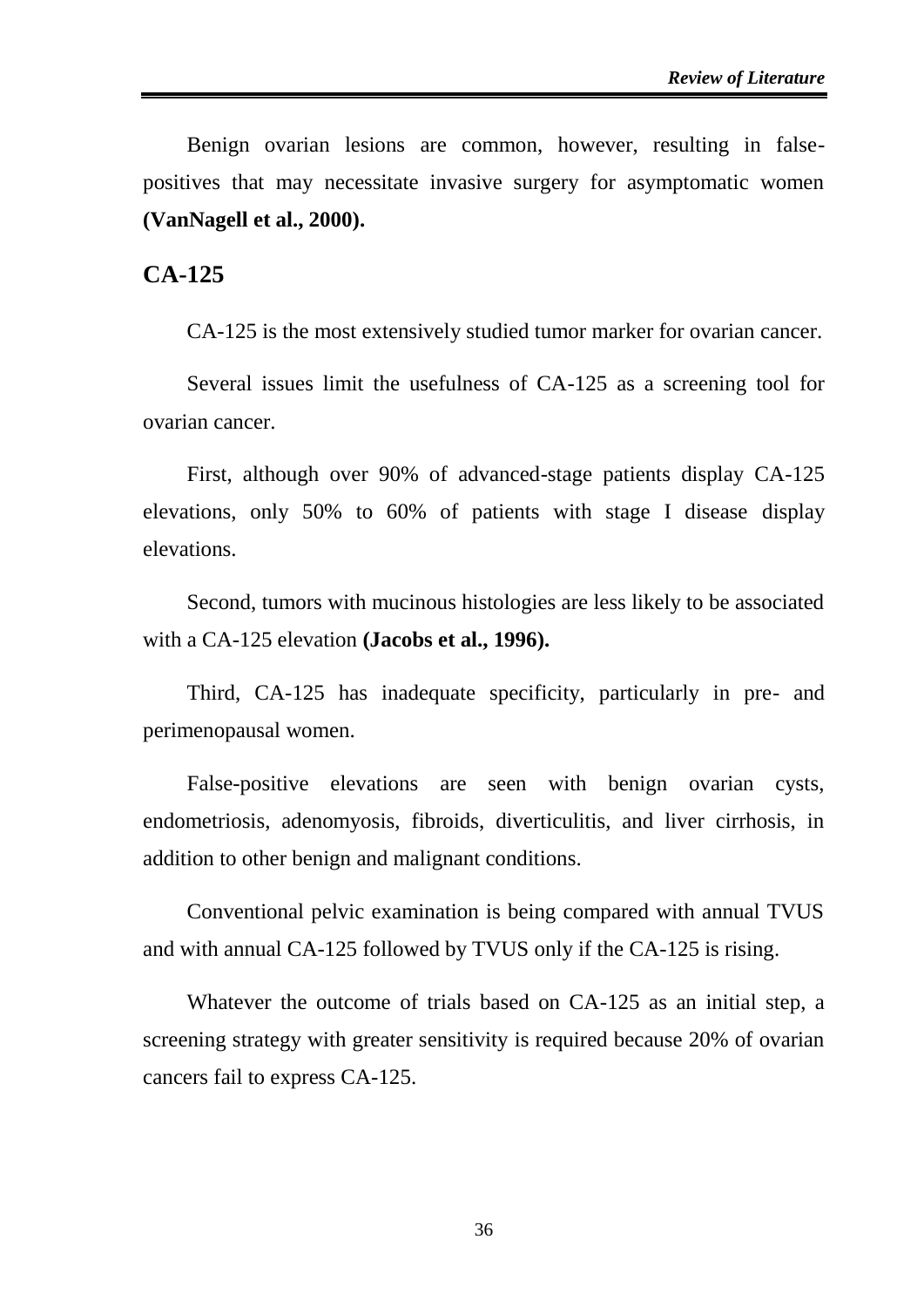Over the past decade, novel markers have been discovered using monoclonal antibodies raised against ovarian cancer tissue, lipid analysis, gene expression arrays, and proteomic techniques.

Proteomic techniques have been used for early detection of ovarian cancer in two ways: to identify a distinctive pattern of peptide and protein expression in serum from healthy women and from patients with ovarian cancer **(Zhang et al., 2006).**

### **Ovarian Cancer Screening in High-Risk Women**

Women with a BRCA1 mutation have a 39% to 46% lifetime risk of ovarian cancer, and women with a BRCA2 mutation have a 12% to 20% lifetime risk of ovarian cancer **(Antoniou et al., 2003; King et al., 2003).**

Although prophylactic bilateral salpingo-oophorectomy (BSO) remains the mainstay of ovarian cancer prevention in these high-risk individuals, strategies for screening and early detection are important for high-risk women who have not yet chosen to undergo the surgical procedure or who are unwilling to do so.

CA-125 and TVUS every six months in women with known BRCA1 or BRCA2 mutations, starting at age 35 or 5 to 10 years earlier than the age at first diagnosis of ovarian cancer in the family **(King et al., 2003).**

# **Management**

### **Surgical management of early primary disease**

The aim of surgery for early ovarian cancer is to resect the tumor and to undertake adequate staging. This will provide prognostic information and will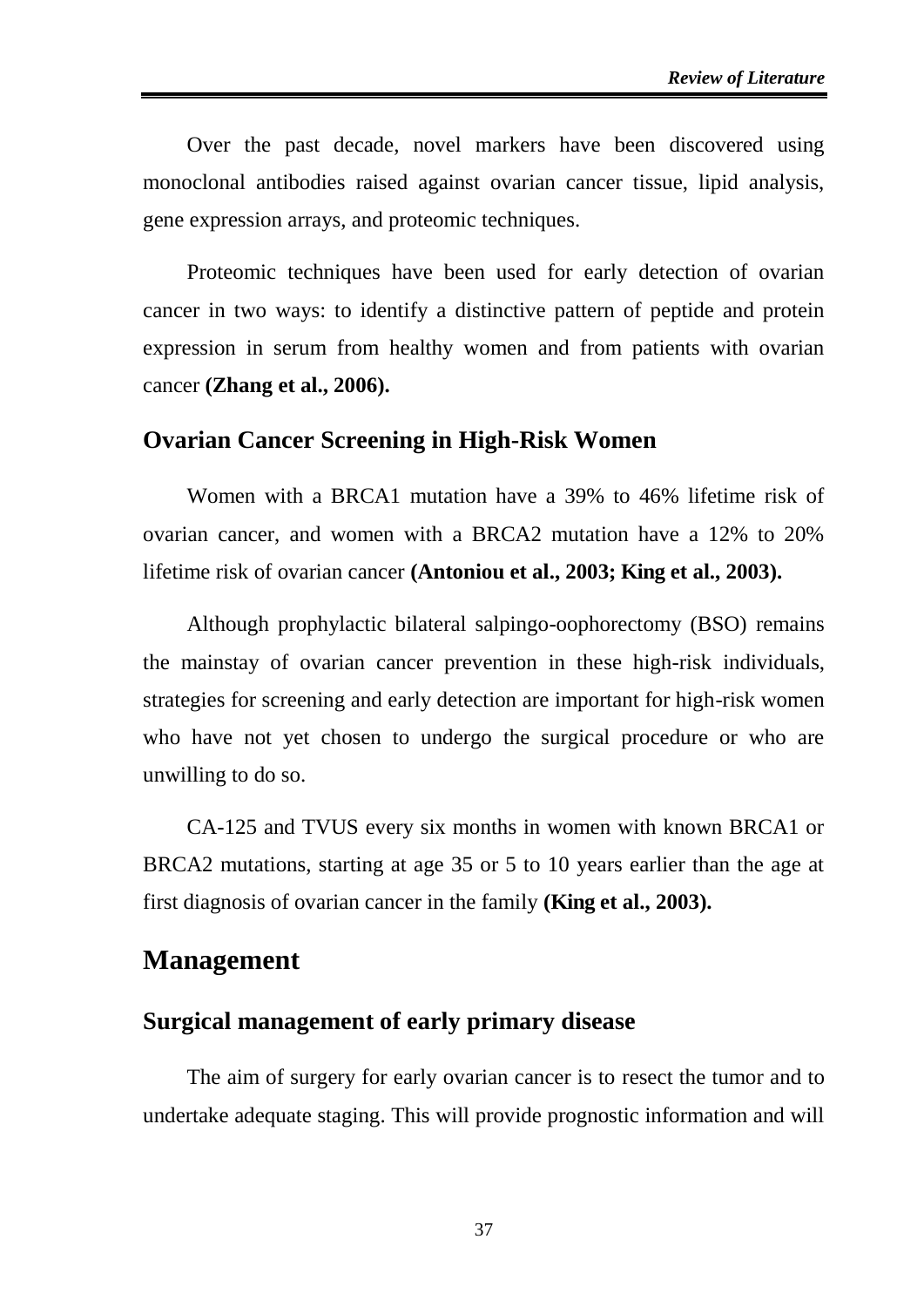define whether chemotherapy is needed. The diagnosis may be made preoperatively, but sometimes a tumor is an incidental finding.

Accurate surgical staging is important as it may unmask occult advanced disease. Depending on the histological grade and subtype,  $\leq 30\%$  of the patients with apparently early epithelial ovarian cancer will be upstaged after comprehensive surgical staging **(Garcia et al., 2012; Timmers et al., 2010).**

Bulky lymph nodes should be resected in an effort to remove all visible residual disease. Adequate, non-fertility-sparing surgery should consist of peritoneal washings, ideally taken before manipulation of the tumor, bilateral salpingo-oophorectomy, hysterectomy, multiple peritoneal biopsies of all abdominal fields, at least infracolic omentectomy, appendectomy in case of mucinous histology and pelvic and para-aortic lymph node dissection up to the renal veins **(Maggioni et al., 2006).**

When young women are affected, fertility-sparing surgery could be considered in early-stage disease, but always after thoroughly informing the patient about the potential risks. Patients with stage IA or stage IC with unilateral ovarian involvement and favorable histology, which is mucinous, serous, endometrioid or mixed histology and grade 1 or 2, would be amenable to organ-preserving surgery, but only in combination with complete surgical staging. This would include a lymphadenectomy to exclude more advanced disease **(Fruscio et al., 2013).**

## **Surgical management of primary advanced ovarian cancer**

Advanced epithelial ovarian cancer, the aim is complete cytoreduction of all macroscopic visible disease, since this has been shown to be associated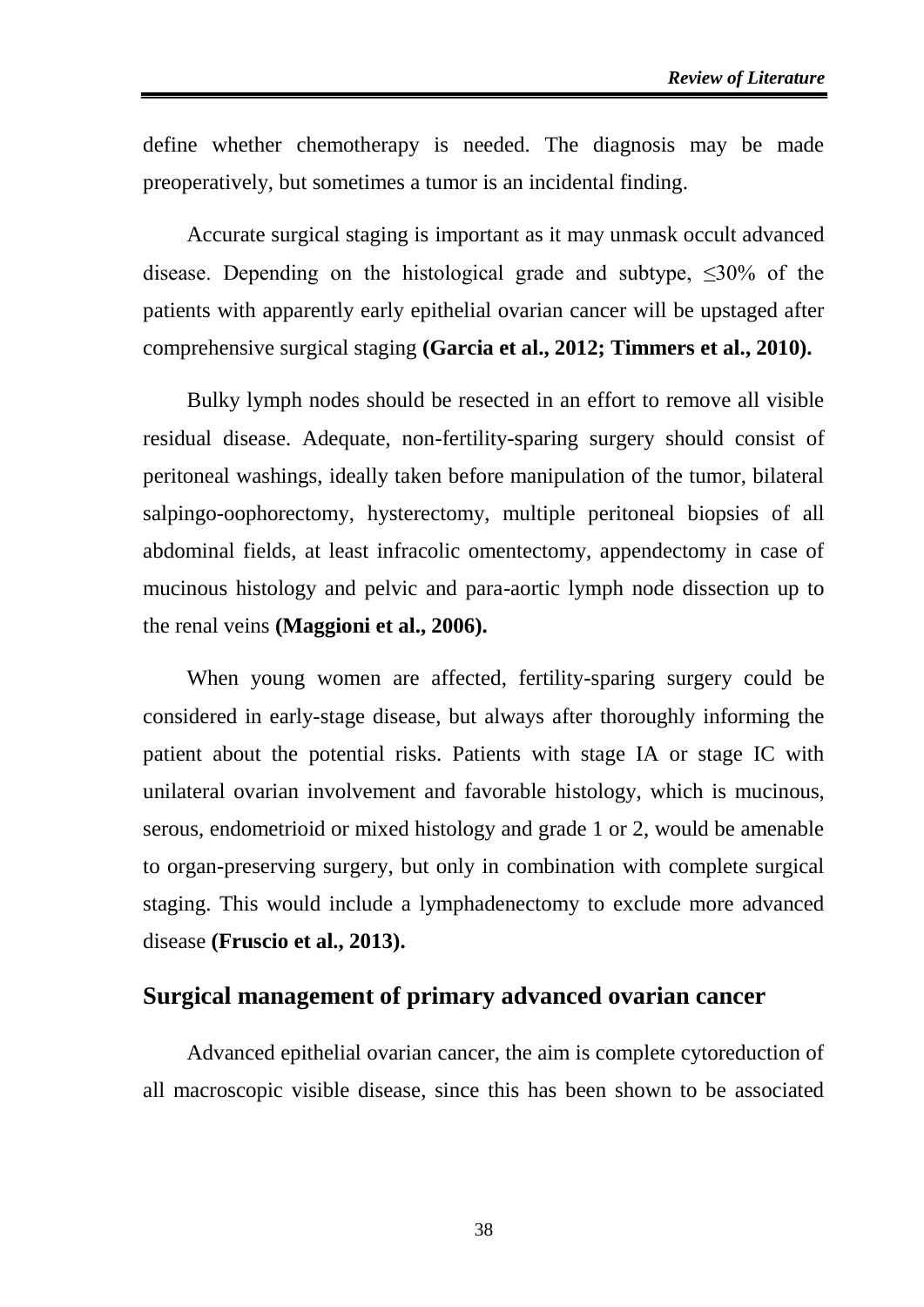with a significantly increased overall survival **(Dubois et al., 2009; vanderBurg et al., 1995; Vergote et al., 2010).**

In order to achieve this, a maximal surgical effort is required, including intestinal resection, peritoneal stripping, diaphragmatic resection, removal of bulky para-aortic lymph nodes and splenectomy **(Aletti et al., 2009).**

Optimal cytoreduction is defined as total macroscopic tumor clearance with no residual visible disease **(Dubois et al., 2009).**

In advanced bulky stage IIIC or IV disease, three cycles of platinumbased neoadjuvant chemotherapy followed by interval debulking surgery was not inferior to primary debulking surgery followed by chemotherapy.

The use of primary chemotherapy with interval surgery is becoming more widely accepted and is offered to patients with poor performance status at presentation, low albumin levels and in those with very extensive tumor dissemination **(Vergote et al., 2010).**

The value of surgical cytoreduction in relapsed epithelial ovarian cancer remains controversial and is not regarded as a standard of care.

Surgery at first relapse appears to be associated with a survival benefit only when a complete tumor resection can be obtained **(Harter et al., 2009; Zang et al., 2011).**

Patients with two of three of the following criteria: complete resection at first surgery, good performance status and absence of ascites had the best survival.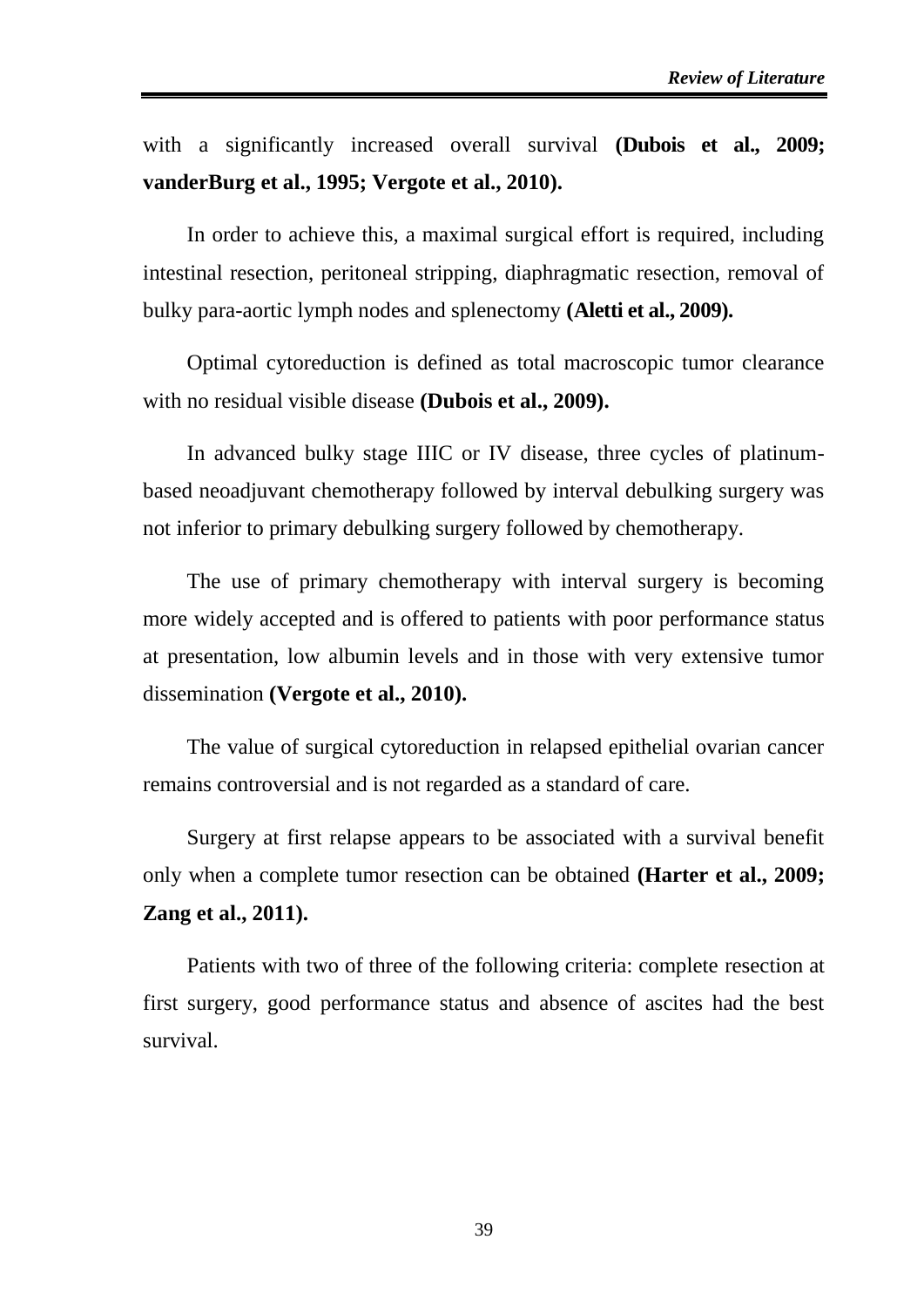## **Adjuvant chemotherapy for early-stage disease**

Chemotherapy is more beneficial than observation in patients with earlystage ovarian cancer Patients who received platinum-based adjuvant chemotherapy had better overall survival than patients who did not receive adjuvant treatment **(Winter-Roach et al., 2009).**

Therefore, adjuvant chemotherapy should be offered not only to sub optimally staged patients but also to those optimally staged at higher risk of recurrence **(Swart, 2007).**

## **Chemotherapy**

Chemotherapy has been a general standard of care for ovarian cancer for decades, although with highly variable protocols. Chemotherapy is used after surgery to treat any residual disease, if appropriate. In some cases, there may be reason to perform neoadjuvant chemotherapy, and is common when a tumor cannot be completely removed or optimally debulked via surgery. If a unilateral salpingo-oophorectomy is performed, adjuvant chemotherapy can be given **(Jayson, 2014).**

Chemotherapy in ovarian cancer typically consists of platins, a group of platinum-based drugs. Carboplatin is given in combination with either paclitaxel or docetaxel; the typical combination is carboplatin with paclitaxel **(Jayson, 2014).**

If ovarian cancer recurs, it is considered partially platinum-sensitive or platinum-resistant, based on the time since the last recurrence treated with platins: partially platinum-sensitive cancers recur 6–12 months after last treatment, and platinum-resistant cancers have an interval of less than 6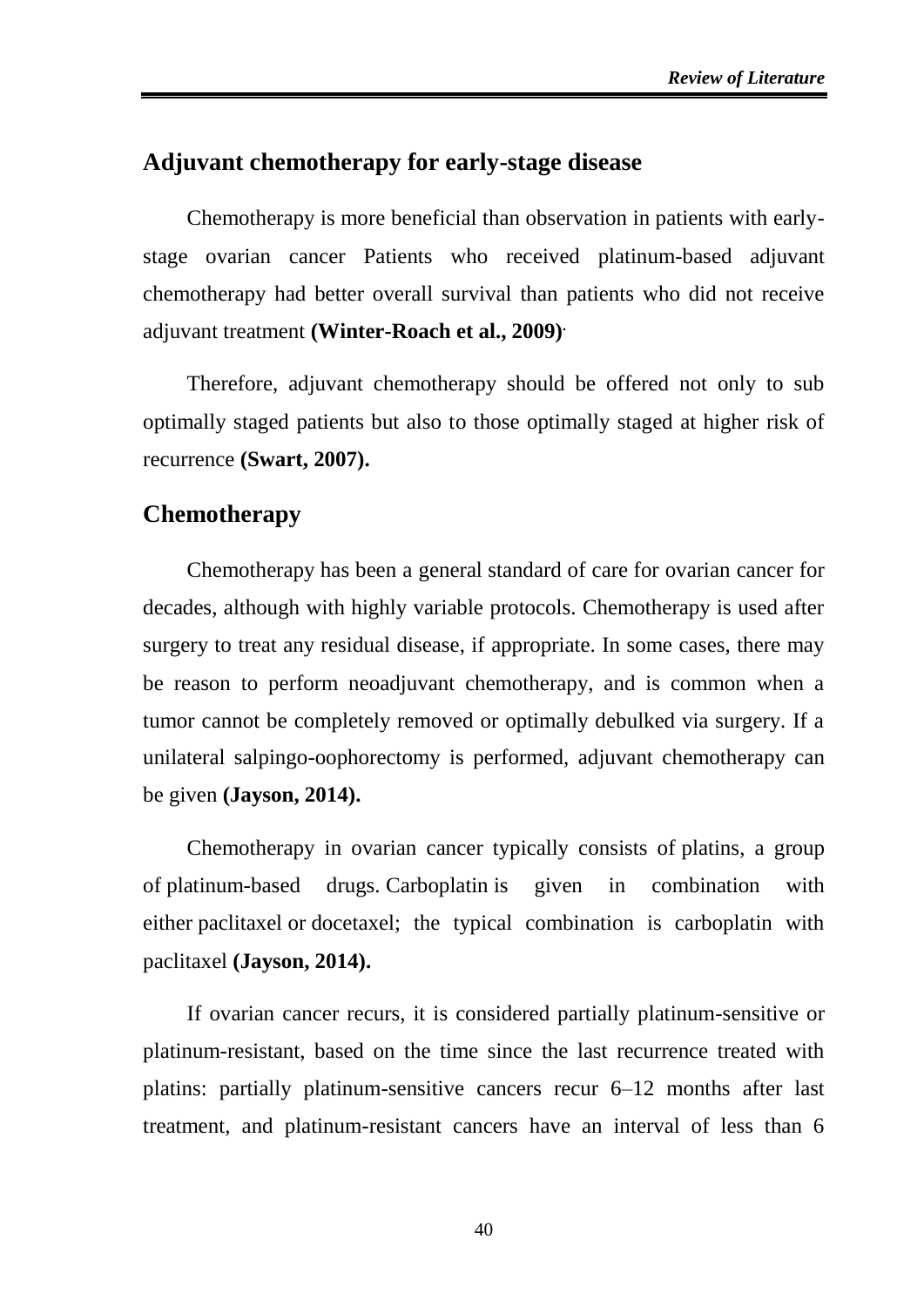months. Second-line chemotherapy should be given only after the cancer becomes symptomatic, because there is no difference in survival between treating asymptomatic (elevated CA-125) and symptomatic recurrences. For platinum-sensitive tumors, platins are the drugs of choice for second-line chemotherapy, in combination with other cytotoxic agents. Regimens include carboplatin combined with pegylated liposomal doxorubicin, gemcitabine, or paclitaxel. For platinum-resistant tumors, there are no high-efficacy chemotherapy options. Single-drug regimens (doxorubicin or topotecan) do not have high response rates **(Jayson, 2014).**

In people with BRCA mutations, platinum chemotherapy is more effective **(Jayson, 2014).**

# **Radiation therapy**

Radiation therapy is not effective for advanced stages because when vital organs are in the radiation field, a high dose cannot be safely delivered. Radiation therapy is then commonly avoided in such stages of ovarian cancer treatments **(Hruby et al., 1997).**

# **Hormonal therapy**

Despite the fact that 60% of ovarian tumors have estrogen receptors, ovarian cancer is only rarely responsive to hormonal treatments. Estrogen alone does not have an effect on the cancer, and Clomiphene Citrate and Aromatase Inhibitor are rarely effective **(Jayson, 2014).**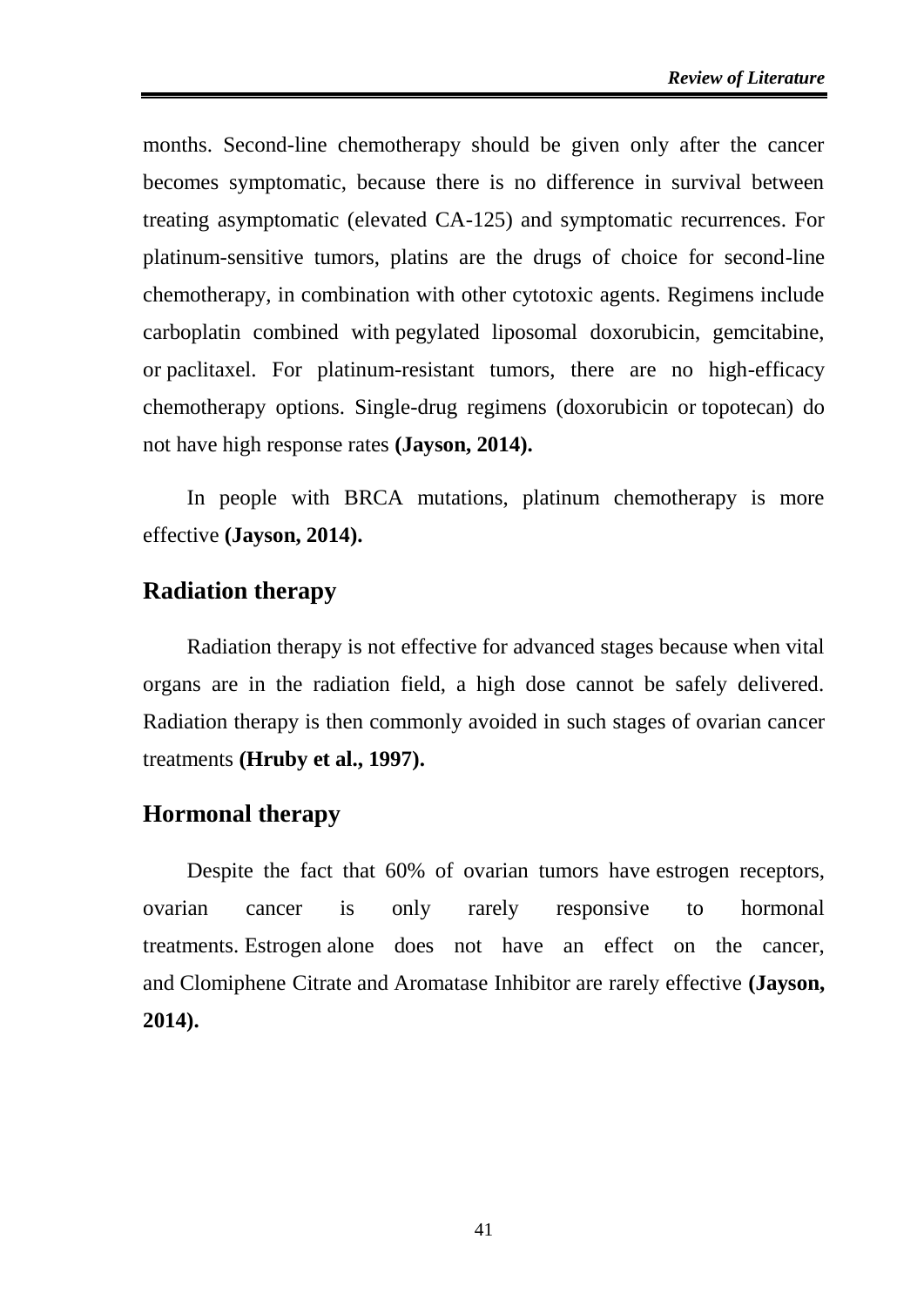# **Palliative care**

Palliative care is a holistic treatment with a focus on relieving symptoms and increasing or maintaining quality of life. It has been recommended as part of the treatment plan in patients with advanced ovarian cancer or with significant symptoms.

Palliative care can entail medical& surgical treatment of symptoms and complications of the cancer, including pain, nausea, constipation, ascites, bowel obstruction, edema and mucositis. Especially if the cancer advances and becomes incurable, treatment of symptoms becomes one of the main goals of therapy **(ASCO, 2014).**

### **Follow-up**

Specific follow-up depends on, for example, the type and stage of ovarian cancer, the treatment, as well as the presence of any symptoms. There is usually a check-up appointment approximately every 2 to 3 months initially, followed by twice per year for up to 5 years. For epithelial ovarian cancers, the most common test upon follow-up is CA-125 level. However, treatment based only on elevated CA-125 levels and not any symptoms can increase side effects without any prolongation of life, so the implication of the outcome of a CA-125 test should be discussed before taking it **(American Cancer Society, 2014).** The recommendation as of 2014 is that there may be recurrent cancer if the CA-125 level is twice normal **(Jayson, 2014).**

For women with germ cell tumors, follow-up tests generally include alpha-fetoprotein (AFP) and Human Chorionic Gonadotropin (HCG). For women with stromal cancers, tests including hormones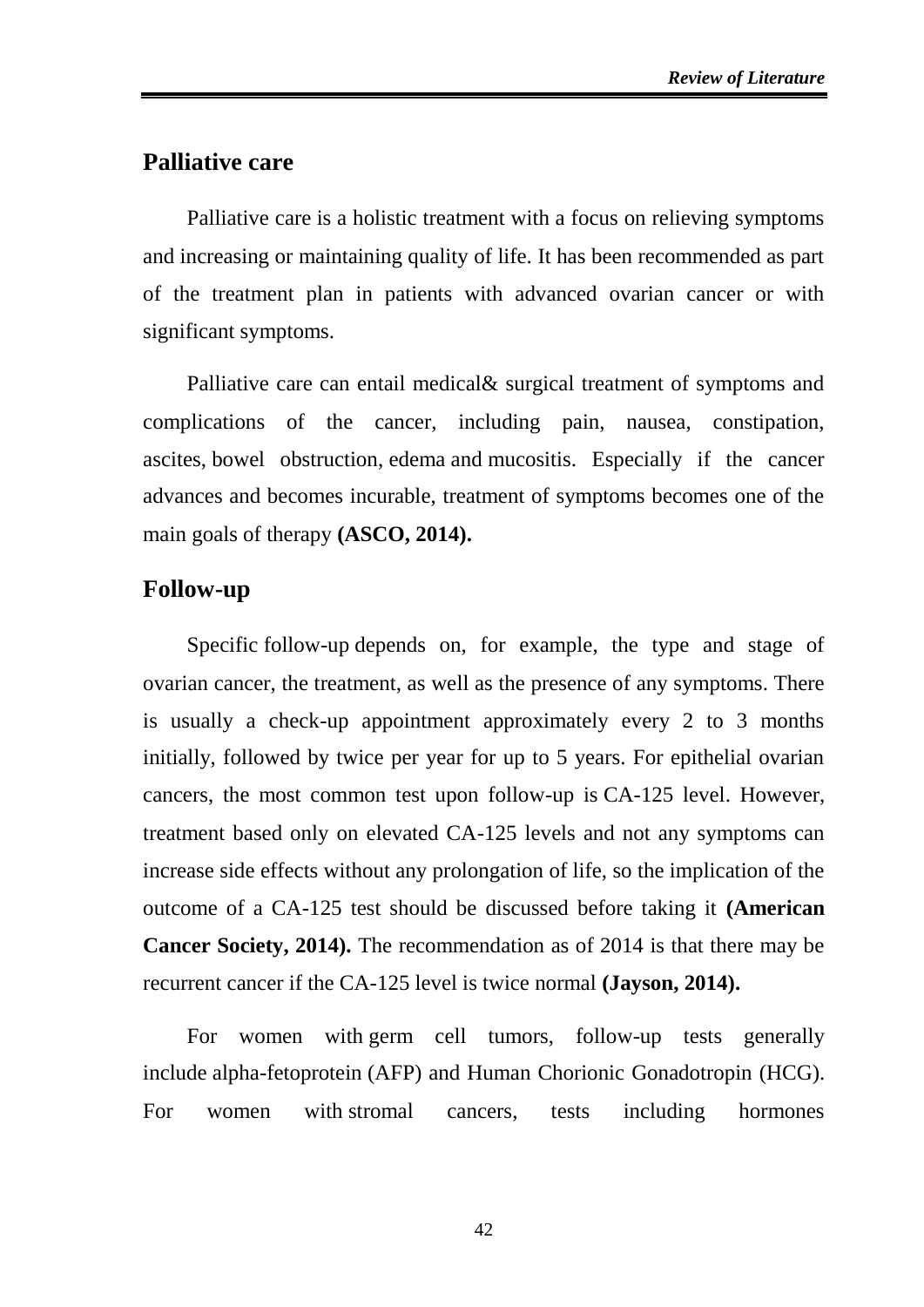like estrogen, testosterone, and inhibin are sometimes helpful **(American Cancer Society, 2014).**

PET-CT scans may reveal sites of disease not visible on CT scans. The principal role of this imaging modality is to help the selection of patients for secondary debulking surgery, by excluding additional sites of disease not seen on CT scans and not amenable to cytoreduction **(Rustin et al., 2009).**

Using conventional two-dimensional gel electrophoresis, it was noted that a decreased intensity of staining for serum haptoglobin was observed in samples from patients undergoing chemotherapy, this change also correlated well with the profile of CA-125 levels before and after chemotherapy **(Ahmed et al., 2005).**

#### **Recurrence rates**

Ovarian cancer frequently recurs after treatment. If a recurrence occurs in advanced disease, it typically occurs within 18 months of initial treatment (18 months progression-free survival). Recurrences can be treated but the disease-free interval tends to shorten and chemo resistance increases with each recurrence **(Jayson, 2014).**

### **Prognosis**

Ovarian cancer usually has a relatively poor prognosis. It is disproportionately deadly because it lacks any clear early detection or screening test, meaning that most cases are not diagnosed until they have reached advanced stages **[\(Society of Gynecologic Oncology,](https://en.wikipedia.org/wiki/Society_of_Gynecologic_Oncology) 2014; Smith et al., 2012; Rezk et al.,2011).**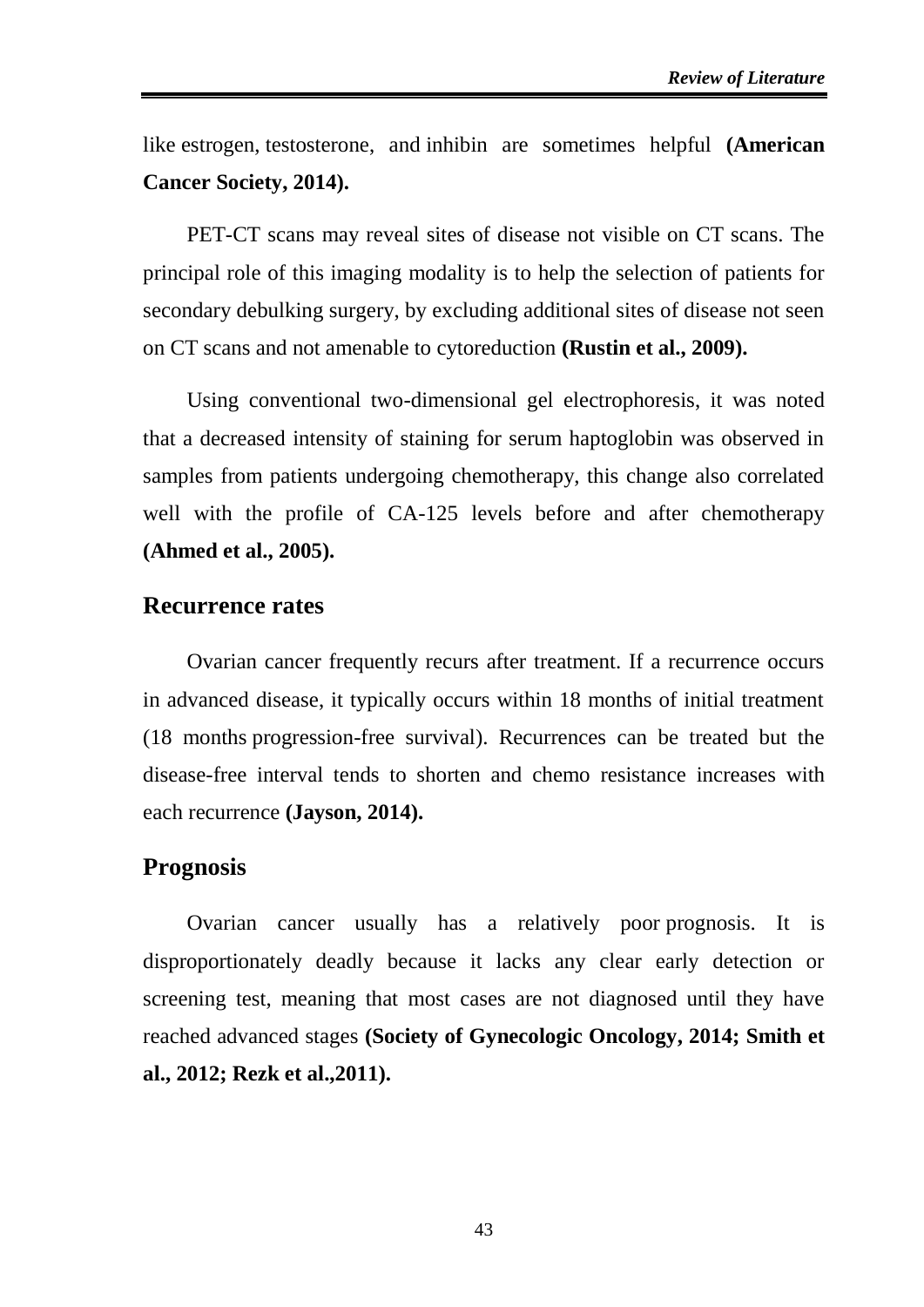Ovarian cancer metastasizes early, often before it has been diagnosed. High-grade tumors metastasize more readily than low-grade tumors. Typically, tumor cells begin to metastasize by growing in the peritoneal cavity. More than 60% of women presenting with ovarian cancer have stage III or stage IV cancer, when it has already spread beyond the ovaries **(Seiden and Michael, 2012).**

The five-year survival rate for all stages of ovarian cancer is 46%.For cases where a diagnosis is made early in the disease, (stage 1), the five-year survival rate is 92.7% **(Seiden and Michael, 2012).**

Studies have shown that haptoglobin levels are significantly higher in patients with advanced disease and those with poor survival indicating that the pre-operative haptoglobin level could serve as an independent prognostic factor in patients presenting with EOC.Similarly to CA-125, haptoglobin also reflects response to treatment **(Ahmed et al., 2005; Ye et al., 2003; [Zhao](http://www.ncbi.nlm.nih.gov/sites/entrez?Db=pubmed&Cmd=Search&Term=%22Zhao%20C%22%5BAuthor%5D&itool=EntrezSystem2.PEntrez.Pubmed.Pubmed_ResultsPanel.Pubmed_DiscoveryPanel.Pubmed_RVAbstractPlus) et al., 2007).**

# **Prognostic factors of ovarian cancer**

### **1. Age**

Ovarian cancer may occur at any age, including infancy and childhood. The incidence rate however increases with age with the greatest number of new cases in the fifth and sixth decade **(ACOG, 2011).**The predominant type of ovarian lesion in young women is benign or of low malignant potential. High grade aggressive carcinomas on the other hand are more frequently seen in postmenopausal women with associated poor prognosis **(Ewertz et al., 1988).**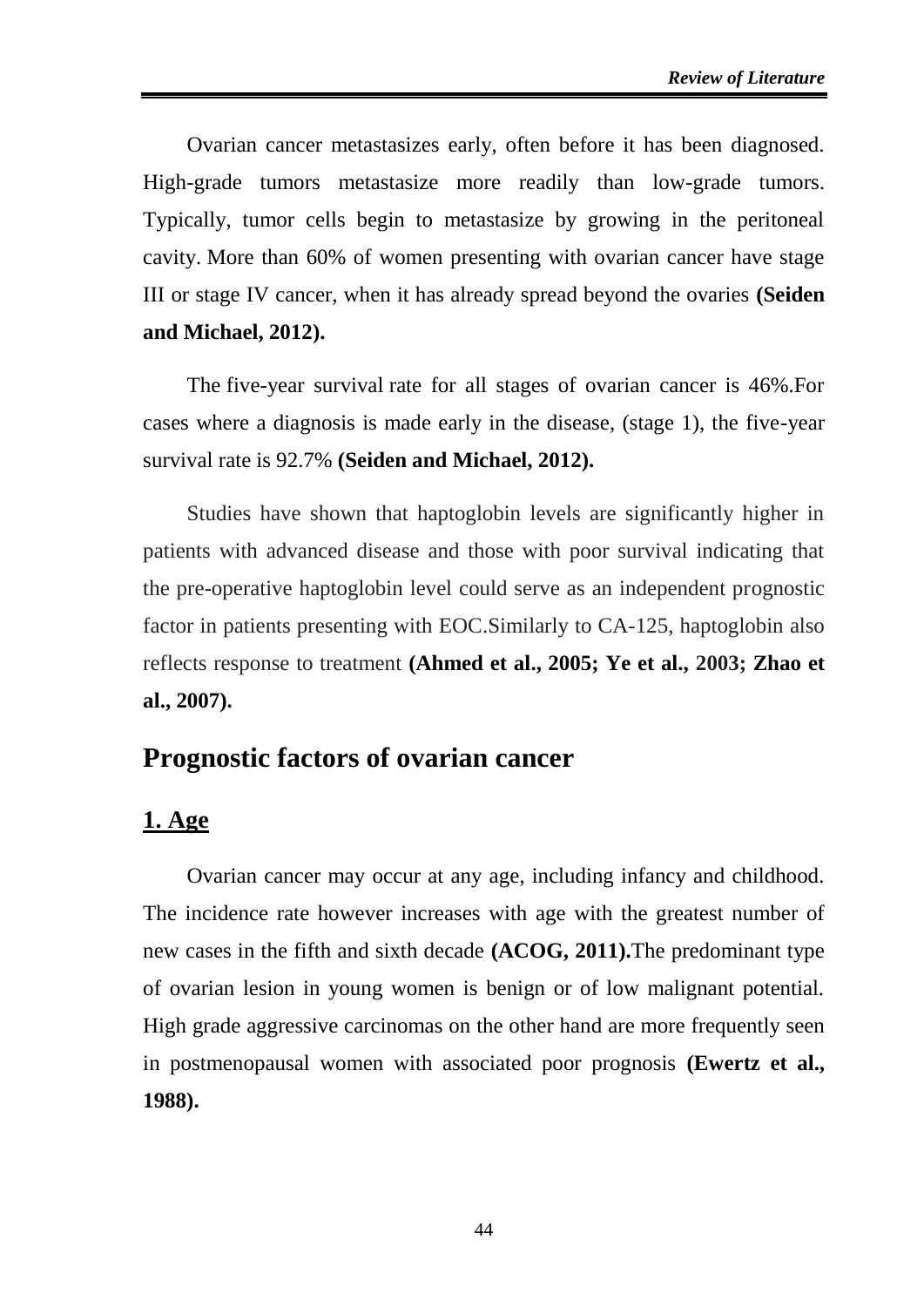# **2. Presence and extent of tumor spread**

The staging classification of ovarian cancer was revised by the International Federation of Gynecology and Obstetrics (FIGO) in 2014 **(Jayson, 2014; Society for Gynecologic Oncology, 2014)**. It is considered a surgical staging style. The diagnosis of advanced disease is often made on the basis of preoperative diagnostic evaluation and less frequently during surgical exploration **(Auersperg et al., 1995).** Early ovarian tumors that are apparently confined to the ovaries or the pelvis (stage I, II) require meticulous surgical staging **(Auersperg et al., 1994).**

### **3. Ascites**

This clinical finding constitutes by itself an unfavorable prognostic sign **(Yancik, 1993).**

### **4. Tumor grading and degree of differentiation**

The morphology and histological pattern, including the architecture and grade of the lesion, are important prognostic variables. The value of histological grade as an independent prognostic factor has not been clearly established **(Auersperg et al., 1995).**

### **5. CA-125**

Is a tumor-associated antigen that has been used clinically to monitor patient with epithelial ovarian carcinomas. Elevated CA-125 levels are not specific to ovarian cancer and have been observed in patients with non gynecological cancers and in other benign conditions as first trimester pregnancy or endometriosis. The available evidence suggests that using CA-125 alone, particularly at reference value of 35U/ml, does not have a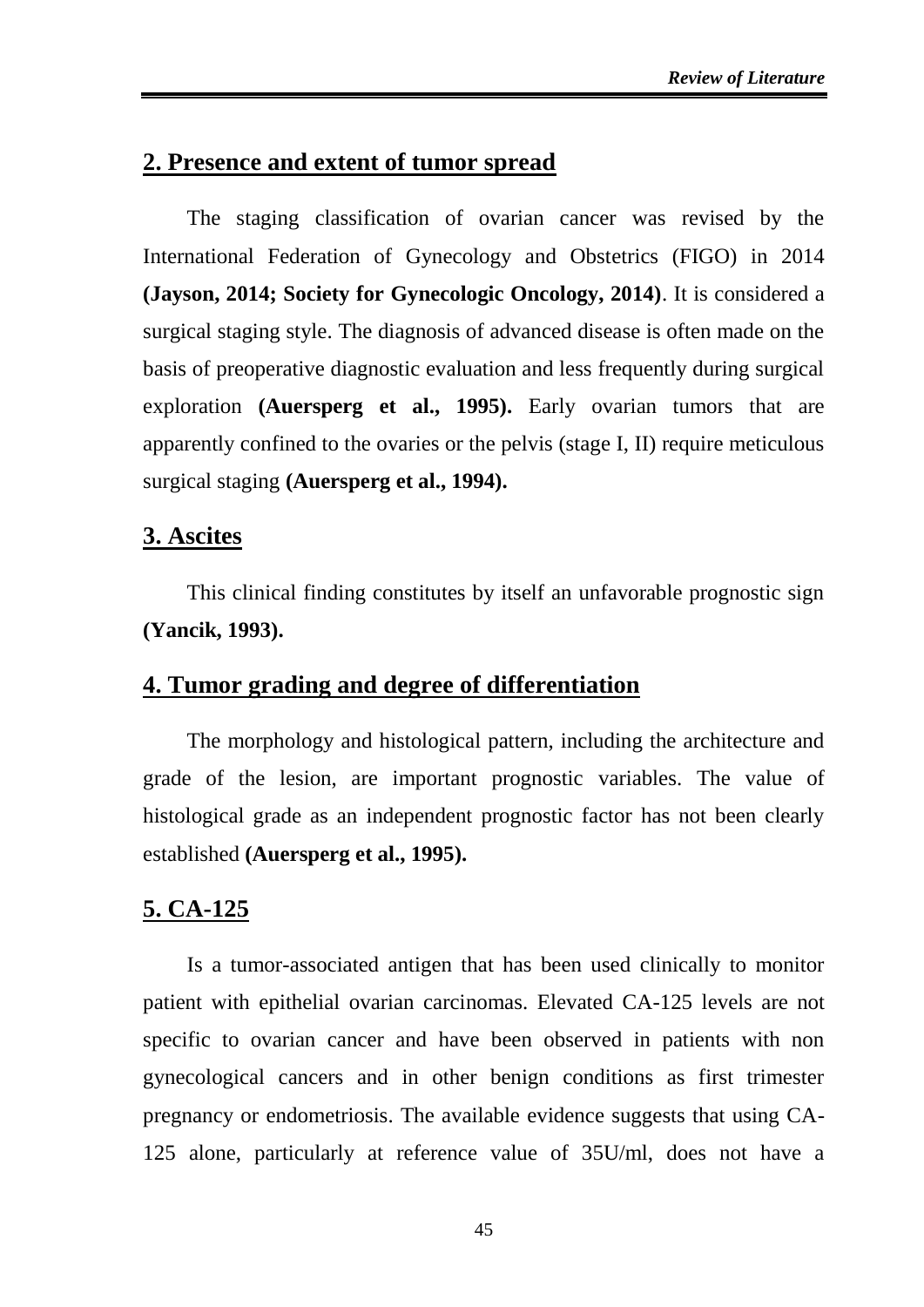sufficiently high sensitivity to be recommended for routine screening of ovarian cancer **(Jacobs et al., 1992).**

### **6. Oncogene expression**

More than 60 pro-oncogens have been identified, and studies have focused on the amplification or expression of these genetic loci and their relationship to the development and progression of cancer **(Berchuck et al., 1990).**

- *American College of Obstetricians and Gynecologists Committee on Gynecologic Practice (2011).* Committee Opinion No. 477: the role of the obstetrician-gynecologist in the early detection of epithelial ovarian cancer. Obstet Gynecol;117(3):742-6.
- *Altekruse SF, Kosary CL, Krapcho M, Neyman N, Aminou R and Waldron W (2010).* SEER Cancer Statistics Review, 1975-2007. National Cancer Institute.
- *Seiden and Michael V. (2012).* "Gynecologic Malignancies". In Longo DL, Kasper DL, Jameson JL, Fauci AS, Hauser SL, Loscalzo J[.Harrison's](http://en.wikipedia.org/wiki/Harrison%27s_Principles_of_Internal_Medicine)  [Principles of Internal Medicine](http://en.wikipedia.org/wiki/Harrison%27s_Principles_of_Internal_Medicine) (18th ed.). McGraw-Hill. [ISBN](http://en.wikipedia.org/wiki/International_Standard_Book_Number) [-0-](file:///C:/Users/geek/Desktop/0)[07-](file:///C:/Users/geek/Desktop/07) [174889](file:///C:/Users/geek/Desktop/174889)[-6"978-0-07-174889-6.](file:///C:/Users/geek/Desktop/6%22978-0-07-174889-6)

*Van Nagell (2003).Jr*. Ovarian cancer screening. Cancer 2003; 68:679-80.

*Jacobs IJ and Oram DH, Bast RC Jr. (2001)*.Strategies for improving the Jacobs I, Omram D. Screening for ovarian cancer. Biomed & Pharmacother ; 77(5):787-92.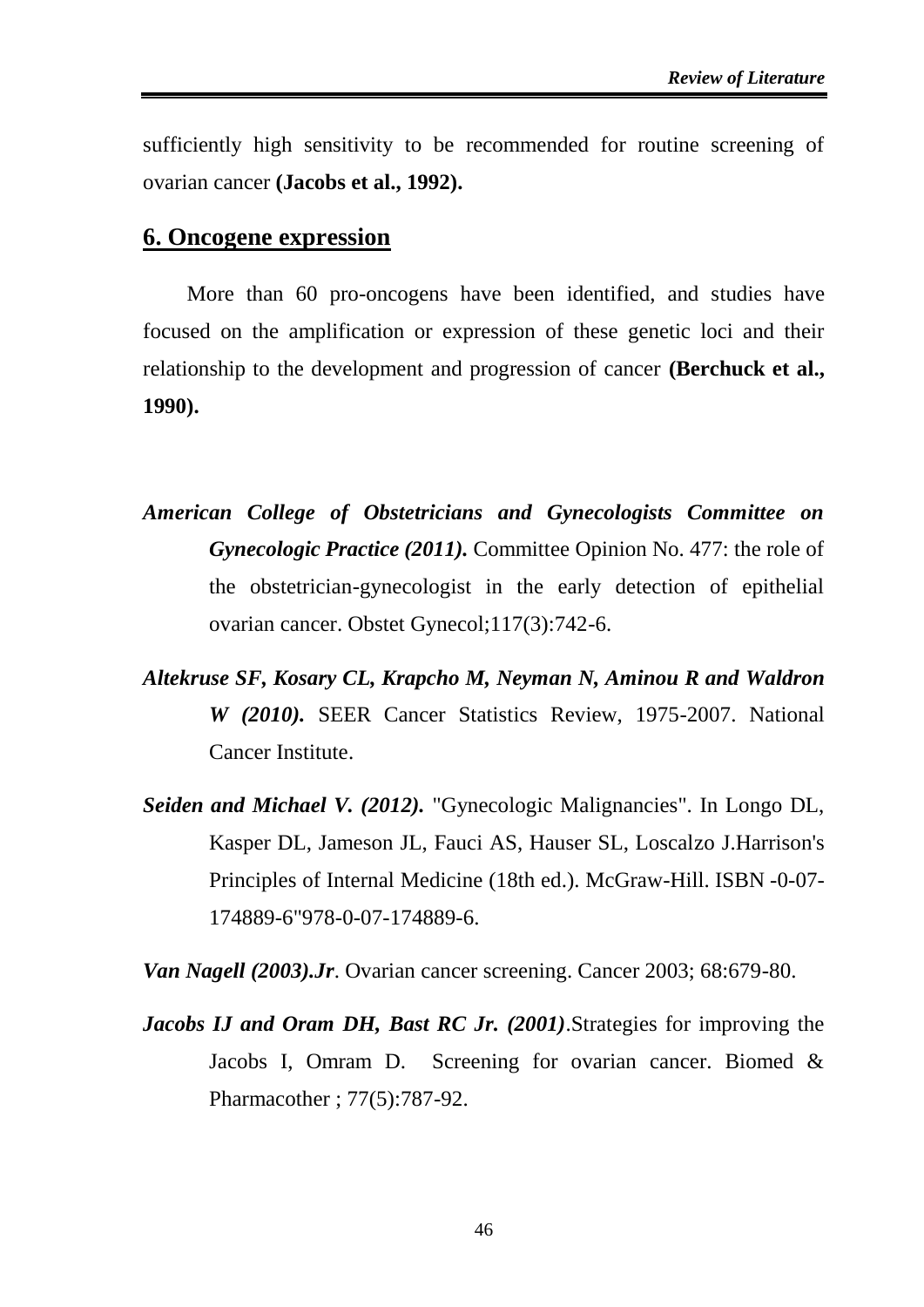- *Change S and Risch HA (1997).* Perineal talc exposure and risk of ovrian carcinoma. Cancer; 79: 2396-401.
- *Whittemore AS. (1992*). Characteristics relating to ovarian cancer risk: collaborative analysis of 12 US case control studies. Am J Epidemiol ; 136: 1184-93.
- *Jemal A, Siegel R and Ward E., (2008).* Cancer Statistics. CA Cancer J Clin. ;58:71–96.
- *Jayson GC, Kohn EC, Kitchener HC and Ledermann JA (2014).* Ovarian cancer. Lancet ; 384(9951):1376-88.
- *Jacobs I. (1994)*. Genetic, biochemical and multimodal approaches to screening for ovarian cancer. Gynecologic oncology ; 55:55 :522-27.
- *Carlson JK, Skates SJ and Singer D (1994).* Screening for ovarian cancer. Annals of Internal Medicine ; 121 (2): 124-123.
- *Gohagan JK, Provok PC and Kramer BS (1995***).** Screening for ovarian cancer: epidemiological aspects, study design, and target population. In: Lawton FG, Neijt JP, Swenerton KD. Epithelial cancer of the ovary. London: British Medical Journal Publishing Group; 59-67.
- *Pardie, D., Green, A., Bain, C., Siskind, V., W and, B.,Header N.,.(2004)* .Reproductive and other factors and risk of epithelial ovarian cancer: an Austrelian case control study ,Int. J. Cancer 62, 678-684.
- *Beral, V., Fraster, P., and Chilvers C (1999)*. Does pregnancy protect against ovarian cancer? Lancet i, 1083-1087.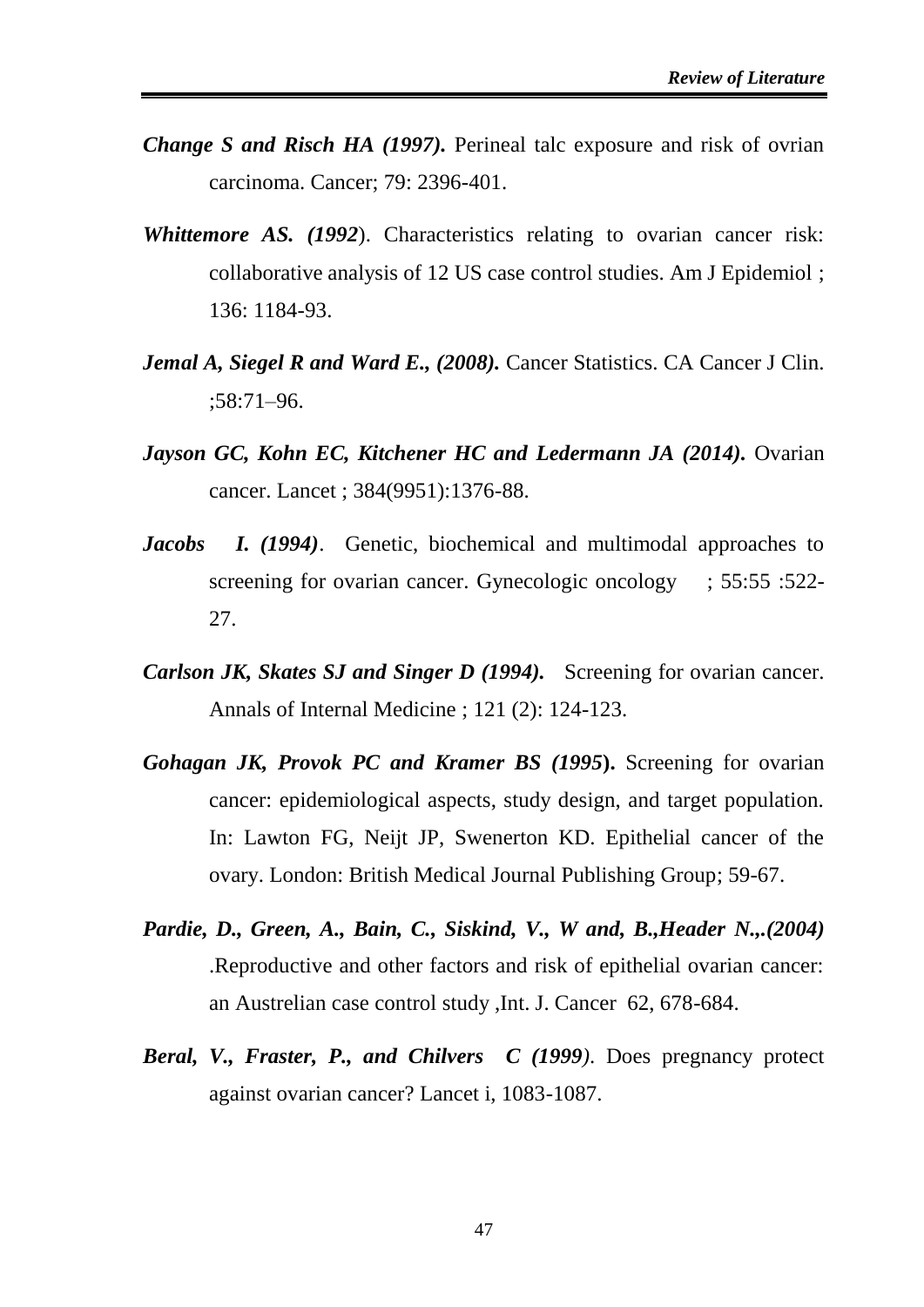- *Risch, H.-A., Marrett, L.D., and Howe, G.R.(2006)*.Parity, contraception, infertility and the risk of epithelial ovarian cancer. Amer. J. Epidemiol.140 ,585-597.
- *Goff BA, Mandel LS and Drescher CW,(2007).* "Development of an ovarian cancer symptom index: possibilities for earlier detection". Cancer ; 109 (2): 221–7.
- *Seiden M (2000).* Highlights in ovarian cancer. Oncologist ; 5(4): 267-73.
- *Cramer DW, Liberman RF and Titus-Emstoff L.(1999).* Genital talc powder exposure and risk of ovarian cancer. Int J Can ; 81: 351-6.
- *Wong C, Hempling RE and Piver MS (1999).* Perineal talc exposure and subsequent epithelial ovarian cancer: a case control study. Obstet Gynecol ; 93: 372-6.
- *West, R. O (2005)*. Epidemiologic study of malignancies of the ovaries. Cancer 19, 1001;1007.
- *Hoffman, Barbara L.; Schorge, John O.; Schaffer, Joseph I.; Halvorson, Lisa M.; Bradshaw, Karen D.; Cunningham and F. Gary (2012).* "Epithelial Ovarian Cancer". Williams Gynecology (2nd ed.). McGraw Hill Medical. pp. 853–878. [ISBN](https://en.wikipedia.org/wiki/International_Standard_Book_Number) [-0-](file:///C:/Users/geek/Desktop/0)[07-](file:///C:/Users/geek/Desktop/07)[171672-](file:///C:/Users/geek/Desktop/171672)[7"978-0-07-](file:///C:/Users/geek/Desktop/7%22978-0-07-171672-7) [171672-7.](file:///C:/Users/geek/Desktop/7%22978-0-07-171672-7)
- *Kosary and Carol L. (2007).* ["Chapter 16: Cancers of the Ovary".](http://seer.cancer.gov/publications/survival/surv_ovary.pdf) In Baguio, RNL; Young, JL; Keel, GE; Eisner, MP; Lin, YD; Horner, M-J. [SEER](http://seer.cancer.gov/publications/survival/)  [Survival Monograph: Cancer Survival Among Adults: US SEER](http://seer.cancer.gov/publications/survival/)  [Program, 1988-2001, Patient and Tumor Characteristics.](http://seer.cancer.gov/publications/survival/) SEER Program. NIH Pub. No. 07-6215. Bethesda, MD: National Cancer Institute. pp. 133–144.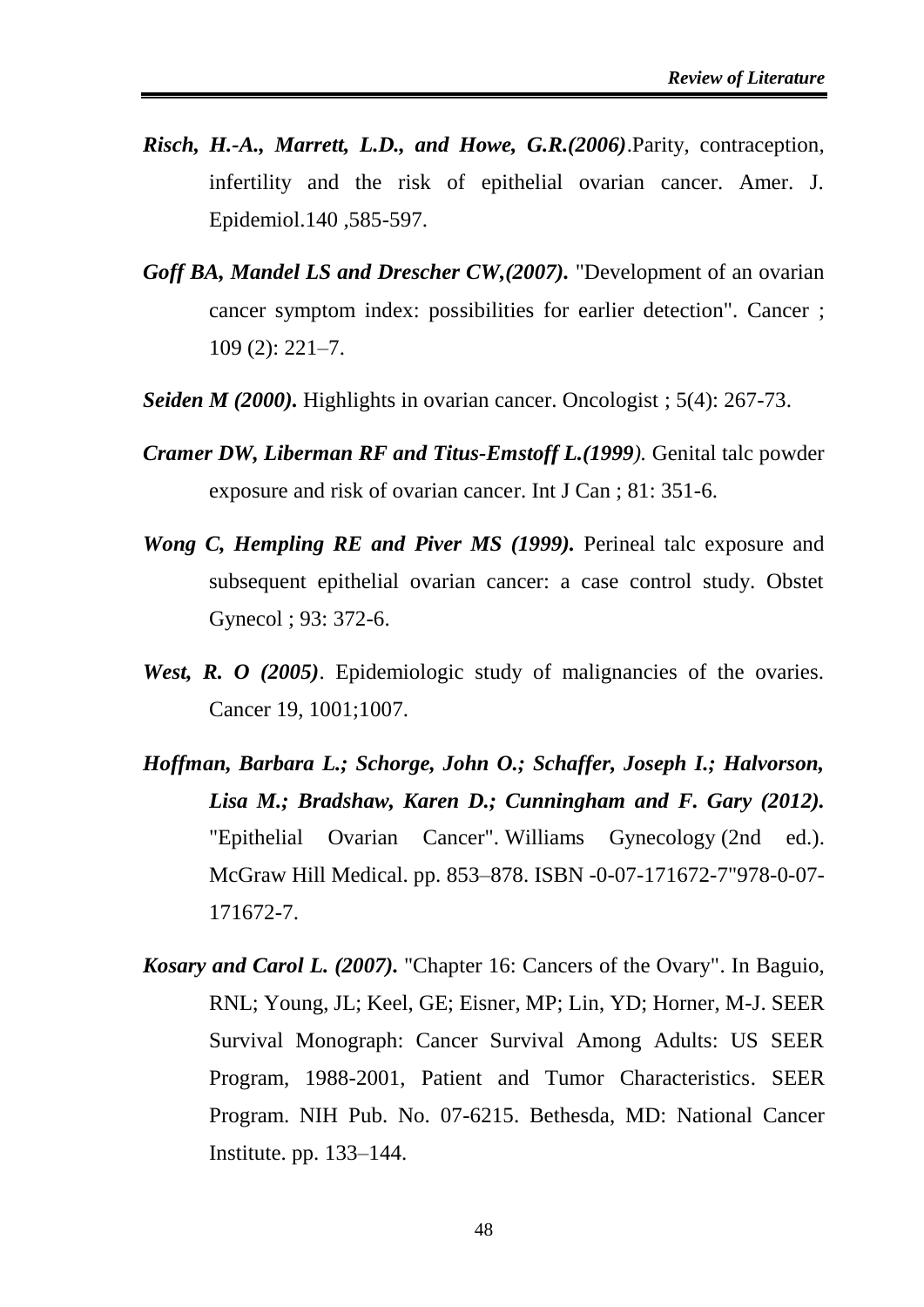- *Seidman JD, Russell P and Kurman RJ (2002).* Surface epithelial tumors of the ovary. Blaustein's Pathology of the Female Genital Tract. Edited by RJ Kurman. New York, Springer Verlag, pp 791–904
- *Scully RE (1999).* International Histological Classification of Tumors: Histological Typing of Ovarian Tumors. Geneva, World Health Organization.
- *Prat J., (2004***).** Pathology of the Ovary. Philadelphia: Saunders; 2004.
- *Lee KR, Tavassoli FA and Prat J, (2003).* Surface epithelial-stromal tumours (Ch 2: tumours of the ovary and peritoneum). In: Tavassoli FA, Devilee P, editors. World Health Organization classification of tumours: pathology and genetics of tumours of the breast and female genital organs. Lyon: IARC Press; . p.117-145.
- *Irving JA, Catasús L, Gallardo A, Bussaglia E, Romero M and Matias-Guiu X,(2005).* Synchronous endometrioid carcinomas of the uterine corpus and ovary: alterations in the beta-catenin (CTNNB1) pathway are associated with independent primary tumors and favorable prognosis. Hum Pathol ;36(6):605-19.
- *Chan JK, Teoh D, Hu JM, Shin JY, Osann K and Kapp DS (2008***).** Do clear cell ovarian carcinomas have poorer prognosis compared to other epithelial cell types? A study of 1411 clear cell ovarian cancers. Gynecol Oncol ;109(3):370-6.
- *Scully R, Young R and Clement P., (1998).* Tumors of the ovary, maldeveloped gonads, fallopian tube, and broad ligament. Washington: Armed Forces Institute of Pathology.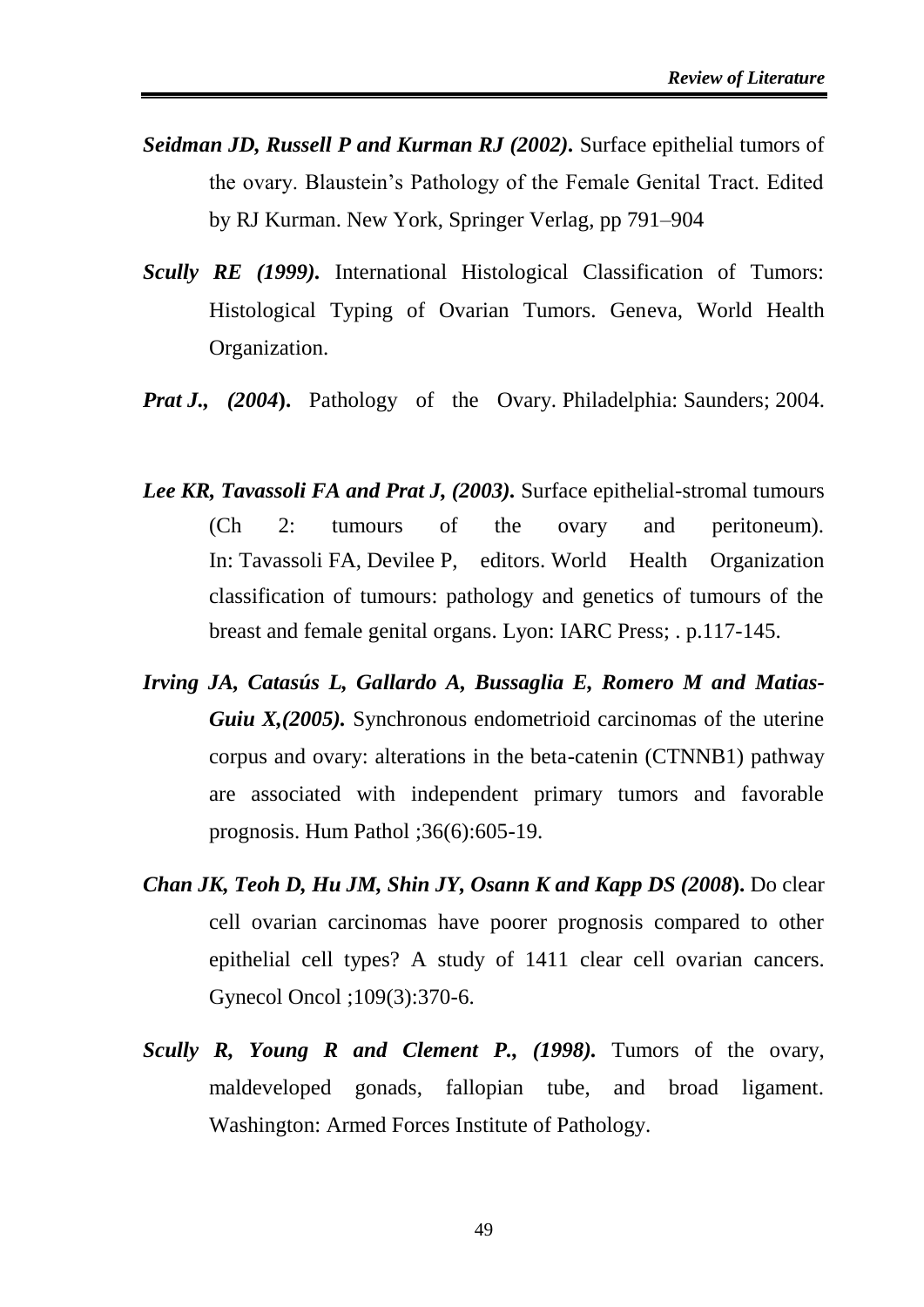- *Kurman R( 1994).* Blaustein's pathology of the female genital tract. New York: Springer-Verlag.
- *Beller MJ (1998).* The "tip of the iceberg" sign. Radiology. 1998;209 (2): 395-6.
- *Fleming ID, Cooper JS, Henson DE, Hutter RVP and Kennedy BJ (1997),* editors. American Joint Committee on Cancer (AJCC) cancer staging manual, 5th edition. Philadelphia: Lippincott-Raven.
- *[Society of Gynecologic Oncology](https://en.wikipedia.org/wiki/Society_of_Gynecologic_Oncology) (February 2014),* ["Five Things Physicians](http://www.choosingwisely.org/doctor-patient-lists/society-of-gynecologic-oncology/)  [and Patients Should Question",](http://www.choosingwisely.org/doctor-patient-lists/society-of-gynecologic-oncology/) [Choosing Wisely:](https://en.wikipedia.org/wiki/Choosing_Wisely) an initiative of the [ABIM Foundation](https://en.wikipedia.org/wiki/ABIM_Foundation) (Society of Gynecologic Oncology), retrieved 19 February 2013, which cites
- *Canis M, Botchorishvili R, Manhes H, Wattiez A, Mage G and Pouly JL, (2000).* Management of adnexal masses: role and risk of laparoscopy.*Semin Surg Oncol* ;19:28–35.
- *Goff BA, Mandel LS, Melancon CH and Muntz HG (June 2004).* Frequency of symptoms of ovarian cancer in women presenting to primary care clinics. JAMA ; 291 (22): 2705–12.
- *Goff BA. (2012)*. Ovarian cancer: screening and early detection. Obstet Gynecol Clin North Am ;39(2):183-94.
- *Cohen LS, Escobar P, Scharm C, Glimco B and Fishman DA (2001).* Three-Dimensional Ultrasound Improves the Diagnostic Accuracy for Ovarian Cancer Prediction. Gynecol Oncol.
- *Miller RW and Ueland FR.(2012*). Risk of malignancy in sonographically confirmed ovarian tumors. Clin Obstet Gynecol ;55(1):52-64.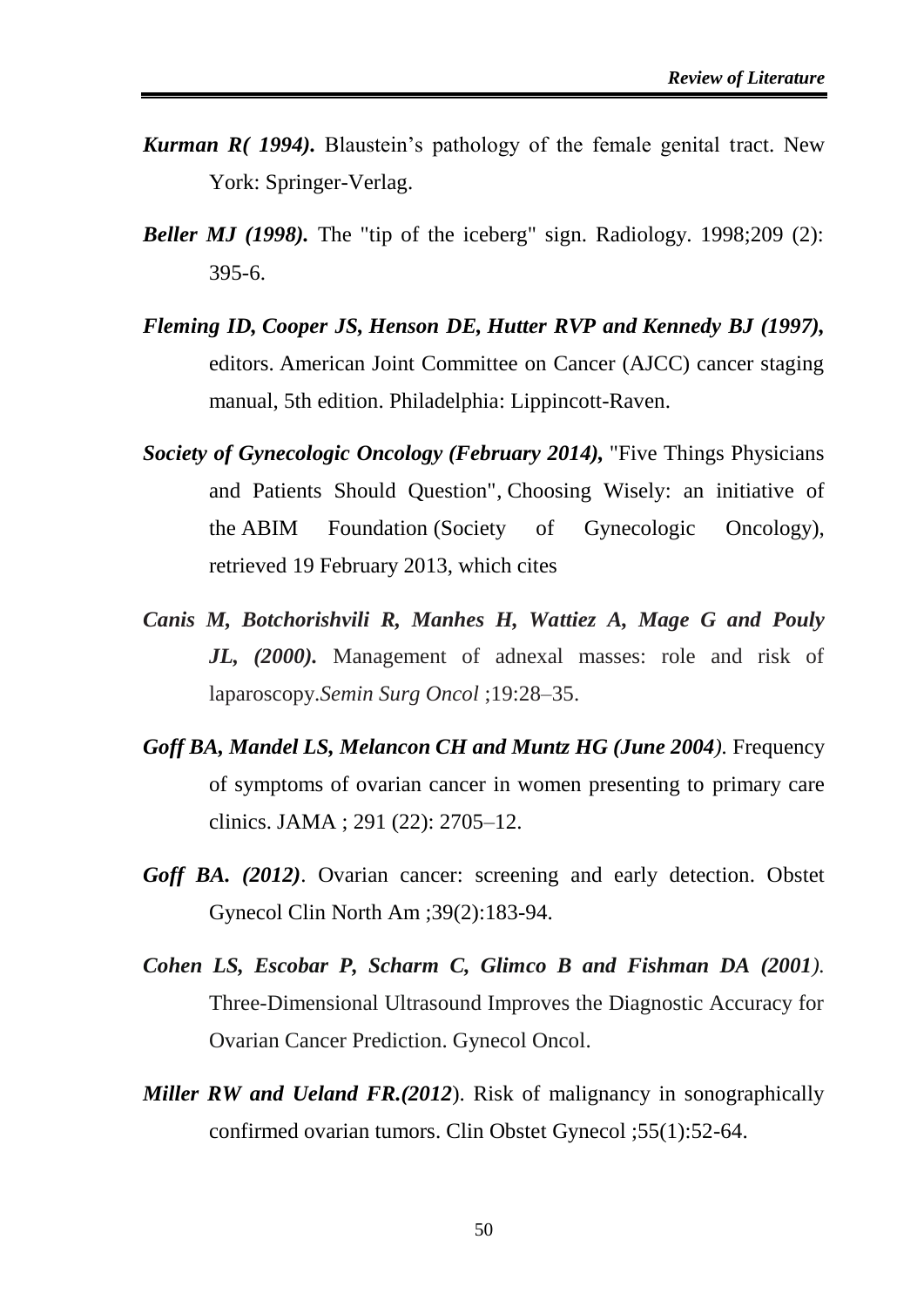- *Lerner JP, Timor-Tritsch IE, Federman A and Abramovich G (1994).* Transvaginal ultrasonographic characterization of ovarian masses with an improved, weighted scoring system. Am J Obstet Gynecol;170(1 Pt 1):81-5.
- *Rossing MA, Wicklund KG, Cushing-Haugen KL and Weiss NS (2010).* Predictive value of symptoms for early detection of ovarian cancer. J Natl Cancer Inst ;102(4):222-9.
- *Nossov V, Amneus M, Su F, Lang J, Janco JM and Reddy ST., (2008).* "The early detection of ovarian cancer: from traditional methods to proteomics. Can we really do better than serum CA-125?". Am J Obstet Gynecol ; 199(3): 215–23.
- *Visintin I, Feng Z, Longton G, Ward DC, Alvero AB and Lai Y,(2008*). Diagnostic markers for early detection of ovarian cancer. Clin Cancer Res ;14(4:1065-72.
- *Mor G, Visintin I, Lai Y, Zhao H, Schwartz P and Rutherford T.,(2005).* Serum protein markers for early detection of ovarian cancer. Proc Natl Acad Sci U S A ;102(21):7677-82.
- *Petricoin EF, Ardekani AM, Hitt BA, Levine PJ, Fusaro VA and Steinberg SM,(2002).* Use of proteomic patterns in serum to identify ovarian cancer. Lancet ;359(9306):572-7.
- *Smith TJ, Temin S, Alesi ER, Abernethy AP, Balboni TA and Basch EM,(2012).* American Society of Clinical Oncology provisional clinical opinion: the integration of palliative care into standard oncology care. J Clin Oncol;30(8):880-7.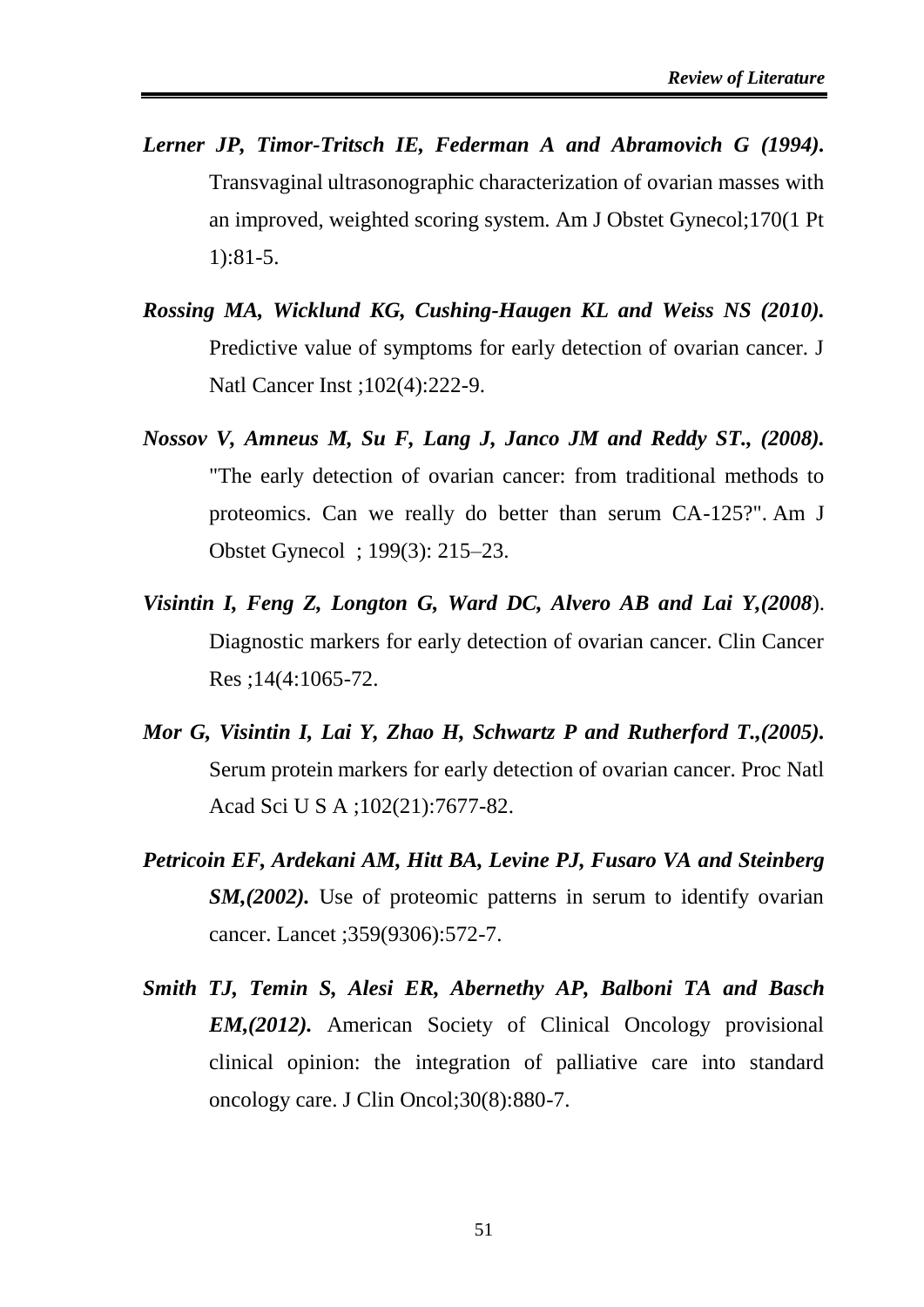*Rieber, A., Nüssle K, Stöhr I, Grab D, Fenchel S and Kreienberg R,(2001).* Preoperative diagnosis of ovarian tumors with MR imaging: comparison with transvaginal sonography, positron emission tomography, and histologic findings. AJR Am J Roentgenol, 177(1):123-129.

- *Cotran RS, Kumar V and Collins T (2010*). Robbins pathologic basis of disease. 6<sup>th</sup> Ed. WB Saunders Company. 1999; 1: 1-29 Van Nagell, J. R. Jr., DePriest, P. D., Puls, L. E., et al. Ovariancancer screening in asymptomatic postmenopausal women by transvaginal sonography. Cancer 68, 458–462.
- *Kurjak, A., Shalan, H., Kupesic and S., (2010)*. An attempt to screen asymptomatic women for ovarian and endometrial cancer with transvaginal color and pulsed Doppler sonography. J. UltrasoundMed. 13, 295–301.
- *Ahmed N, Barker G, Oliva KT, Hoffmann P, Riley C, Reeve S, Smith AI, Kemp BE, Quinn MA and Rice GE (2005).* Proteomic tracking of serum protein isoforms as screening biomarkers of ovarian cancer. Proteomics. Nov;5(17):4625-36.
- *Baak JP, Langley FA, Talerman A and Delemarre JF (2005*). Interpathologist and intrapathologist disagreement in ovarian tumor grading and typing. Anat Quant Cytol Histol; 8: 354-7.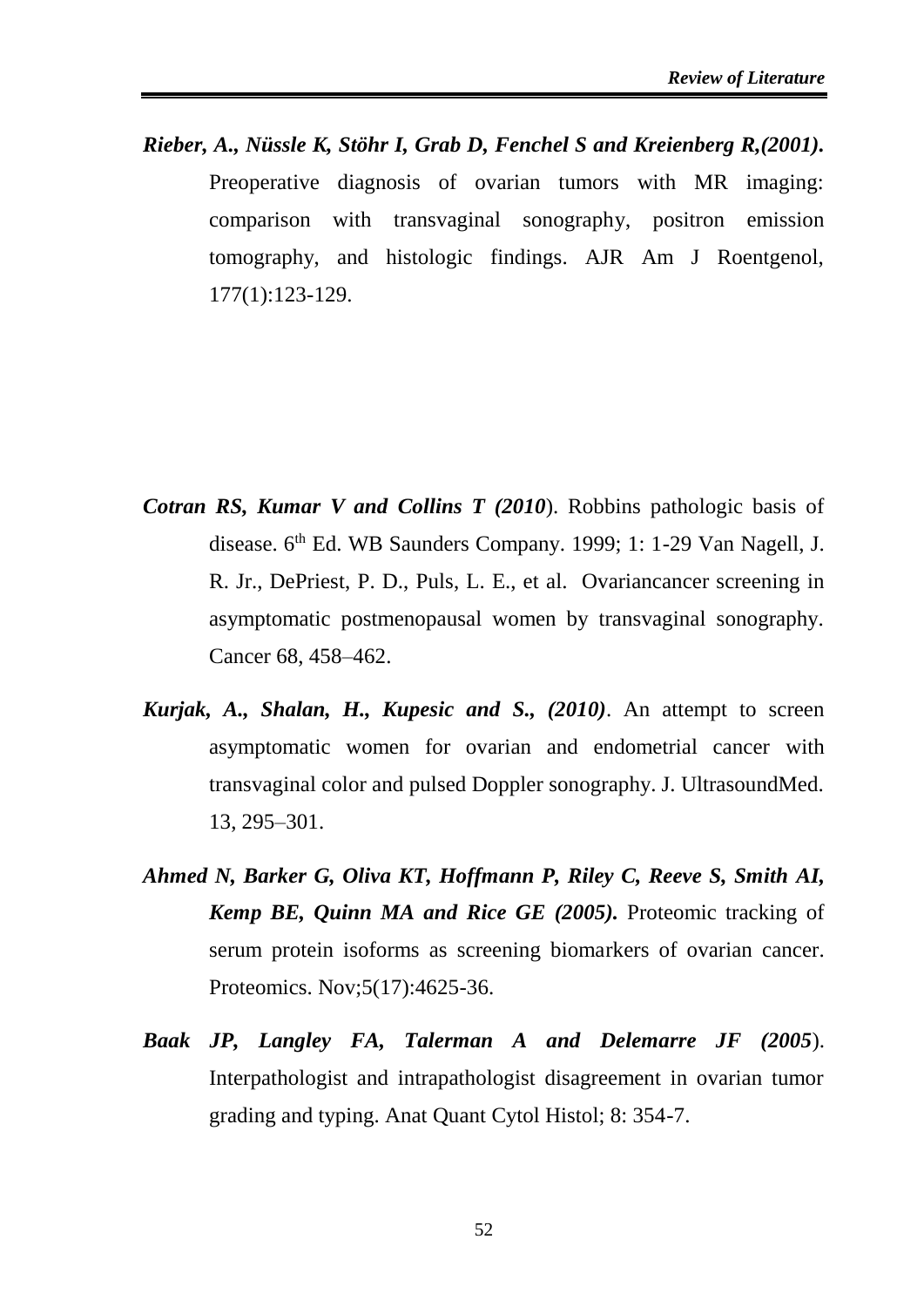- *Silverberg SG (2005***).** Prognostic significance of pathologic features of ovarian carcinoma. Curr Top Pathol; 78: 85-109.
- *Valentin L. (1997).* Gray scale sonography, subjective evaluation of the color Doppler image and measurement of blood flow velocity for distinguishing benign and malignant tumors of suspected adnexal origin. Eur J Obstet Gynecol Reprod Biol;72(1):63-72.
- *Mironov S, Akin O, Pandit-Taskar N and Hann LE.(2007).* Ovarian cancer. Radiol Clin North Am;45(1):149–66.
- *Brown DL, Doubilet PM, Miller FH, Frates MC, Laing FC, DiSalvo DN, Benson CB and Lerner MH (1998).* Benign and malignant ovarian masses: selection of the most discriminating gray-scale and Doppler sonographic features. Radiology;208(1):103-10.
- *Aslam N, Ong C, Woelfer B, Nicolaides K and Jurkovic D (2000***).** Serum CA125 at 11-14 weeks of gestation in women with morphologically normal ovaries. BJOG 107: 689-690.
- *Tempany CM, Zou KH, Silverman SG, Brown DL, Kurtz AB and McNeil BJ.(2000).* Staging of advanced ovarian cancer: comparison of imaging modalities--report from the Radiological Diagnostic Oncology Group. Radiology;215(3):761-7.
- *Byrom J, Widjaja E, Redman CW, Jones PW and Tebby S (2002).* Can preoperative computed tomography predict resectability of ovarian carcinoma at primary laparotomy? BJOG ;109(4):369-75.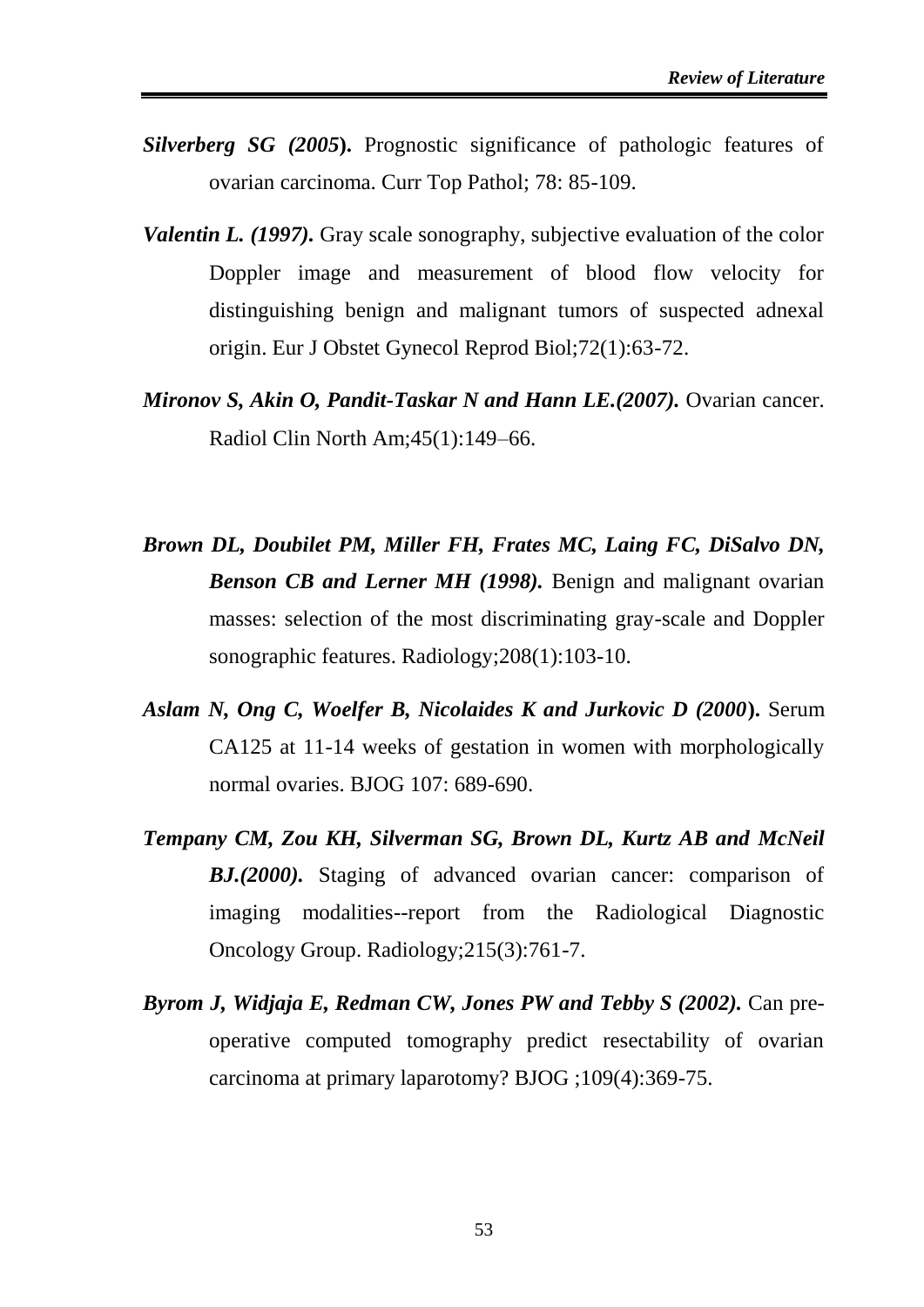- *Urban BA and Fishman EK. (1995).* Helical (spiral) CT of the female pelvis. Radiol Clin North Am; 33:933-948.
- *Pannu HK, Bristow RE, Montz FJ and Fishman EK., (2003). Multidetector CT of peritoneal carcinomatosis from ovarian cancer. RadioGraphics* ; 23:687-701
- *Kim SK, Choi HJ, Park SY. (2009).* Additional value of MR/PET fusion compared with PET/CT in the detection of lymph node metastases in cervical cancer patients. *Eur J Cancer*;45(12):2103–2109

- *Rieber, A., Nüssle K, Stöhr I, Grab D, Fenchel S and Kreienberg R,(2001).* Preoperative diagnosis of ovarian tumors with MR imaging: comparison with transvaginal sonography, positron emission tomography, and histologic findings. AJR Am J Roentgenol, 177(1):123-129.
- *Walsh JW.(1992***).** Computed tomography of gynecologic neoplasms. Radiol Clin North Am ;30:817–30.
- *Outwater EK and Schiebler ML (1994).* Magnetic resonance imaging of the ovary. Magn Reson Imaging Clin N Am. ;2:245–74.
- *Hricak H, Chen M and Coakley FV., (2000).* Complex adnexal masses: detection and characterization with MR imaging—multivariate analysis. Radiology;214:39–46.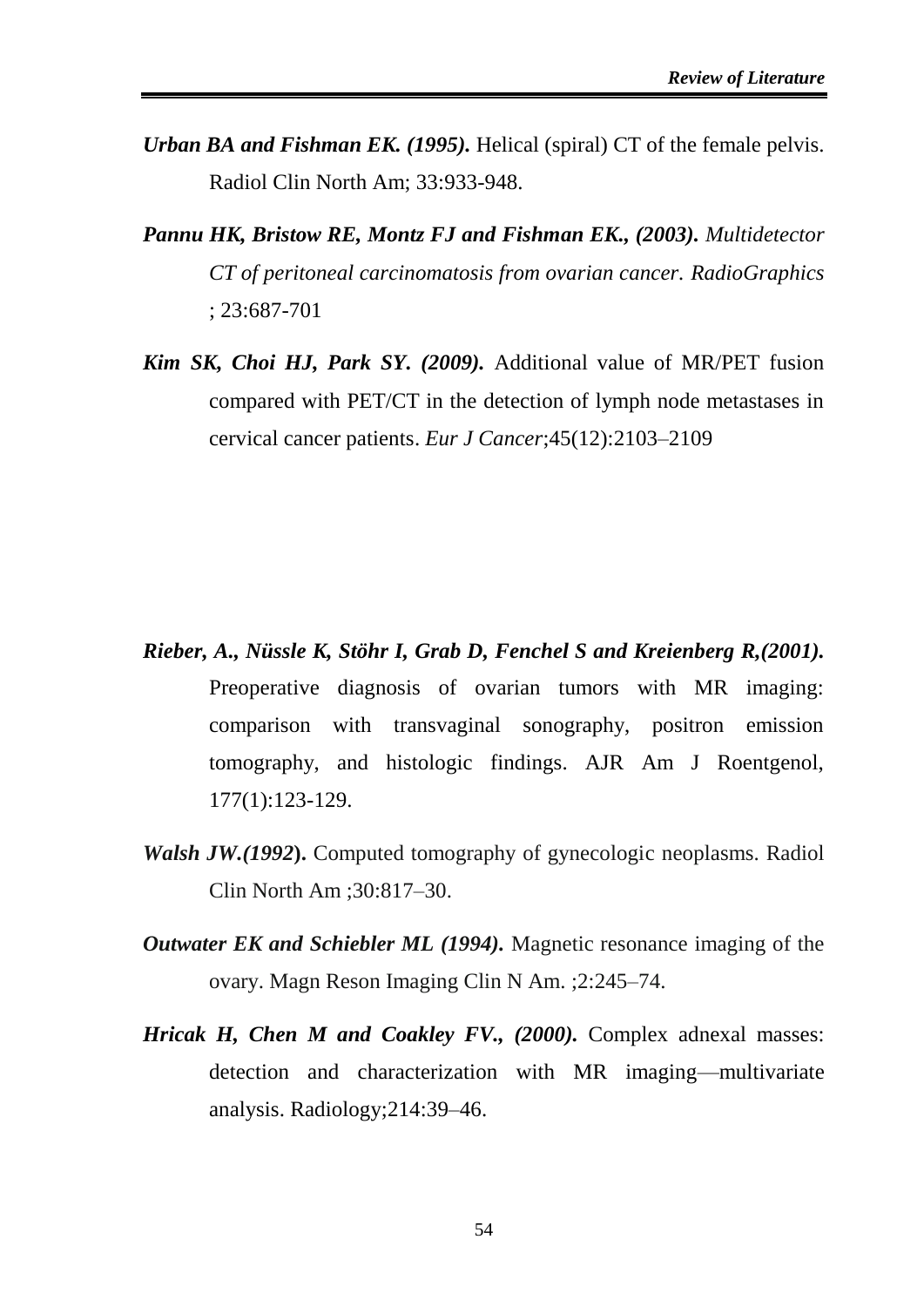- *Kurtz AB, Tsimikas JV, Tempany CM, Hamper UM, Arger PH and Bree RL, (1999).* Diagnosis and staging of ovarian cancer: comparative values of Doppler and conventional US, CT, and MR imaging correlated with surgery and histopathologic analysis--report of the Radiology Diagnostic Oncology Group. Radiology;212(1):19-27.
- *Heneghan JP, Everts RJ andNelson RC., (1999).* Multiple fl uid collections: CT- or US-guided aspiration – evaluation of microbiologic results and implications for clinical practice. Radiology.;212:669–72
- *Caspi B, Goldschmit R, Zalel Y, Appelman Z and Insler V (1996*). *Sonographically guided aspiration of ovarian cyst with simple appearance. J Ultrasound Med* ; 15:297-300.
- *Laopaiboon V, Aphinives C and Prawiset P.,(2010).* Comparison of clinical success between CT-guided percutaneous drainage and open surgical drainage of intra-abdominal fluid collection in Srinagarind Hospital. J Med Assoc Thai.;93 Suppl 3:S45–51.
- *O'Neill MJ, Rafferty EA and Lee SI, (2001).* Transvaginal interventional procedures: aspiration, biopsy, and catheter drainage. Radiographics. ;21:657–72.
- *Obeidat B, Latimer J and Crawford R., (2004).* Can optimal primary cytoreduction be predicted in advanced stage epithelial ovarian cancer? Role of preoperative serum CA-125 level. *Gynecol Obstet Invest*. ;57:153-156.
- *NICE clinical Guideline CG122.(2011).* Ovarian cancer: The recognition and initial management of ovarian cancer, Appendix D: Risk of malignancy index (RMI I).". NICE clinical guidelines. April 2011.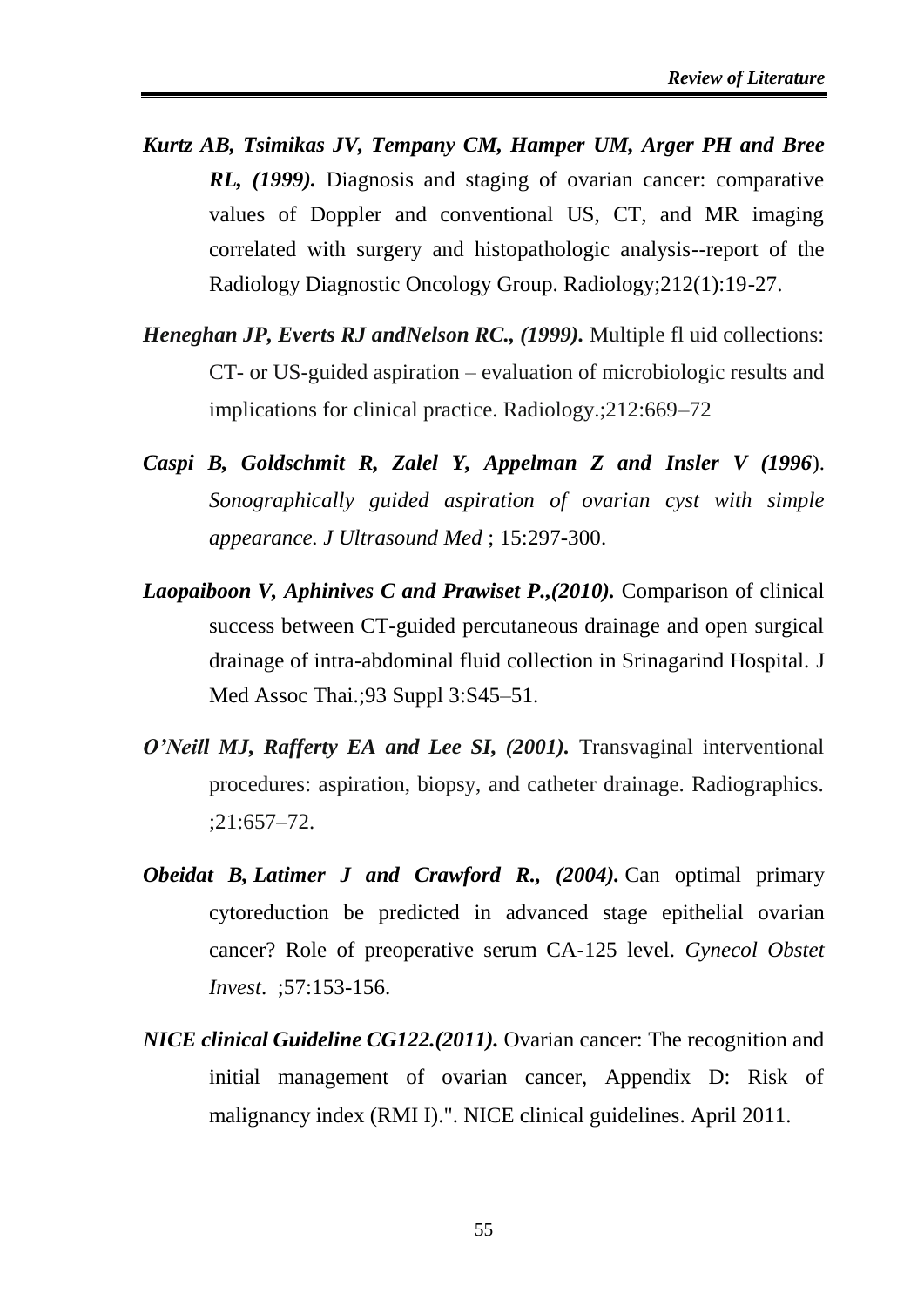- *Nossov V, Amneus M, Su F, Lang J, Janco JM and Reddy ST., (2008).* "The early detection of ovarian cancer: from traditional methods to proteomics. Can we really do better than serum CA-125?". Am J Obstet Gynecol ; 199(3): 215–23.
- *Sasaroli D, Coukos G and Scholler N. (2009*)[."Beyond CA125: the coming](https://www.ncbi.nlm.nih.gov/pmc/articles/PMC2726755)  [of age of ovarian cancer biomarkers. Are we there yet?".](https://www.ncbi.nlm.nih.gov/pmc/articles/PMC2726755) Biomark Med ; 3 (3): 275–88.
- *Timmerman D, Testa AC, Bourne T, Ferrazzi E, Ameye L and Konstantinovic ML, (2005).* Logistic regression model to distinguish between the benign and malignant adnexal mass before surgery: a multicenter study by the International Ovarian Tumor Analysis Group. J Clin Oncol;23:8794–801.
- *Croswell, Jennifer M.; Brawley, Otis W.; Kramer and Barnett S. (2012).* "Prevention and Early Detection of Cancer". In Longo DL, Kasper DL, Jameson JL, Fauci AS, Hauser SL, Loscalzo J. [Harrison's](https://en.wikipedia.org/wiki/Harrison%27s_Principles_of_Internal_Medicine)  [Principles of Internal Medicine](https://en.wikipedia.org/wiki/Harrison%27s_Principles_of_Internal_Medicine) (18th ed.). McGraw-Hill. [ISBN](https://en.wikipedia.org/wiki/International_Standard_Book_Number) [-0-](file:///C:/Users/geek/Desktop/0)[07-](file:///C:/Users/geek/Desktop/07) [174889](file:///C:/Users/geek/Desktop/174889)[-6"978-0-07-174889-6.](file:///C:/Users/geek/Desktop/6%22978-0-07-174889-6)
- *Hoffman, Barbara L.; Schorge, John O.; Schaffer, Joseph I.; Halvorson, Lisa M.; Bradshaw, Karen D.; Cunningham and F. Gary (2012).* "Epithelial Ovarian Cancer". Williams Gynecology (2nd ed.). McGraw Hill Medical. pp. 853–878. [ISBN](https://en.wikipedia.org/wiki/International_Standard_Book_Number) [-0-](file:///C:/Users/geek/Desktop/0)[07-](file:///C:/Users/geek/Desktop/07)[171672-](file:///C:/Users/geek/Desktop/171672)[7"978-0-07-](file:///C:/Users/geek/Desktop/7%22978-0-07-171672-7) [171672-7.](file:///C:/Users/geek/Desktop/7%22978-0-07-171672-7)
- *Clark R (2003)*. Principles of cancer screening. Semin Roentgenol ;38(1):7– 18.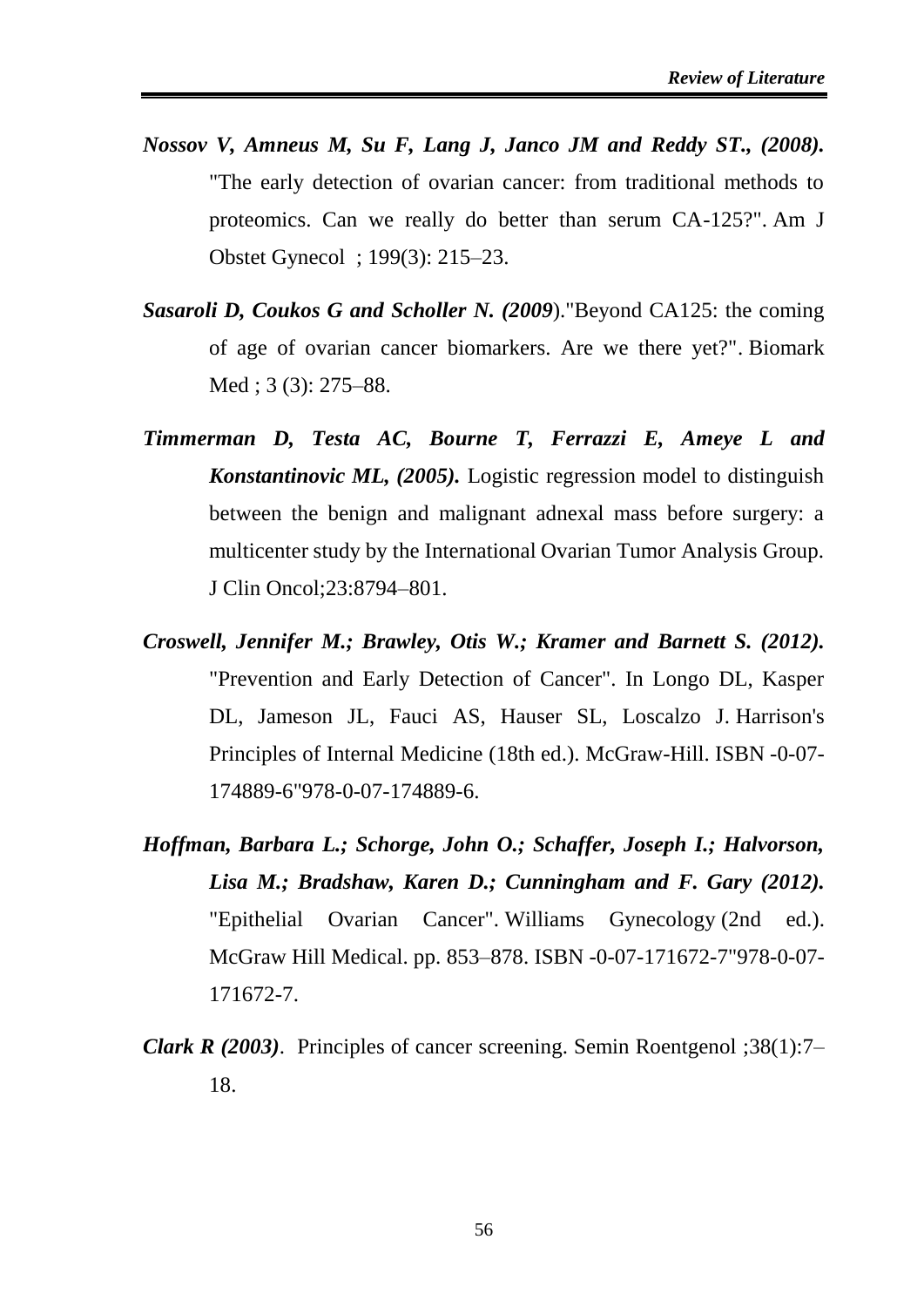- *Chu CS and Rubin SC (2006***).** Screening for ovarian cancer in the general population. Best Pract Res Clin Obstet Gynaecol;20:307–20.
- *Jacobs IJ, Oram DH and Bast RC Jr.(1992*). Strategies for improving the specificity of screening for ovarian cancer with tumor-associated antigens CA125, CA15-3, and TAG 72.3. Obstet Gynecol;80:396– 399.
- *Mok CH, Tsao SW, Knapp RC, Fishbaugh PM and Lau CC.(1992).* Unifocal origin of advanced human epithelial ovarian cancers. Cancer Res ;52(18):5119-22.
- *Shridhar V, Lee J, Pandita A, Iturria S, Avula R and Staub J., (2001).* Genetic analysis of early- versus late-stage ovarian tumors. Cancer Res;61(15):5895-904.
- *Skates SJ, Jacobs JI, MacDonald N, (1999***).** Estimated duration of preclinical ovarian cancer from longitudinal CA 125 levels. Proc Am Assoc Cancer Res 43.
- *Van Nagell JR Jr, DePriest PD, Reedy MB, Gallion HH, Ueland FR and Pavlik EJ, (2000)*. The efficacy of transvaginal sonographic screening in asymptomatic women at risk for ovarian cancer. Gynecol Oncol ;77(3):350-6.
- *Jacobs IJ, Skates S, Davies AP, Woolas RP, Jeyerajah A and Weidemann P., (1996).* Risk of diagnosis of ovarian cancer after raised serum CA 125concentration: a prospective cohort study. BMJ ; 313(7069):1355- 8.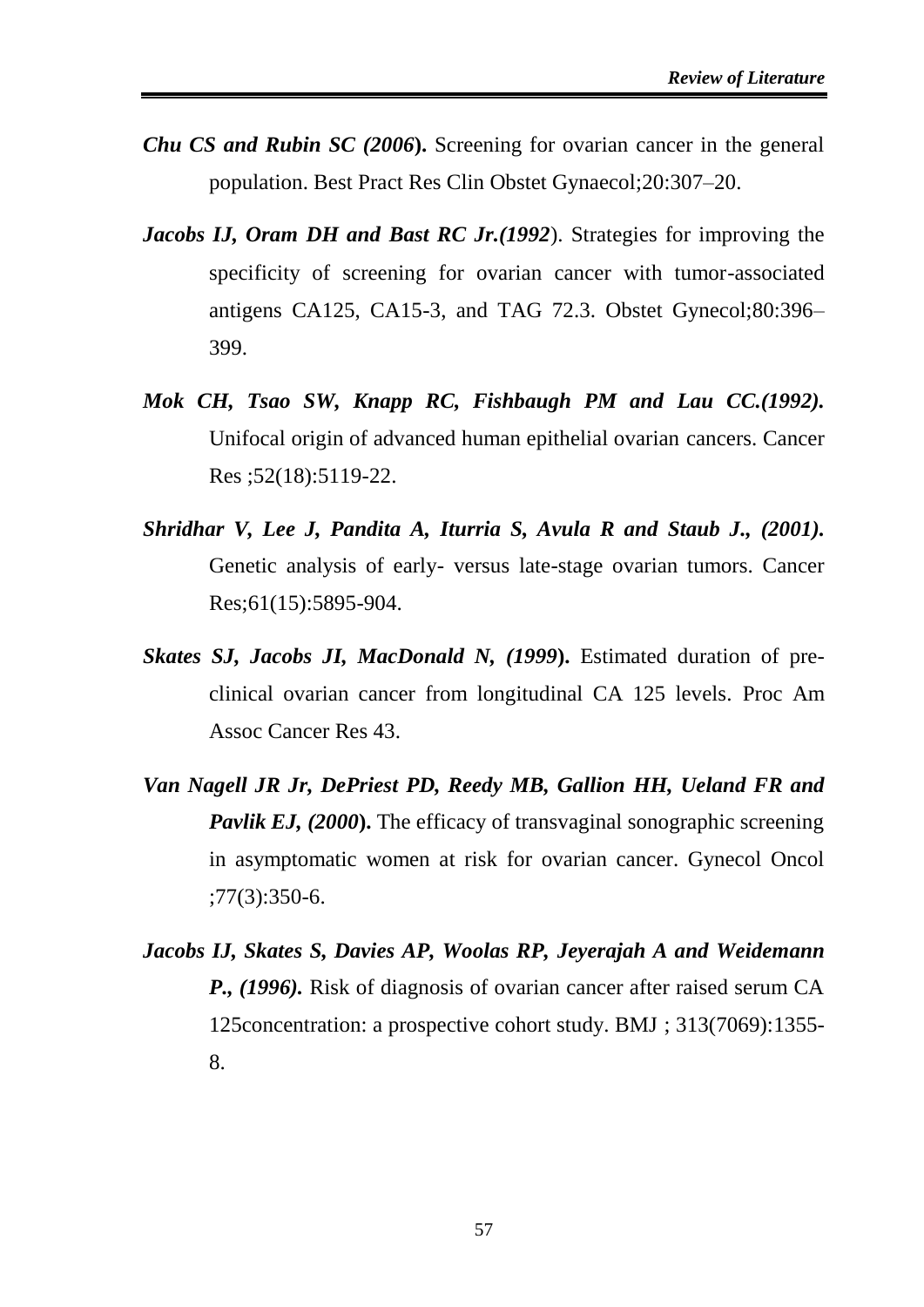- *Zhang H, Kong B, Qu X, Jia L, Deng B and Yang Q .(2006*).Biomarker discovery for ovarian cancer using SELDI-TOF-MS. Gynecol Oncol;102(1):61-6.
- *Antoniou A, Pharoah PD, Narod S, Risch HA, Eyfjord JE and Hopper JL,( 2003).* Average risks of breast and ovarian cancer associated with BRCA1 or BRCA2 mutations detected in case Series unselected for family history: a combined analysis of 22 studies. Am J Hum Genet;72(5):1117-30.
- *King MC, Marks JH and Mandell JB., (2003*). Breast and ovarian cancer risks due to inherited mutations in BRCA1 and BRCA2. Science;302:643–6.
- *Garcia-Soto AE, Boren T, Wingo SN, Heffernen T and Miller DS (2012).* Is comprehensive surgical staging needed for thorough evaluation of early-stage ovarian carcinoma? Am J Obstet Gynecol ;206(3):242.e1- 5.
- *Timmers PJ, Zwinderman AH, Coens C, Vergote I and Trimbos JB (2010).* Understanding the problem of inadequately staging early ovarian cancer. Eur J Cancer ;46(5):880-4.
- *Maggioni A, Benedetti Panici P, Dell'Anna T, Landoni F, Lissoni A and Pellegrino A,(2006).* Randomised study of systematic lymphadenectomy in patients with epithelial ovarian cancer macroscopically confined to the pelvis. Br J Cancer ;95(6):699-704.
- *Fruscio R, Corso S, Ceppi L, Garavaglia D, Garbi A and Floriani I,(2013).* Conservative management of early-stage epithelial ovarian cancer: results of a large retrospective series. Ann Oncol;24(1):138-44.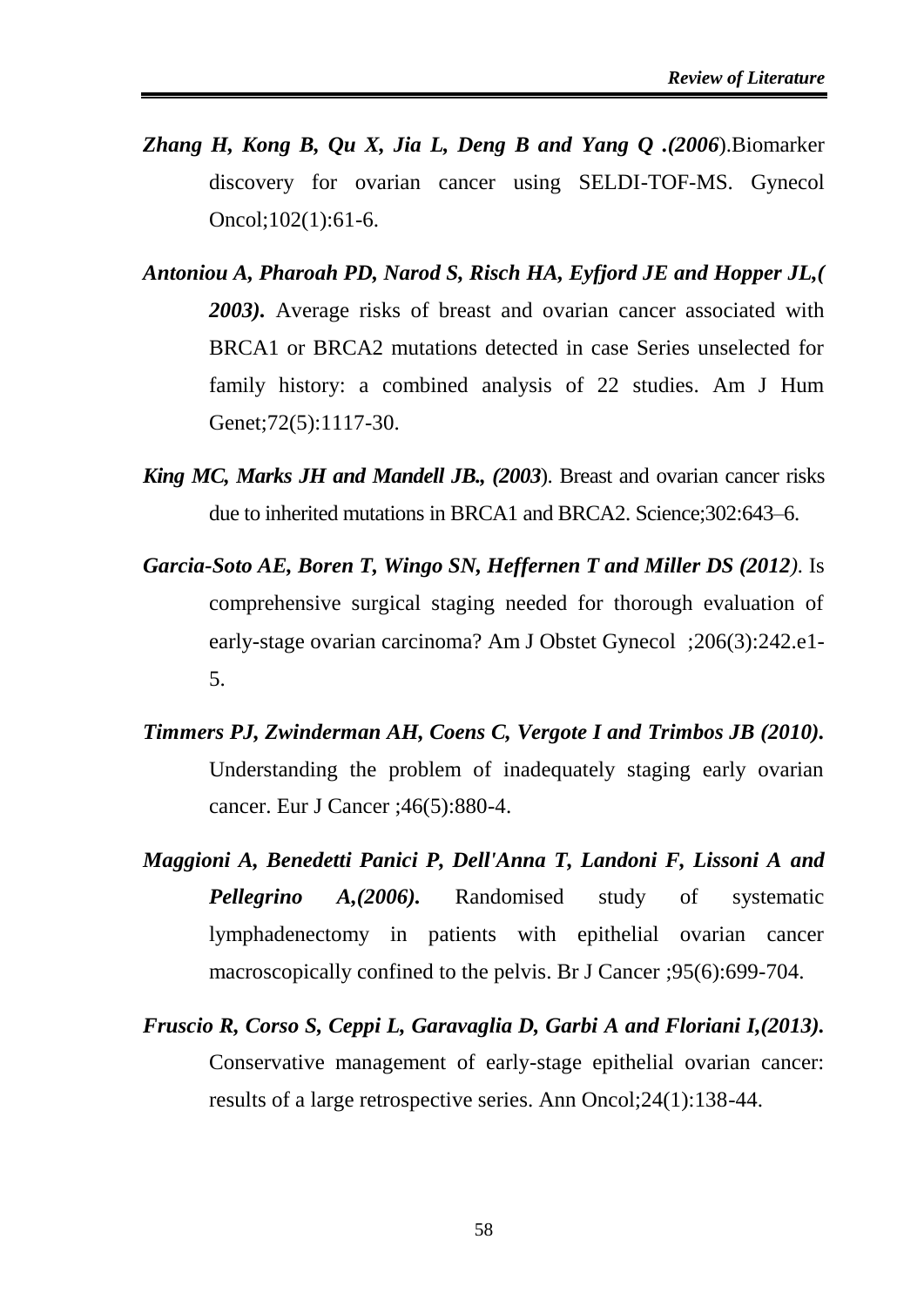- *du Bois A, Reuss A, Pujade-Lauraine E, Harter P, Ray-Coquard I and Pfisterer J (2009).* Role of surgical outcome as prognostic factor in advanced epithelial ovarian cancer: a combined exploratory analysis of 3 prospectively randomized phase 3 multicenter trials: by the Arbeitsgemeinschaft Gynaekologische Onkologie Studiengruppe Ovarialkarzinom (AGO-OVAR) and the Groupe d'Investigateurs Nationaux Pour les Etudes des Cancers de l'Ovaire (GINECO). Cancer ;115(6):1234-44.
- *van der Burg ME, van Lent M, Buyse M, Kobierska A, Colombo N and Favalli G,(1995).* The effect of debulking surgery after induction chemotherapy on the prognosis in advanced epithelial ovarian cancer. Gynecological Cancer Cooperative Group of the European Organization for Research and Treatment of Cancer. N Engl J Med ;332(10):629-34.
- *Vergote I, Tropé CG, Amant F, Kristensen GB, Ehlen T and Johnson N, (2010).* Neoadjuvant chemotherapy or primary surgery in stage IIIC or IV ovarian cancer. N Engl J Med;363(10):943-53.
- *Aletti GD, Dowdy SC, Gostout BS, Jones MB, Stanhope RC and Wilson TO (2009).* Quality improvement in the surgical approach to advanced ovarian cancer: the Mayo Clinic experience. J Am Coll Surg ;208(4):614-20.
- *Harter P, Hahmann M, Lueck HJ, Poelcher M, Wimberger P and Ortmann O, (2009).* Surgery for recurrent ovarian cancer: role of peritoneal carcinomatosis: exploratory analysis of the DESKTOP I Trial about risk factors, surgical implications, and prognostic value of peritoneal carcinomatosis. Ann Surg Oncol ;16(5):1324-30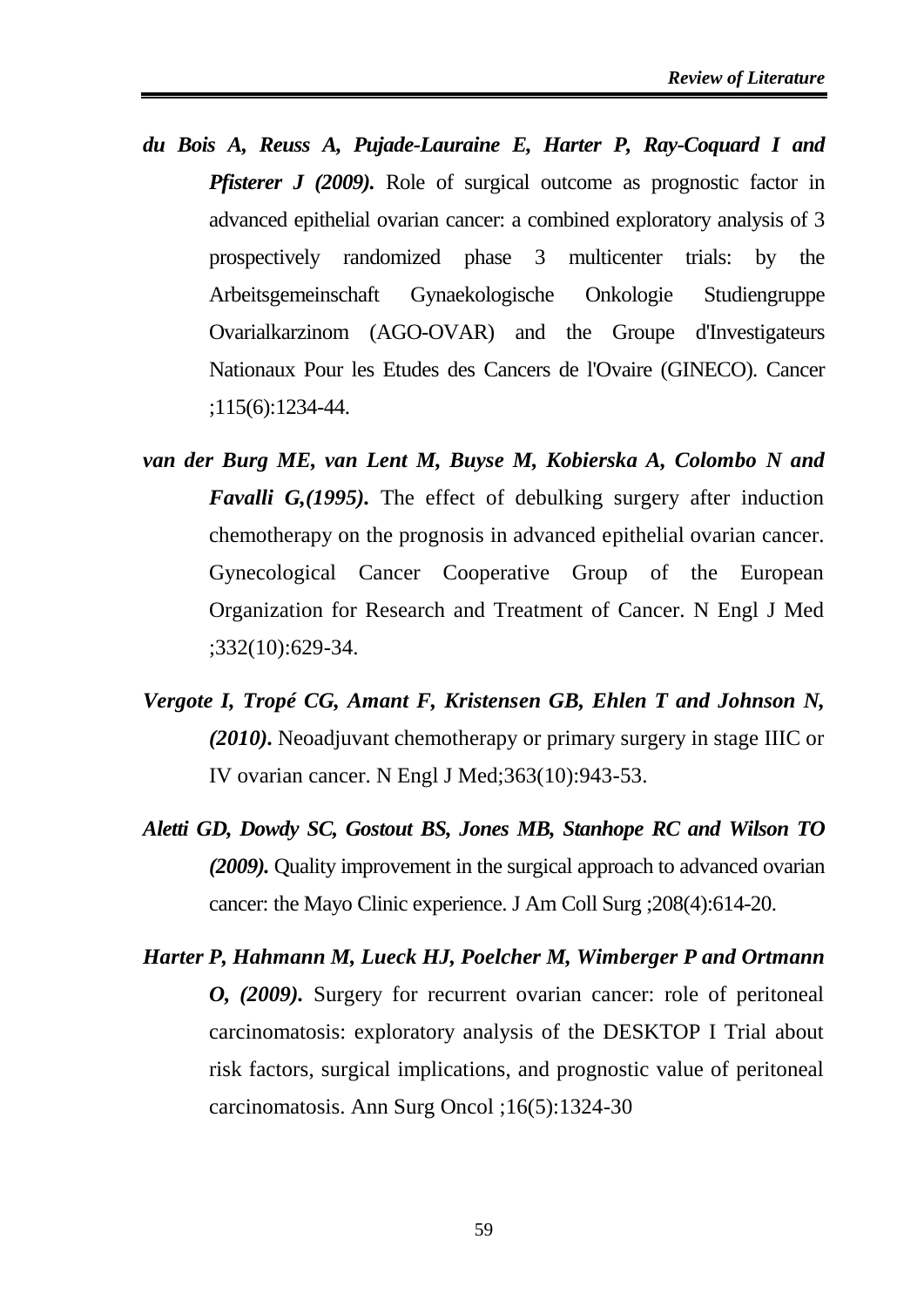- *Zang RY, Harter P, Chi DS, Sehouli J, Jiang R and Tropé CG, (2011***).** Predictors of survival in patients with recurrent ovarian cancer undergoing secondary cytoreductive surgery based on the pooled analysis of an international collaborative cohort. Br J Cancer ;105(7):890-6.
- *Winter-Roach BA, Kitchener HC and Dickinson HO. (2009*). Adjuvant (post-surgery) chemotherapy for early stage epithelial ovarian cancer. Cochrane Database Syst Rev ;(3):CD004706.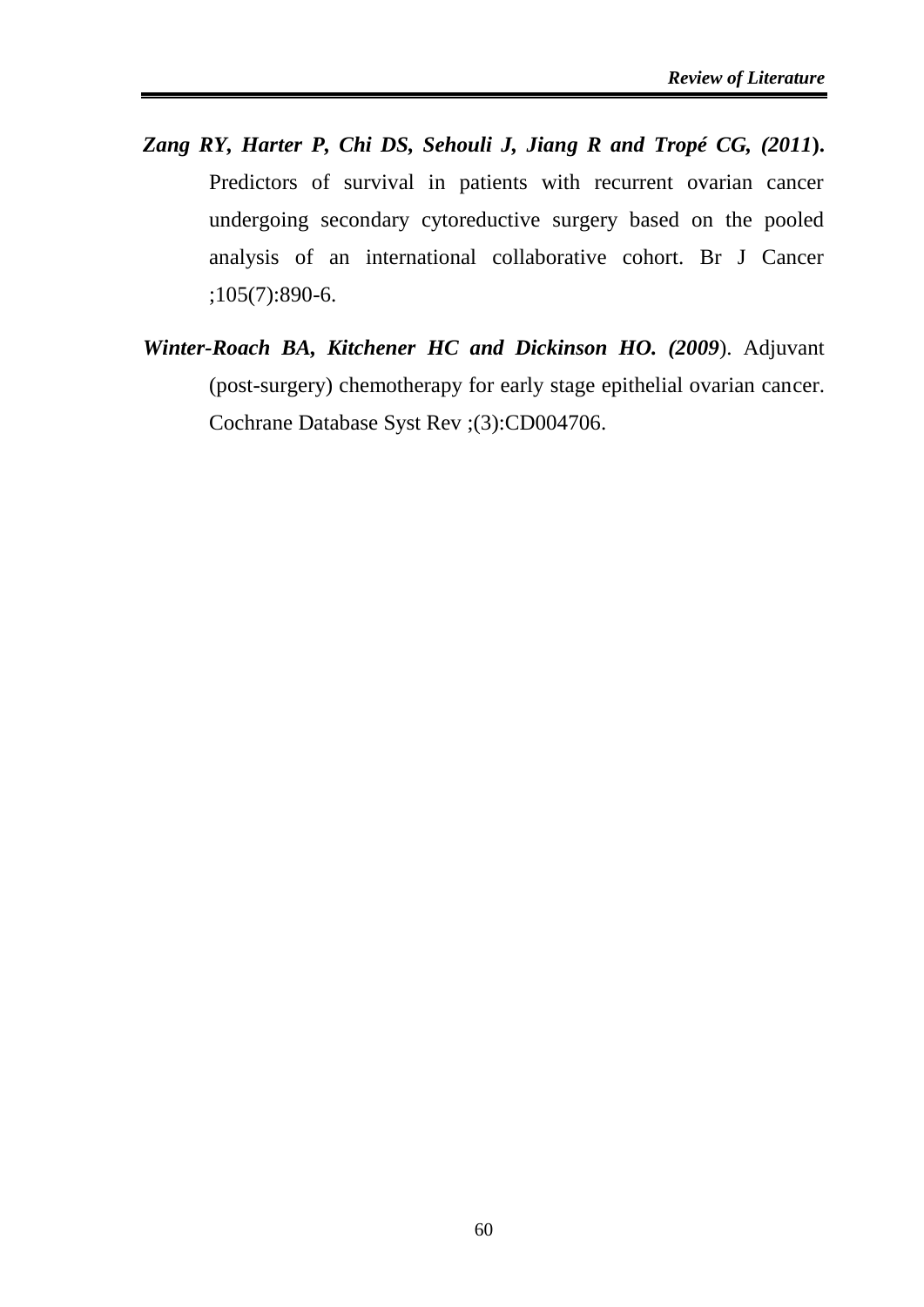- *Swart AC (2007***).** on behalf of ICON Collaborators. Long-term follow-up of women enrolled in a randomized trial of adjuvant chemotherapy for early stage ovarian cancer (ICON1). J Clin Oncol (Meeting Abstracts) ;25(18 suppl). Abstr 5509.
- *Hruby, G., C.A., Langlands and A.O (1997). The treatments of ovarian caner by whole abdominal radiotherapy.Aust. Radiol;41:276-280.*
- **"***ASCO Provisional Clinical Opinion (2014***).** The Integration of Palliative Care into Standard Oncology Care". ASCO. Retrieved 20 August 2014.
- *American Cancer Society [Follow-up care](http://www.cancer.org/cancer/ovariancancer/detailedguide/ovarian-cancer-after-follow-up) (2014).* Last Medical Review: 03/21/2013. Last Revised: 02/06/2014.
- *Rustin GJ, van der Burg and ME., (2009*). on behalf of MRC and EORTC collaborators. A randomized trial in ovarian cancer (OC) of early treatment of relapse based on CA125 level alone versus delayed treatment based on conventional clinical indicators (MRC OV05/EORTC 55955 trials). J Clin Oncol (Meeting Abstracts) ; 27(18s): 1.
- *Smith TJ, Temin S, Alesi ER, Abernethy AP, Balboni TA and Basch EM,(2012).* American Society of Clinical Oncology provisional clinical opinion: the integration of palliative care into standard oncology care. J Clin Oncol;30(8):880-7.
- *Rezk Y, Timmins PF 3<sup>rd</sup> and Smith HS. (2011).* Review article: palliative care in gynecologic oncology. Am J Hosp Palliat Care ;28(5):356-74.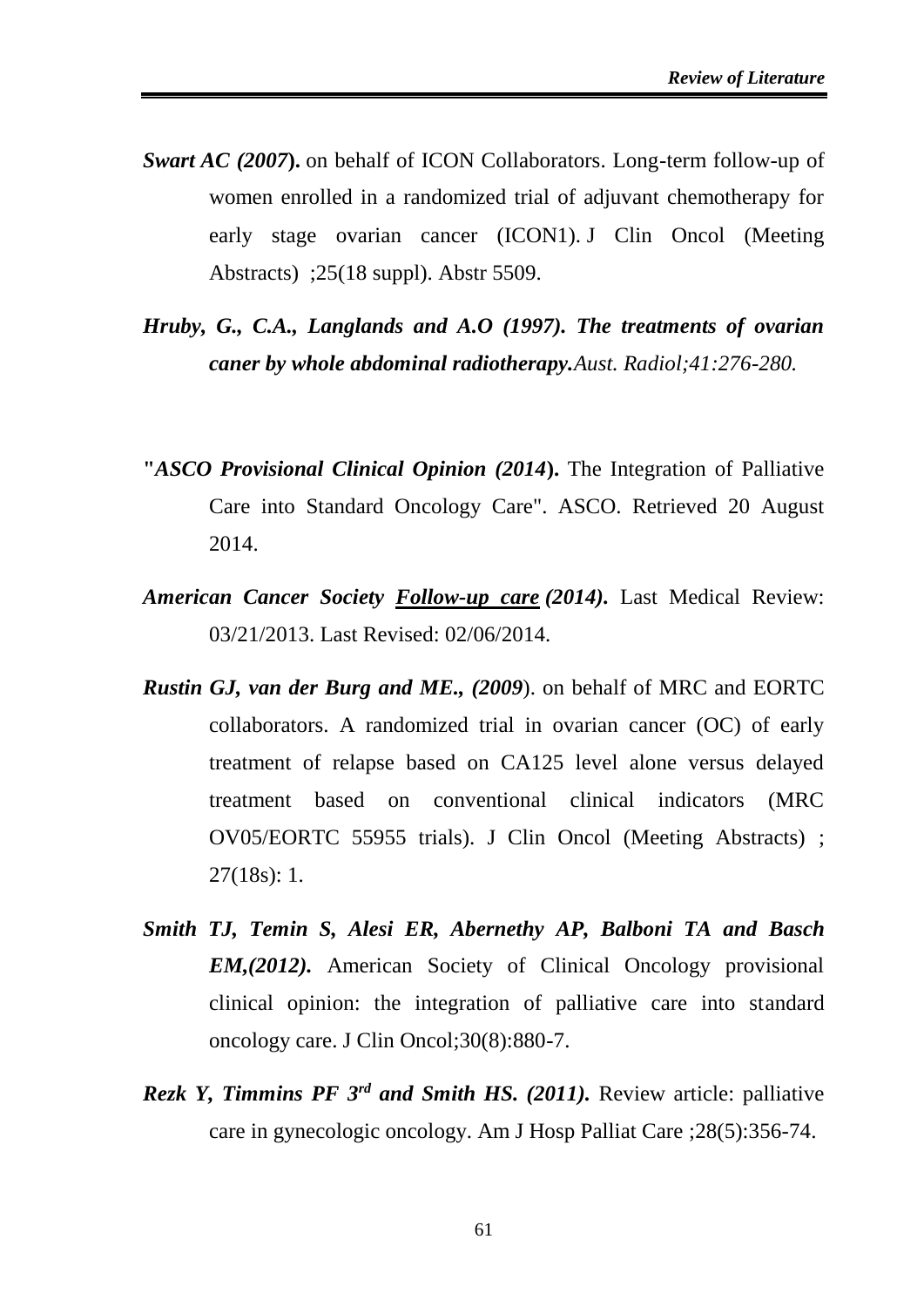- *Ye, Daniel W. Cramer, Steven J. Skates, Steven P. Gygi, Vanessa Pratomo, Lanfei Fu, Nora K. Horick, Larry J. Licklider, John O. Schorge, Ross S. Berkowitz and Samuel C. Mok (2003).* "Haptoglobin-alpha Subunit as Potential Serum Biomarker in Ovarian Cancer: Identification and Characterization Using Proteomic Profiling and Mass Spectrometry," Clin. Cancer Res. 92904-2911 (2003).
- *[Zhao C,](http://www.ncbi.nlm.nih.gov/sites/entrez?Db=pubmed&Cmd=Search&Term=%22Zhao%20C%22%5BAuthor%5D&itool=EntrezSystem2.PEntrez.Pubmed.Pubmed_ResultsPanel.Pubmed_DiscoveryPanel.Pubmed_RVAbstractPlus) [Annamalai L](http://www.ncbi.nlm.nih.gov/sites/entrez?Db=pubmed&Cmd=Search&Term=%22Annamalai%20L%22%5BAuthor%5D&itool=EntrezSystem2.PEntrez.Pubmed.Pubmed_ResultsPanel.Pubmed_DiscoveryPanel.Pubmed_RVAbstractPlus) and [Guo C.](http://www.ncbi.nlm.nih.gov/sites/entrez?Db=pubmed&Cmd=Search&Term=%22Guo%20C%22%5BAuthor%5D&itool=EntrezSystem2.PEntrez.Pubmed.Pubmed_ResultsPanel.Pubmed_DiscoveryPanel.Pubmed_RVAbstractPlus) (2007***).** Circulating haptoglobin is an independent prognostic factor in the sera of patients with epithelial ovarian cancer. [Neoplasia.](javascript:AL_get(this,%20) Jan; 9(1):1-7.
- *American College of Obstetricians and Gynecologists Committee on Gynecologic Practice (2011).* Committee Opinion No. 477: the role of the obstetrician-gynecologist in the early detection of epithelial ovarian cancer. Obstet Gynecol;117(3):742-6.
- *Ewertz, M. and Kjaer and S. K. (1988)*. Ovarian cancer incidence and mortality in Denmark 1943–1982.Int. J. Cancer 42, 690–696.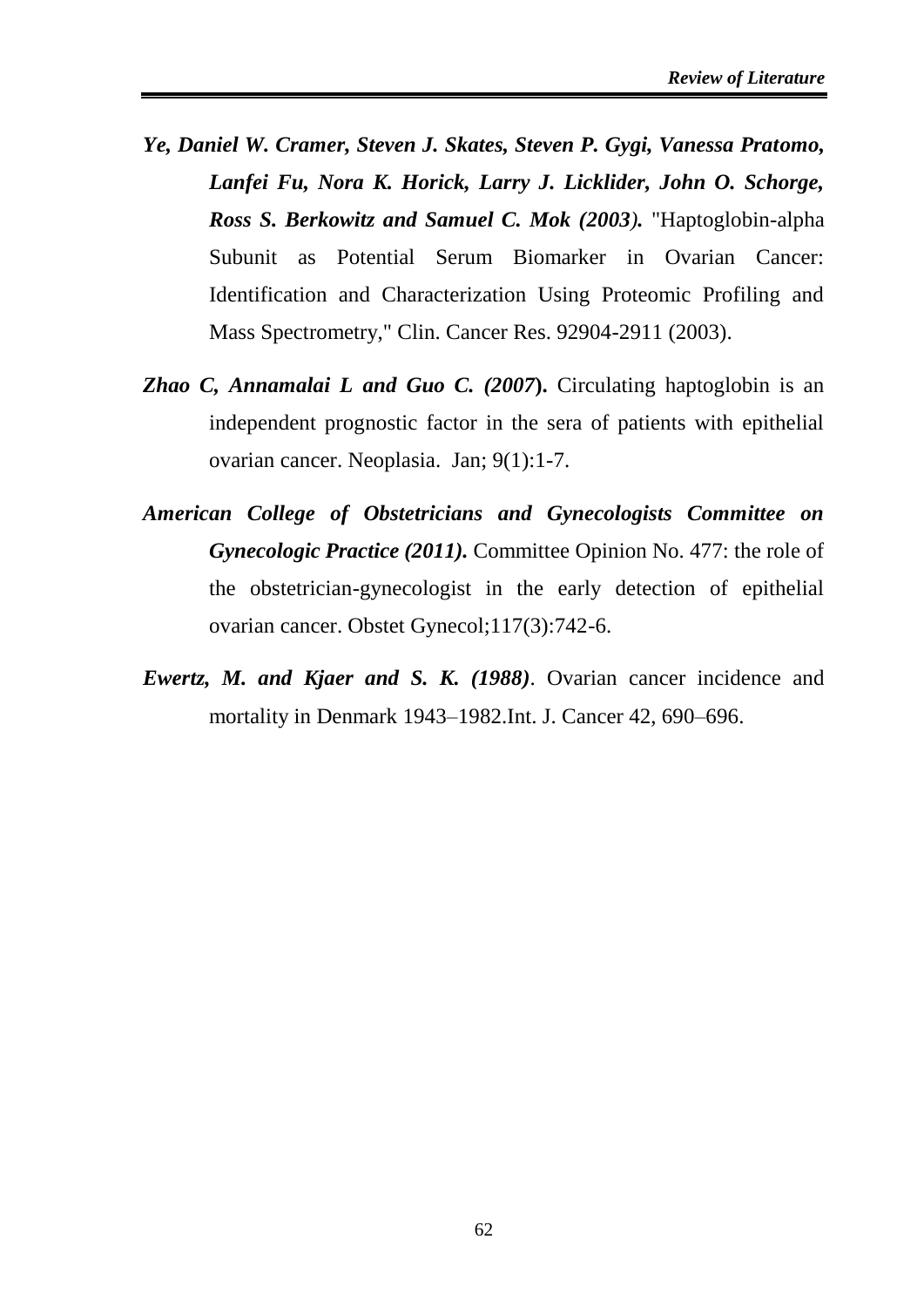- *Auersperg, N., Maines-Bandiera, S. L., Kruk and P. A., (1995)* .Human ovarian surface epithelium: growth patterns and differentiation, in Ovarian Cancer 3, (Sharp, F., Mason, P., Blackett, T., and Berek, J., eds.), Chapman & Hall Medical, London, U.K., pp. 157–170.
- *Auersperg, N., Maines-Bandiera, S. L., Dyck, H. G., and Kruk (1994)*. Characterisation of cultured human ovarian surface epithelial cells: phenotypic plasticity and premalignant changes. Lab. Invest. 71, 510– 518. Yancik, R. (1993) Ovarian cancer:age contrasts in incidence, histology, disease stage at diagnosis, and mortality. Cancer 71, 517– 523.
- *Yancik, R. (1993)*. Ovarian cancer:age contrasts in incidence, histology, disease stage at diagnosis,and mortality. Cancer 71, 517–523.
- *Jacobs IJ, Oram DH and Bast RC Jr.(1992*). Strategies for improving the specificity of screening for ovarian cancer with tumor-associated antigens CA125, CA15-3, and TAG 72.3. Obstet Gynecol;80:396– 399.
- *Berchuck, A., Kamel, A., Whitaker and R., (1990***).** Overexpression of HER-2/neu is associated with poor survival in advanced epithelial ovarian cancer. Cancer Res. 50, 4087–4091.

Prof.Dr. Samir Khalf

[samiraiz@hotmail.com](mailto:samiraiz@hotmail.com)